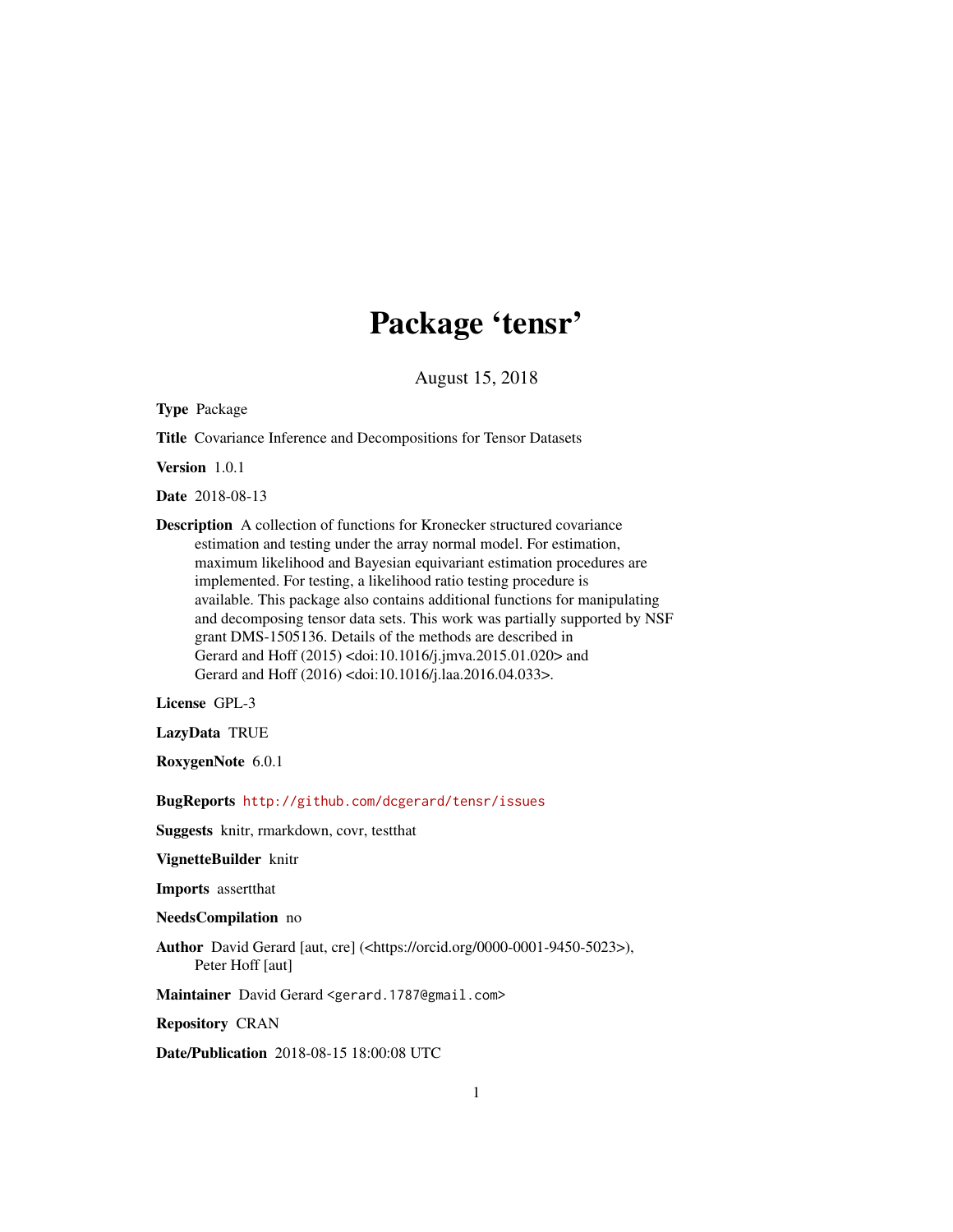# R topics documented:

| amprod       | 3              |
|--------------|----------------|
|              | $\overline{4}$ |
|              | 5              |
|              | 6              |
| atrans       | $\overline{7}$ |
|              | 8              |
|              | 9              |
|              | 10             |
|              | 11             |
|              | 13             |
|              | 14             |
|              | 15             |
|              | 16             |
|              | 19             |
|              | 20             |
|              | 21             |
|              | 23             |
|              | 23             |
|              | 24             |
|              | 25             |
|              | 25             |
|              | 26             |
|              | 28             |
| mat          | 29             |
|              | 30             |
|              | 31             |
|              | 32             |
|              | 33             |
|              | 34             |
|              | 35             |
|              | 36             |
|              | 37             |
|              | 38             |
|              | 39             |
|              | 39             |
| rwish        | 40             |
|              | 41             |
| sample_sig   | 42             |
|              | 43             |
| start resids | 44             |
|              | 45             |
|              |                |
|              | 47             |
|              | 47             |
| trim         | 48             |
|              | 49             |
|              | 49             |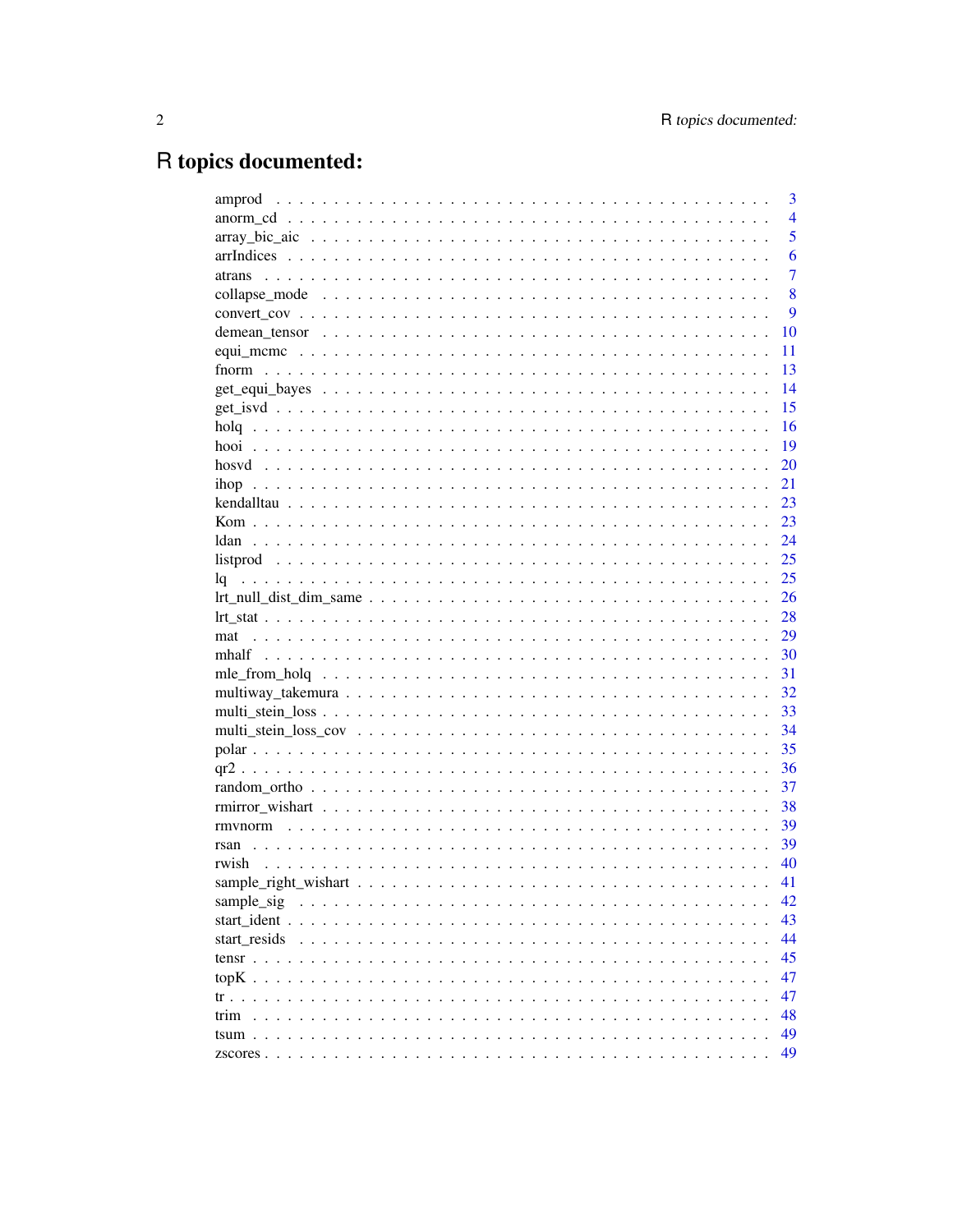#### <span id="page-2-0"></span>amprod 3

#### **Index** [51](#page-50-0)

<span id="page-2-1"></span>amprod  $k$ -mode product.

#### Description

amprod returns the  $k$ -mode product of an array with a matrix.

# Usage

amprod(A, M, k)

# Arguments

|   | A real valued array.                                         |
|---|--------------------------------------------------------------|
| м | A real matrix.                                               |
| k | An integer. The mode along which M is to be multiplied to A. |

# Details

The k-mode product of a tensor A with a matrix M results in a tensor whose k-mode unfolding is M times the k-mode unfolding of A. That is mat(amprod(A,M,k)) = M %\*% mat(A,k). More details of the k-mode product can be found in [Kolda and Bader \(2009\).](https://doi.org/10.1137/07070111X)

# Value

An array whose  $k$ -mode unfolding is  $M$  %\*% mat(A,k).

#### Author(s)

Peter Hoff.

#### References

Kolda, T. G., & Bader, B. W. (2009). [Tensor decompositions and applications.](https://doi.org/10.1137/07070111X) *SIAM review*, 51(3), 455-500.

# See Also

[atrans](#page-6-1) for applying multiple k-mode products.

# Examples

```
A <- array(1:8, dim = c(2,2,2))M \leq - matrix(1:4, nrow = 2, ncol = 2)
Y \leq -\text{amprod}(A, M, 2)Y
identical(M %*% mat(A,2), mat(Y,2))
```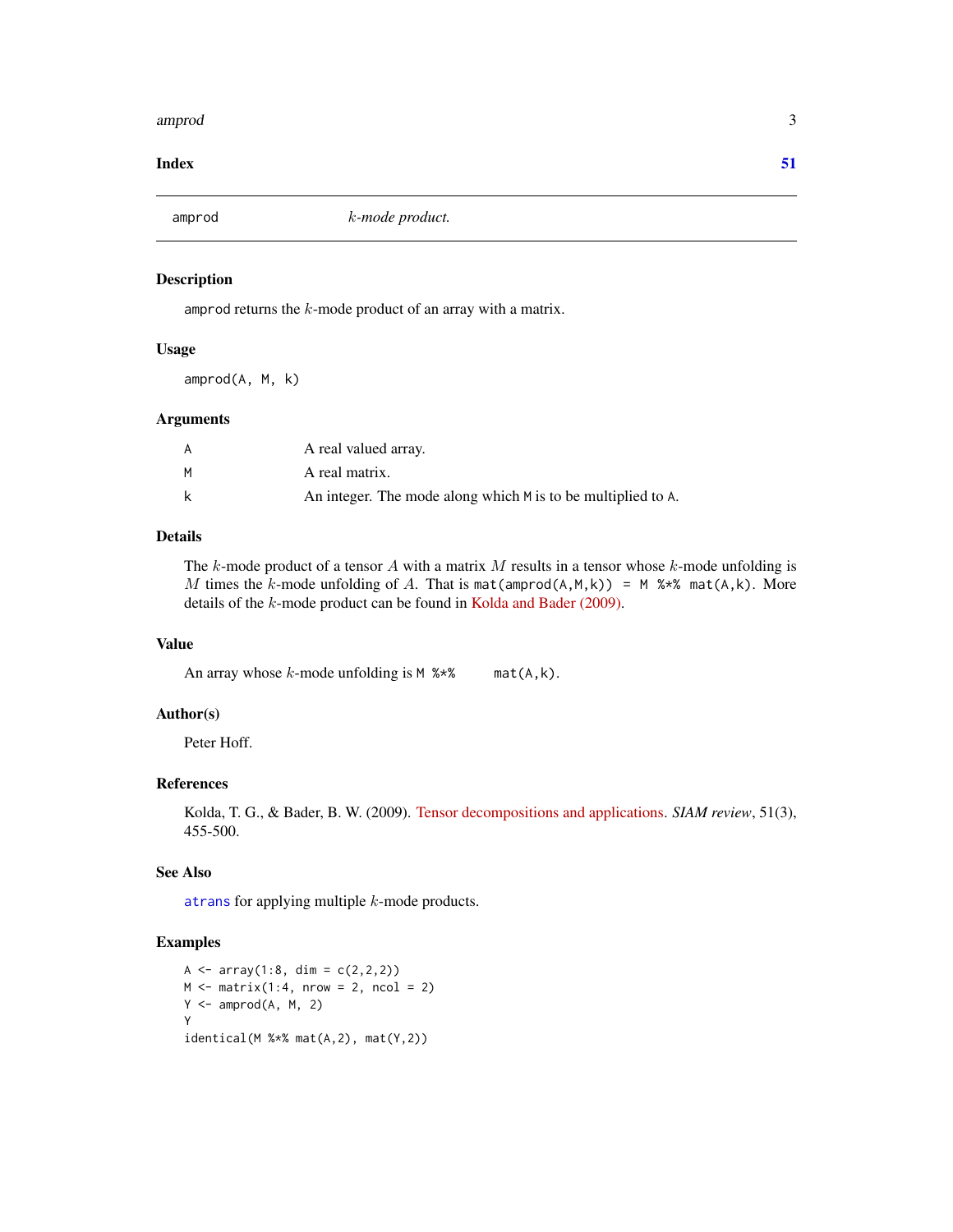<span id="page-3-1"></span><span id="page-3-0"></span>

Conditional mean and variance of a subarray.

#### Usage

anorm\_cd(Y, M, S, saidx)

#### Arguments

| Υ     | A real valued array.                                                                                                                                                                                                                                                                                              |
|-------|-------------------------------------------------------------------------------------------------------------------------------------------------------------------------------------------------------------------------------------------------------------------------------------------------------------------|
| м     | Mean of Y.                                                                                                                                                                                                                                                                                                        |
| S.    | List of mode-specific covariance matrices of Y.                                                                                                                                                                                                                                                                   |
| saidx | List of indices for indexing sub-array for which the conditional mean and vari-<br>ance should be computed. For example, said_x = $list(1:2,1:2, 1:2)$<br>will compute the conditional means and variances for the 2 by 2 by 2 sub-array<br>$Y[1:2, 1:2, 1:2]$ . This is conditional on every other element in Y. |

# Details

This function calculates the conditional mean and variance in the array normal model. Let Y be array normal and let  $Y_a$  be a subarray of Y. Then this function will calculate the conditional means and variances of  $Y_a$ , conditional on every other element in  $Y$ .

#### Author(s)

Peter Hoff.

# References

Hoff, P. D. (2011). [Separable covariance arrays via the Tucker product, with applications to multi](http://doi.org/10.1214/11-BA606)[variate relational data.](http://doi.org/10.1214/11-BA606) *Bayesian Analysis*, 6(2), 179-196.

### Examples

```
p \leftarrow c(4, 4, 4)Y \leftarrow array(stats::rnorm(prod(p)), dim = p)saidx <- list(1:2, 1:2, 1:2)
true_cov <- tensr::start_ident(p)
true_mean \leq array(0, dim = p)
cond_params <- anorm_cd(Y = Y, M = true_mean, S = true_cov, saidx = saidx)
## Since data are independent standard normals, conditional mean is 0 and
## conditional covariance matrices are identities.
cond_params$Mab
cond_params$Sab
```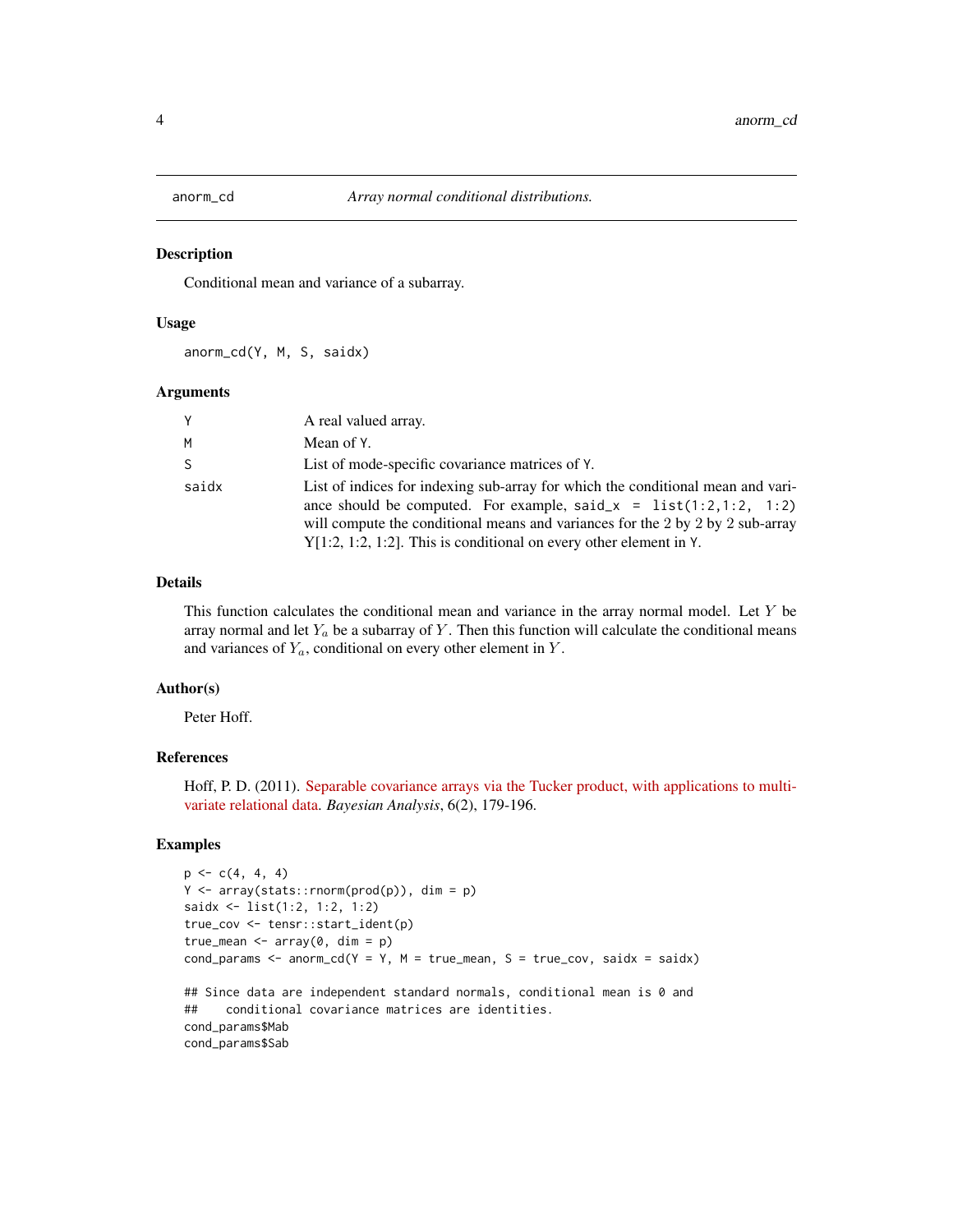<span id="page-4-1"></span><span id="page-4-0"></span>Calculate the AIC and BIC for Kronecker structured covariance models, assuming the array normal distribution.

# Usage

```
array_bic_aic(sig_squared, p, mode_ident = NULL, mode_diag = NULL,
 mode_unstructured = NULL)
```
# Arguments

| sig_squared       | A numeric. The MLE of sigma <sup><math>\lambda</math>2</sup> in the array normal model (the 'variance' form<br>of the total variation parameter). |  |
|-------------------|---------------------------------------------------------------------------------------------------------------------------------------------------|--|
| p                 | A vector of integers. The dimension of the data array (including replication<br>modes).                                                           |  |
| mode_ident        | A vector of integers. The modes assumed to have identity covariances.                                                                             |  |
| $mode\_diag$      | A vector of integers. The modes assumed to have diagional covariances.                                                                            |  |
| mode_unstructured |                                                                                                                                                   |  |
|                   | A vector of integers. The modes of assumed to have unstructured covariances                                                                       |  |

A vector of integers. The modes of assumed to have unstructured covariances.

# Details

The AIC and BIC depend only on the data through the MLE of the total variation parameter. Given this, the dimension of the array, and a specification of which modes are the identity and which are unstructured, this function will calculate the AIC and BIC.

# Value

AIC A numeric. The AIC of the model.

BIC A numeric. The BIC of the model.

# Author(s)

David Gerard.

#### See Also

[holq](#page-15-1) for obtaining sig\_squared.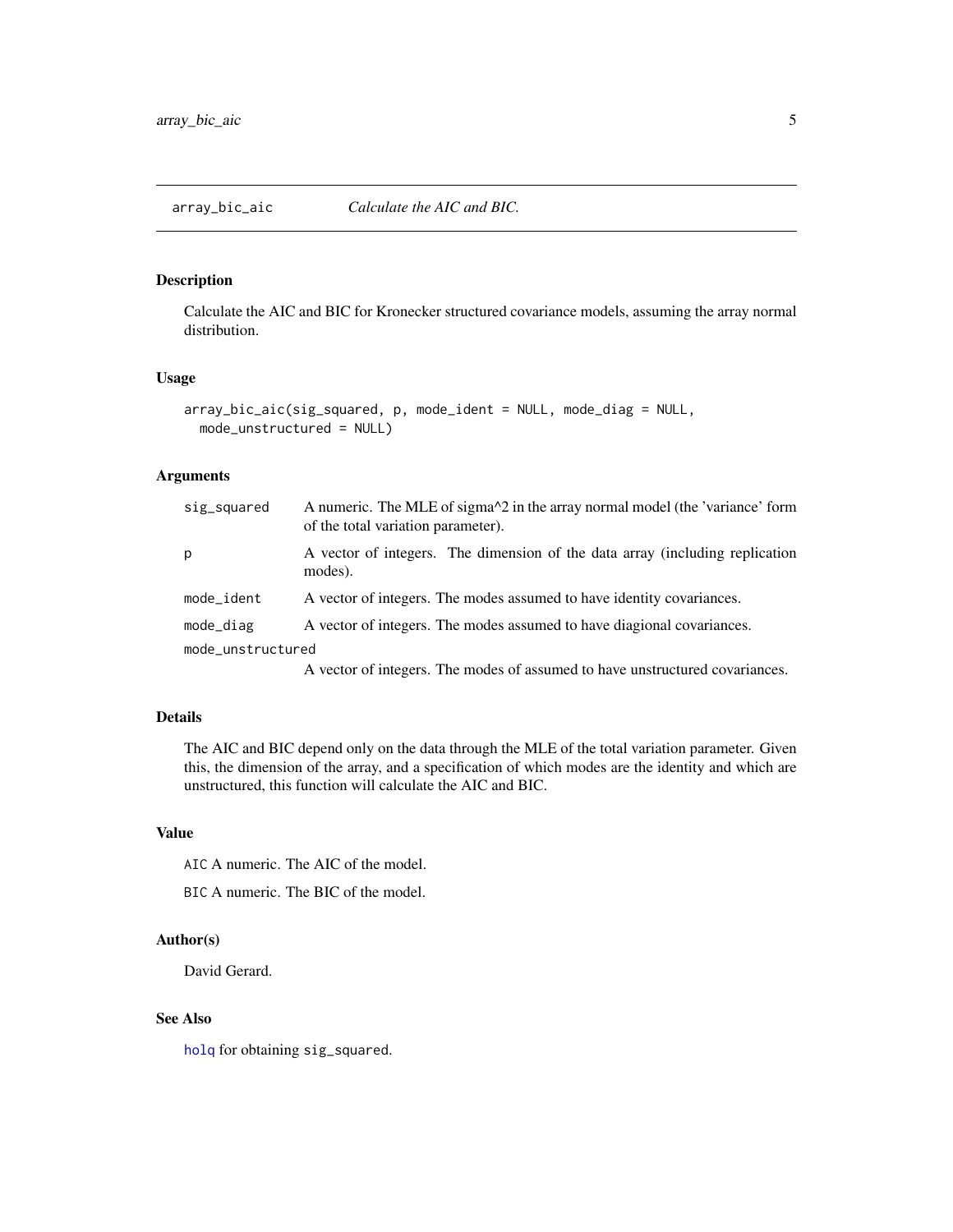#### <span id="page-5-0"></span>Examples

```
# Generate random array data with first mode having unstructured covariance
# second having diagonal covariance structure and third mode having identity
# covariance structure.
set.seed(857)
p \leftarrow c(4, 4, 4)Z \leq -\arctan(\text{stats}:rnorm(prod(p)), \text{dim} = p)Y <- atrans(Z, list(tensr:::rwish(diag(p[1])), diag(1:p[2]), diag(p[3])))
# Use holq() to fit various models.
false_fit1 <- holq(Y, mode_rep = 1:3) ## identity for all modes
false_fit2 <- holq(Y, mode_rep = 2:3) ## unstructured first mode
true_fit <- holq(Y, mode_rep = 3, mode_diag = 2) ## correct model
# Get AIC and BIC values.
false_aic1 <- array_bic_aic(false_fit1$sig \land 2, p, mode_ident = 1:length(p))
false_aic2 <- array_bic_aic(false_fit2$sig \land 2, p, mode_ident = 2:length(p),
                            mode_unstructured = 1)
true_aic <- array_bic_aic(true_fit$sig \land 2, p, mode_ident = 2:length(p), mode_diag = 1)
# Plot the results.
plot(c(false_aic1$AIC, false_aic2$AIC, true_aic$AIC), type = "l",
     xaxt = "n", xlab = "Model", ylab = "AIC", main = "AIC")
axis(side = 1, at = 1:3, labels = c("Wrong Model 1", "Wrong Model 2", "Right Model"))plot(c(false_aic1$BIC, false_aic2$BIC, true_aic$BIC), type = "l", xaxt = "n",
     xlab = "Model", ylab = "BIC", main = "BIC")
axis(side = 1, at = 1:3, labels = c("Wrong Model 1", "Wrong Model 2", "Right Model"))
```
<span id="page-5-1"></span>arrIndices *Array indices.*

#### Description

Generates indices corresponding to subarrays.

#### Usage

```
arrIndices(saidx)
```
#### Arguments

saidx either a vector of the dimensions of a potential array, or a list of the indices in the subarray.

#### Details

This function generates a matrix corresponding to all combinations of a list of indices, to be used in subsetting arrays.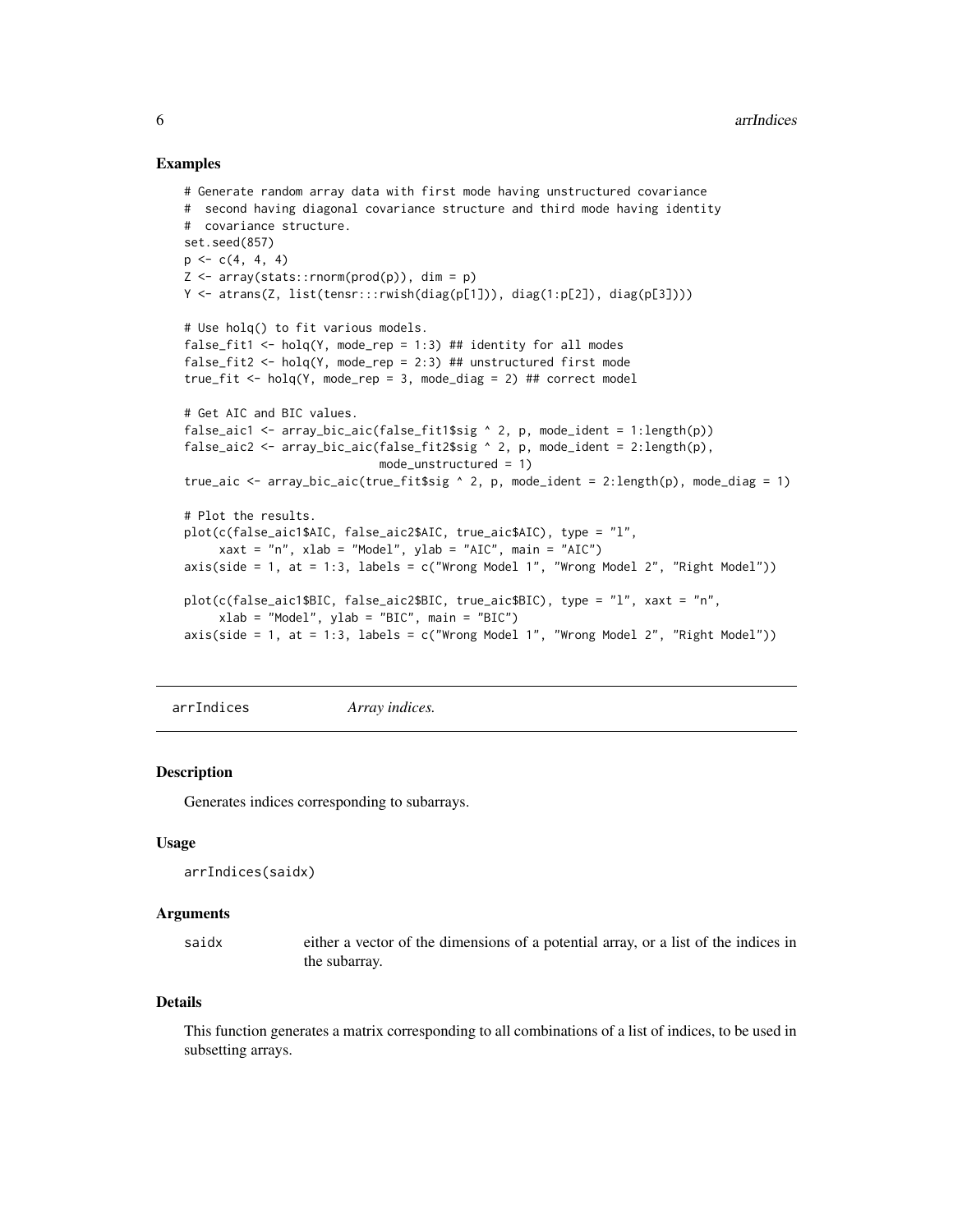#### <span id="page-6-0"></span>atrans 7

#### Author(s)

Peter Hoff.

#### Examples

```
# all indices of an array
arrIndices(c(4, 3, 2))
# indices of a subarray
arrIndices(list(c(1, 3), c(4, 5), c(2, 3, 6)))
```
<span id="page-6-1"></span>atrans *Tucker product.*

# Description

Performs the Tucker product between an array and a list of matrices.

#### Usage

atrans(A, B)

#### Arguments

| An array of dimension $K$ .                                                   |
|-------------------------------------------------------------------------------|
| A list of matrices of length K. It must be that $ncol(B[[k]]) == dim(A)[k]$ . |

# Details

The Tucker product between a list of matrices B and an array A is formally equivalent to performing the k-mode product between A and each list element in B. For example, if the dimension of A is three, then  $atrans(A, B) = amprod(amprod(R,pCl)],1), BE[2]],2), BE[3]],3).$  The ordering of this k-mode product does not matter. See [Kolda and Bader \(2009\)](https://doi.org/10.1137/07070111X) for details.

#### Author(s)

Peter Hoff.

# References

Kolda, T. G., & Bader, B. W. (2009). [Tensor decompositions and applications.](https://doi.org/10.1137/07070111X) *SIAM review*, 51(3), 455-500.

# See Also

[amprod](#page-2-1) for multiplying one matrix along one mode of an array.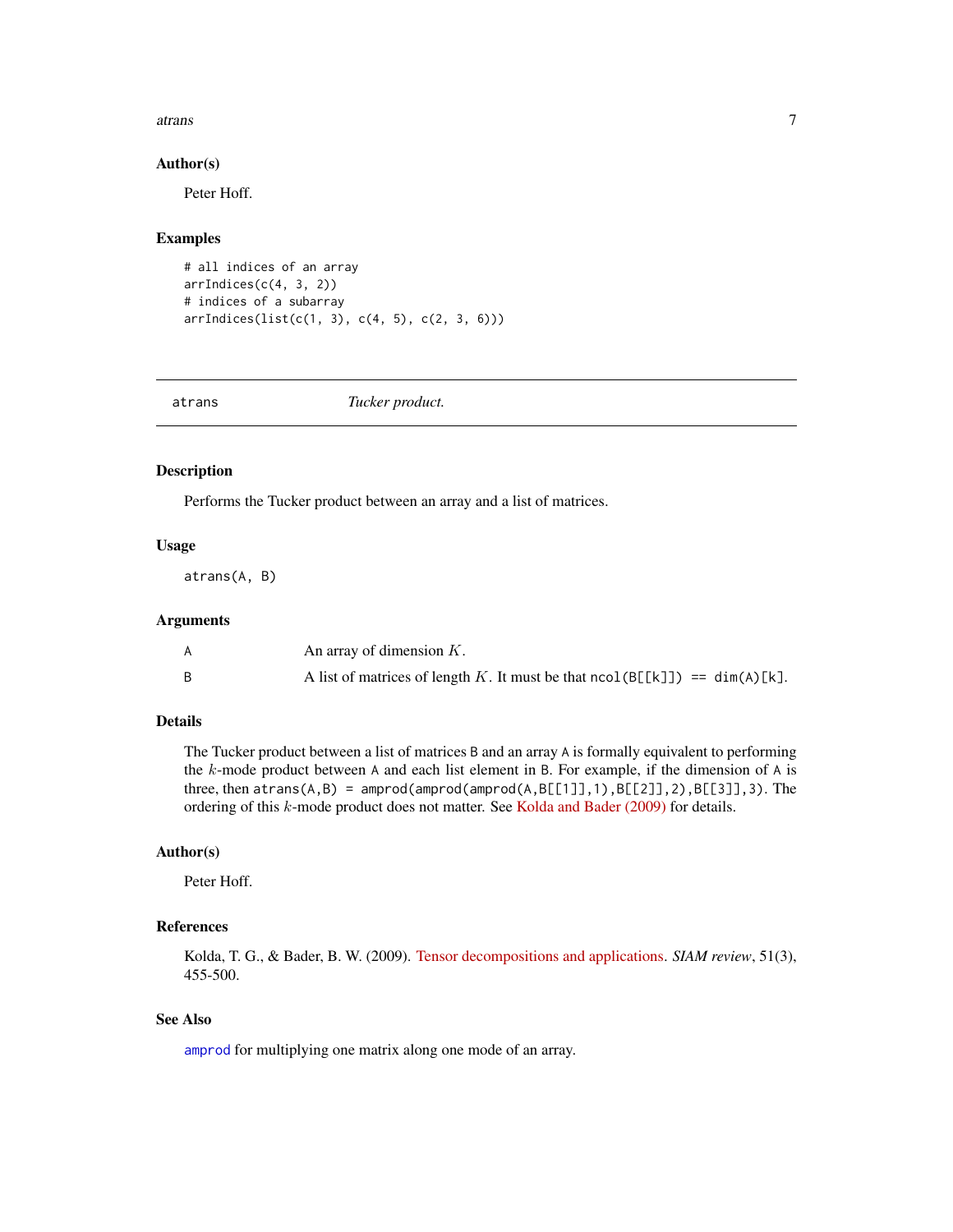#### Examples

```
A <- array(1:8, dim = c(2,2,2))B \leftarrow list()B[[1]] <-matrix(1:4, nrow = 2)
B[[2]] \le - matrix(1:6, nrow = 3)
B[[3]] \le - matrix(1:2, nrow = 1)
atrans(A,B)
```
<span id="page-7-1"></span>collapse\_mode *Collapse multiple modes into one mode.*

#### Description

Given an array X and a vector of integers m, collapse\_mode returns an array of lower order where the first mode indexes the modes indicated in m.

#### Usage

collapse\_mode(X, m)

#### Arguments

|   | An array whose modes we are collapsing.            |
|---|----------------------------------------------------|
| m | A vector of integers giving the modes to collapse. |

# Details

Transforms an array into another array where the provided modes are collapsed into one mode. The indexing along this new mode is in lexicographical order of the indices of the collapsed modes. The collapsed mode is the first mode unless length $(m) == 1$ , then collapse\_mode simply returns X.

# Value

If X is of order K and length(m) = q, then returns an array Y of order  $K - q + 1$ , where the modes indicated in m are combined to be the first mode in Y.

# Author(s)

David Gerard.

# Examples

```
X \le -\arctan(\text{rep}(c(1, 2), 8), \text{dim} = c(2, 2, 2, 2))X
#mode 1 is now mode 2, modes 2, 3, and 4 are combined to be mode 1.
collapse_model(X, c(2, 3, 4))collapse_mode(X, c(2, 4)) ## another example.
collapse_mode(X, 4) #returns X
```
<span id="page-7-0"></span>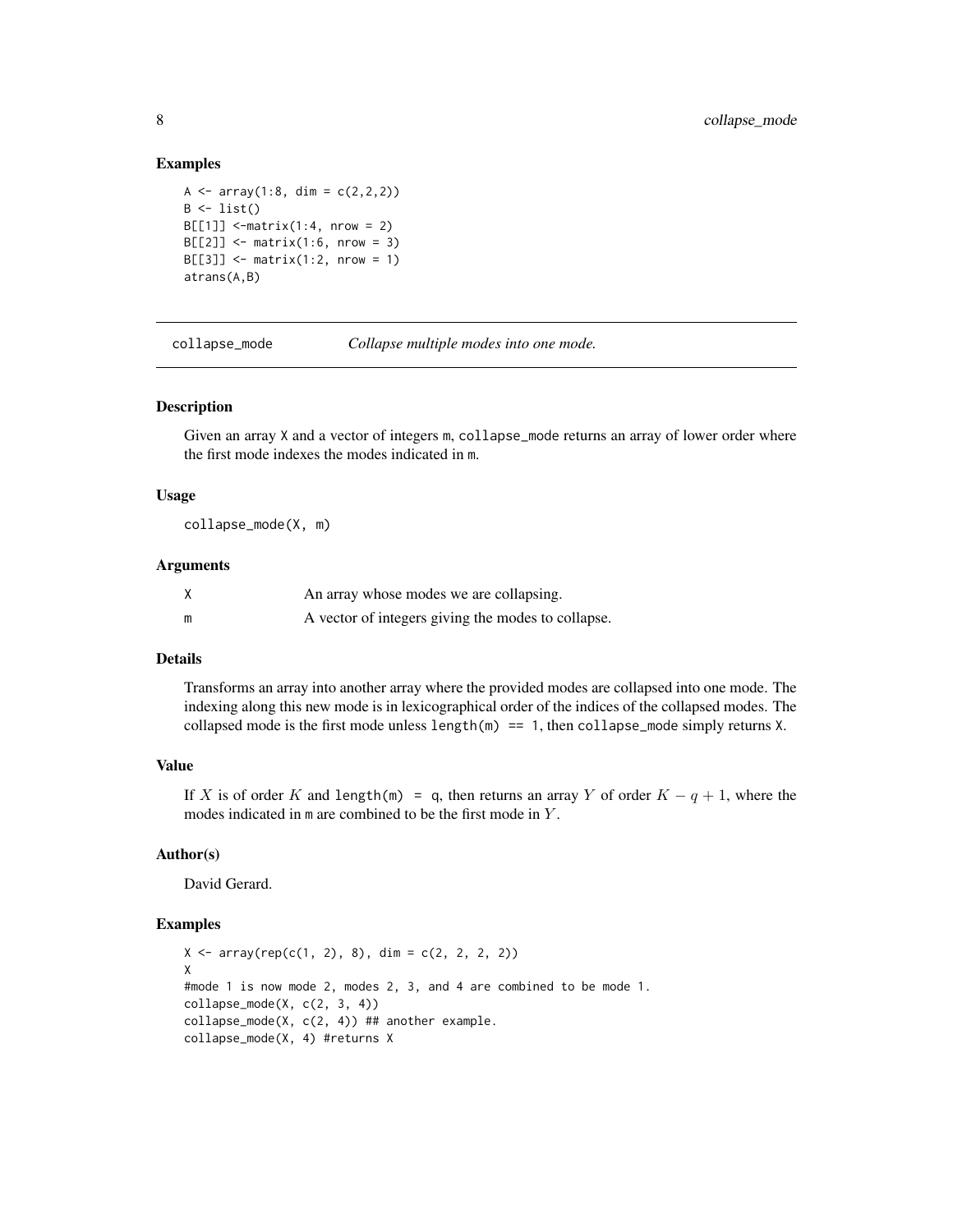<span id="page-8-1"></span><span id="page-8-0"></span>convert\_cov *Convert the output from* equi\_mcmc *to component covariance matrices.*

#### **Description**

This takes the output from equi\_mcmc, which are the inverses of the lower-triangular Cholesky square roots of the component covariance matrices, and returns the component covariance matrices. These are the more useful posterior draws to use in actual data analysis.

#### Usage

```
convert_cov(equi_mcmc_obj)
```
#### Arguments

equi\_mcmc\_obj The output from equi\_mcmc, which contains a list. The first element is a list containing the posterior draws of the inverses of the lower-triangular Cholesky square roots of each component covariance matrix. The second list element is a total variation parameter, but the square root of the version used in calculating the overall covariance matrix.

# Details

The output from equi\_mcmc is the inverse of the lower-triangular Cholesky square root of each component covariance matrix. This output is convenient for calculating the Bayes rule under multiway-Stein's loss (see [get\\_equi\\_bayes](#page-13-1)). Call one of these outputs from equi\_mcmc Ψ. Then this function calculates  $\Sigma = \Psi^{-1}\Psi^{-}T$ , which are the posterior draws of the component covariance matrices. These component covariance matrices are constrained to have determinant one, hence there is a total variation parameter  $\sigma^2$ .

#### Value

cov\_post A list containing the posterior draws of each component covariance matrix.

sig2\_post A vector containing the posterior draws of the total variation parameter.

#### Author(s)

David Gerard.

# References

Gerard, D., & Hoff, P. (2015). Equivariant minimax dominators of the MLE in the array normal model. *Journal of Multivariate Analysis*, 137, 32-49. [https://doi.org/10.1016/j.jmva.2015.](https://doi.org/10.1016/j.jmva.2015.01.020) [01.020](https://doi.org/10.1016/j.jmva.2015.01.020) <http://arxiv.org/pdf/1408.0424.pdf>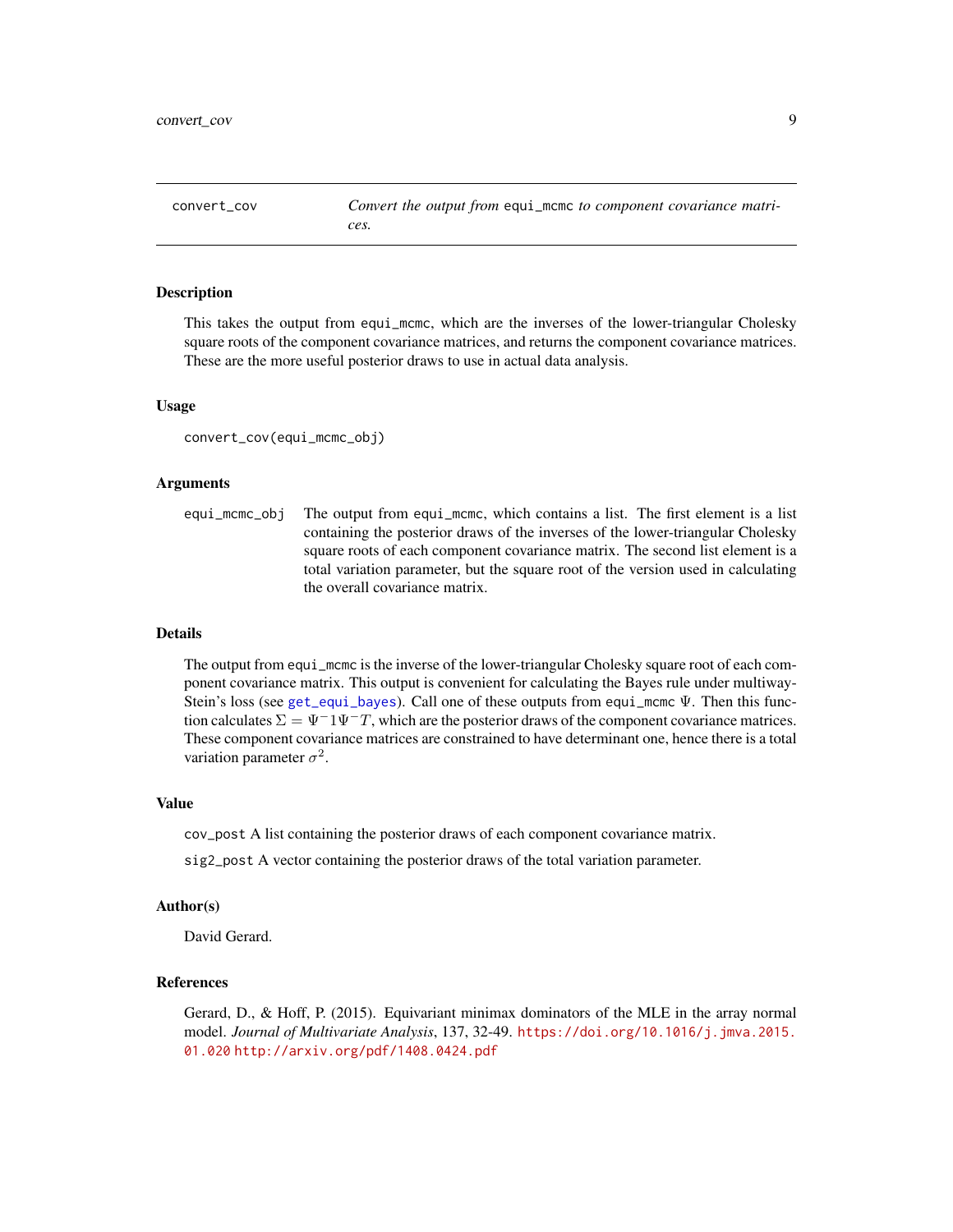#### See Also

[equi\\_mcmc](#page-10-1).

#### Examples

```
#Generate data whose true covariance is just the identity.
p \leftarrow c(4,4,4)X \leq -\arctan(\text{stack::rnorm}(\text{prod}(p)), \text{dim} = p)#Then run the Gibbs sampler.
mcmc_out <- equi_mcmc(X)
cov_out <- convert_cov(mcmc_out)
# Some trace plots.
plot(cov_out[[2]], type = 'l', xlab = 'Iteration',
     ylab = expression(sigma ^ 2), main = 'Trace Plot')
abline(h = 1, col = 2, lty = 2)legend('topleft', 'True Value', col = 2, lty = 2, bty = 'n')
k \leq sample(1:length(p), size = 1)
i \leftarrow sample(1:p[k], size = 1)j \leftarrow sample(1:p[k], size = 1)plot(cov_out[[1]][[k]][i, j, ], type = 'l', xlab = 'Iteration',
     main = 'Trace Plot',
     ylab = substitute(Sigma[k][group('[', list(i, j), ']')],
                        list(k = k, i = i, j = j)))abline(h = 1 * (i == j), lty = 2, col = 2)legend('topleft', 'True Value', col = 2, lty = 2, bty = 'n')
```
<span id="page-9-1"></span>demean\_tensor *Demeans array data.*

# Description

Rotates an array into two parts, one of which has mean zero.

#### Usage

```
demean_tensor(X, mode_reps)
```
# Arguments

| X         | An array, one of whose modes is assumed to be samples from the array normal<br>model.    |
|-----------|------------------------------------------------------------------------------------------|
| mode_reps | The mode(s) that contain(s) the samples, or repetitions, from the array normal<br>model. |

<span id="page-9-0"></span>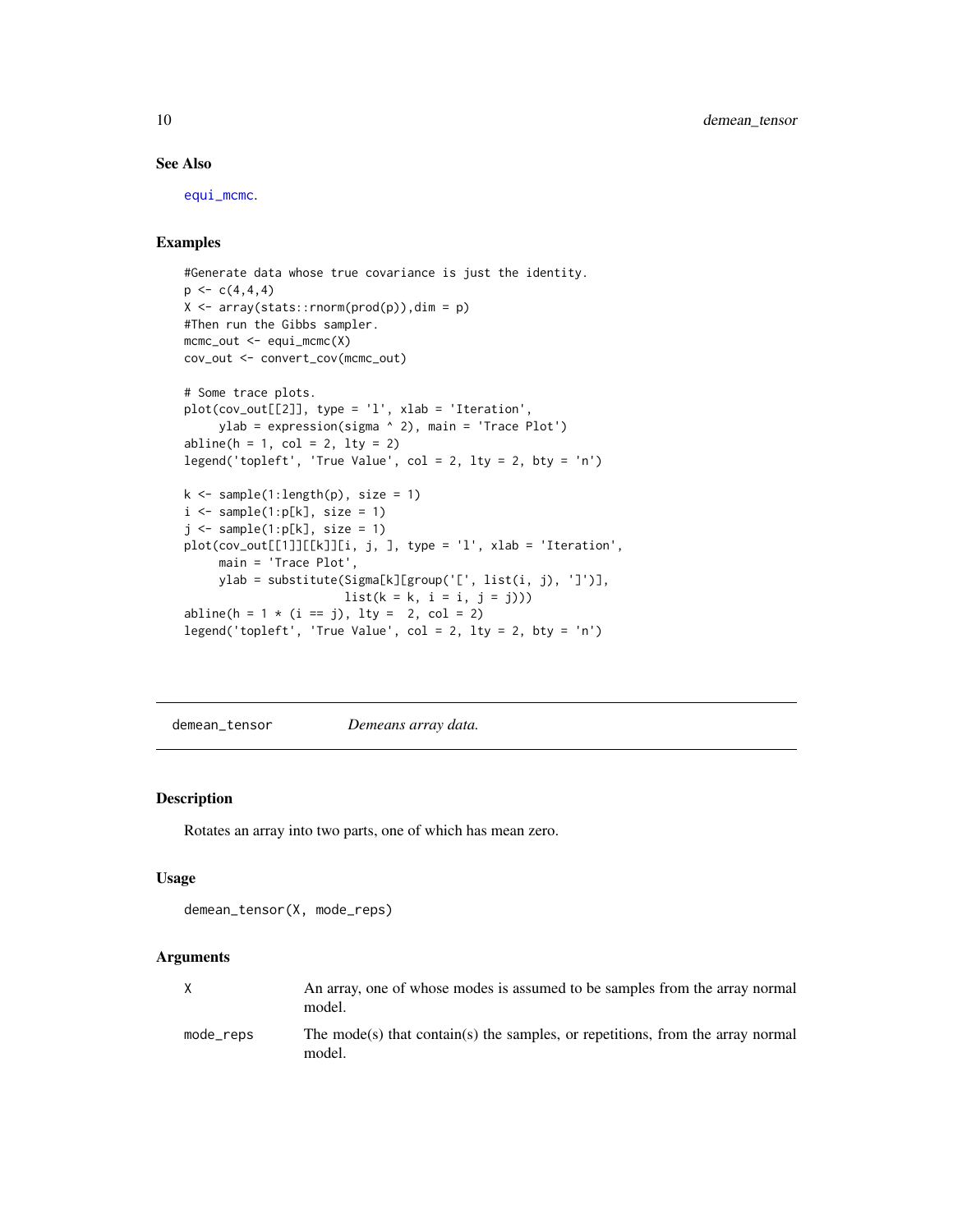#### <span id="page-10-0"></span>equi\_mcmc 11

# Details

If one mode contains samples (or repetitions), then this function will rotate the array into two parts, a mean part and a covariance part. The 'covariance part' has mean zero and the rest of the methods in this package apply. The 'mean part' is simply the sample mean. If the data are array normal, then the 'covariance part' will also be array normal with the *exact* same covariance structure as the original tensor, except that there are one fewer samples.

# Value

Y An array that has the same dimensions as X except that the mode mode\_reps has dimension one smaller. This array is mean 0 array normal with the same covariance structure as X.

X\_bar The sample mean of X. Under the array normal model, X and Y are statistically independent.

#### Author(s)

David Gerard.

#### References

Gerard, D., & Hoff, P. (2015). Equivariant minimax dominators of the MLE in the array normal model. *Journal of Multivariate Analysis*, 137, 32-49. [https://doi.org/10.1016/j.jmva.2015.](https://doi.org/10.1016/j.jmva.2015.01.020) [01.020](https://doi.org/10.1016/j.jmva.2015.01.020) <http://arxiv.org/pdf/1408.0424.pdf>

<span id="page-10-1"></span>equi\_mcmc *Gibbs sampler using an invariant prior.*

# Description

equi\_mcmc obtains posterior draws that are useful in optimal equivariant estimation under the array normal model.

#### Usage

```
equi_mcmc(X, itermax = 1000, start_identity = FALSE, print_iter = FALSE,
  mode_{rep} = NULL)
```
#### Arguments

| X          | A tensor.                                                                                                                                                              |
|------------|------------------------------------------------------------------------------------------------------------------------------------------------------------------------|
| itermax    | The number of iterations in the Gibb's sampler.                                                                                                                        |
|            | start_identity Should we start the component covariance matrices at the identity (TRUE) or<br>the sample covariance matrices (FALSE)?                                  |
| print_iter | Should we print the iteration number at each iteration?                                                                                                                |
| mode_rep   | The mode that contains samples. I.e., the mode whose component covariance<br>matrix is the identity. If NULL then no modes are assumed to have identity<br>covariance. |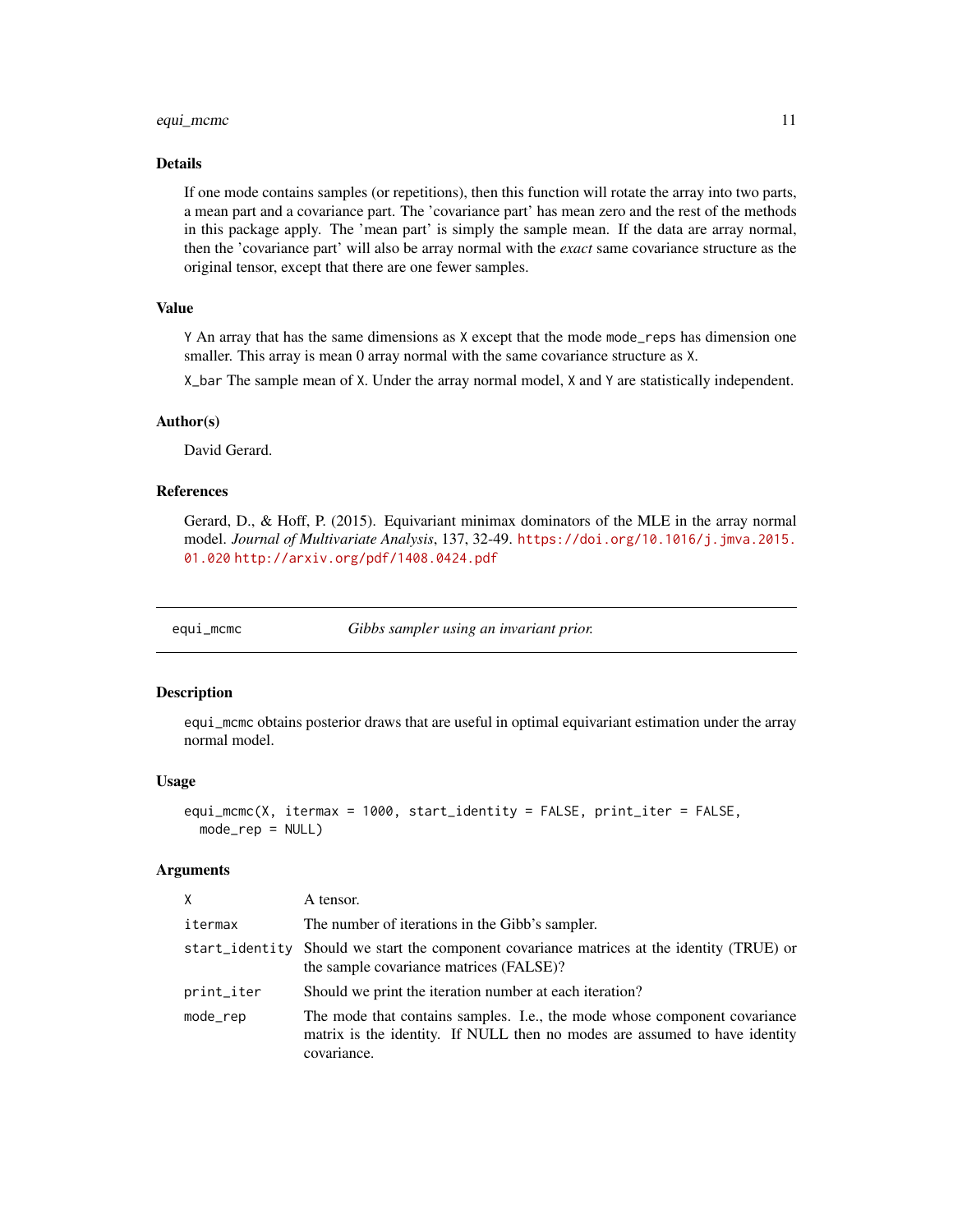# Details

equi\_mcmc obtains posterior samples of the component covariance matrices from the array normal model. This is with respect to using the right Haar measure over a product group of lower triangular matrices as the prior.

This returns only the upper triangular Cholesky square root of the inverses of the component covariance matrices. Equivalently, these are the inverses of the lower triangular Cholesky square roots of the component covariance matrices. This is because sampling the inverse is faster computationally and the Bayes rules (based on multiway Stein's loss) only depend on the inverse.

#### Value

Phi\_inv List of posterior draws of the inverse of the cholesky square roots of each component covariance matrix. Phi\_inv[[i]][,,j] provides the *j*th sample of the *i*th component.

sigma Vector of posterior samples of the overall scale paramater.

### Author(s)

David Gerard.

#### References

Gerard, D., & Hoff, P. (2015). Equivariant minimax dominators of the MLE in the array normal model. *Journal of Multivariate Analysis*, 137, 32-49. [https://doi.org/10.1016/j.jmva.2015.](https://doi.org/10.1016/j.jmva.2015.01.020) [01.020](https://doi.org/10.1016/j.jmva.2015.01.020) <http://arxiv.org/pdf/1408.0424.pdf>

#### See Also

[sample\\_right\\_wishart](#page-40-1) and [sample\\_sig](#page-41-1) for the Gibbs updates. [convert\\_cov](#page-8-1) and [get\\_equi\\_bayes](#page-13-1) for getting posterior summaries based on the output of equi\_mcmc. [multiway\\_takemura](#page-31-1) for an improvement on this procedure.

# Examples

```
#Generate data whose true covariance is just the identity.
p \leftarrow c(2, 2, 2)X \leftarrow array(stats::rnorm(prod(p)),dim = p)#Then run the Gibbs sampler.
mcmc_out <- equi_mcmc(X)
plot(mcmc_out$sigma, type = 'l', lwd = 2, ylab = expression(sigma),
     xlab = 'Iteration', main = 'Trace Plot')
abline(h = 1, col = 2, lty = 2)
```
<span id="page-11-0"></span>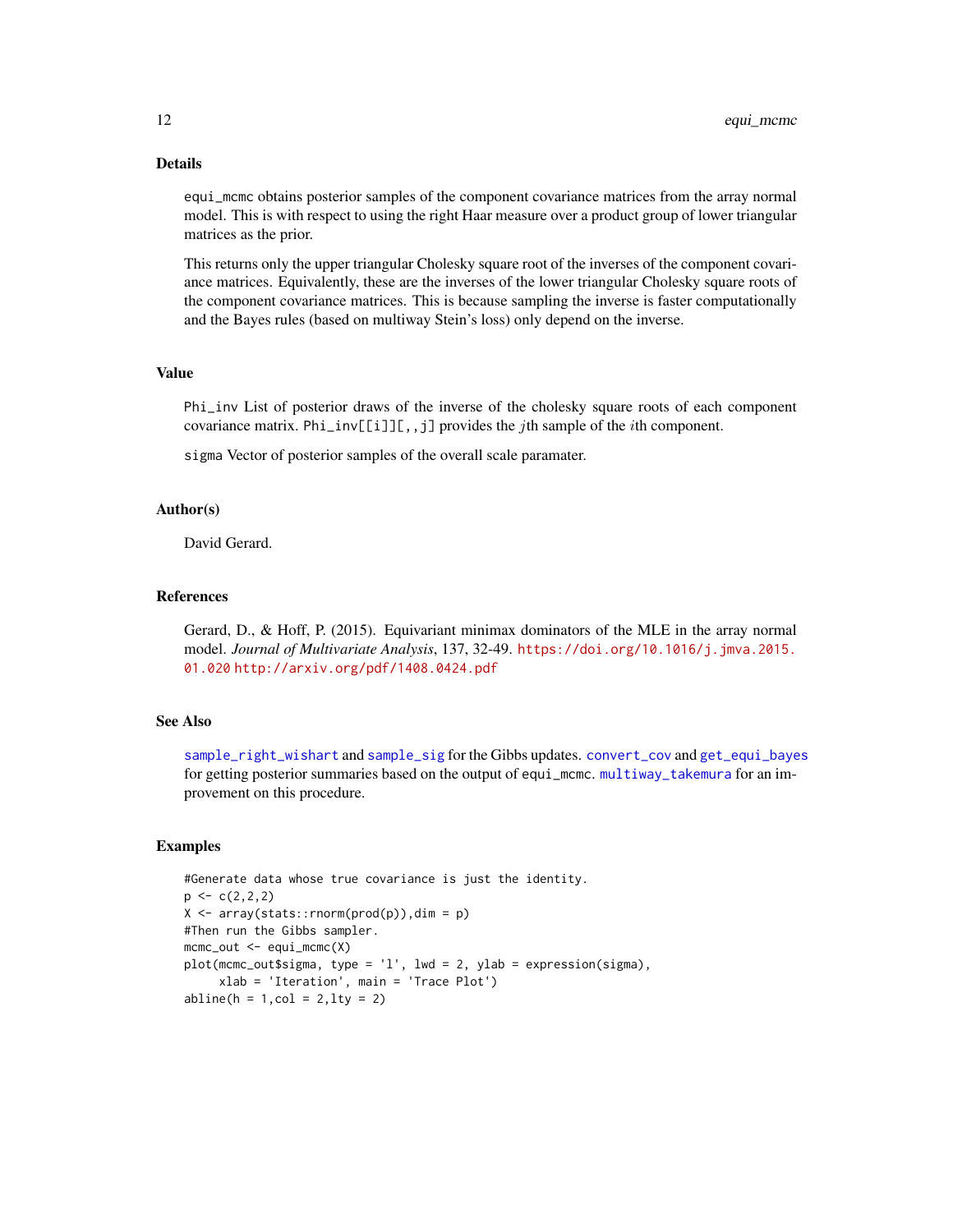<span id="page-12-1"></span><span id="page-12-0"></span>

Calculates the Frobenius norm of an array.

# Usage

fnorm(X)

#### Arguments

X An array, a matrix, or a vector.

# Details

The Frobenius norm of an array is the square root of the sum of its squared elements. This function works for vector and matrix arguments as well.

# Value

The square root of the sum of the squared elements of X.

# Author(s)

David Gerard.

# Examples

```
X \leftarrow c(1:8)Y \leftarrow matrix(1:8, nrow = 2)Z \leftarrow \text{array}(1:8, \text{ dim} = c(2, 2, 2))fnorm(X)
fnorm(Y)
fnorm(Z)
```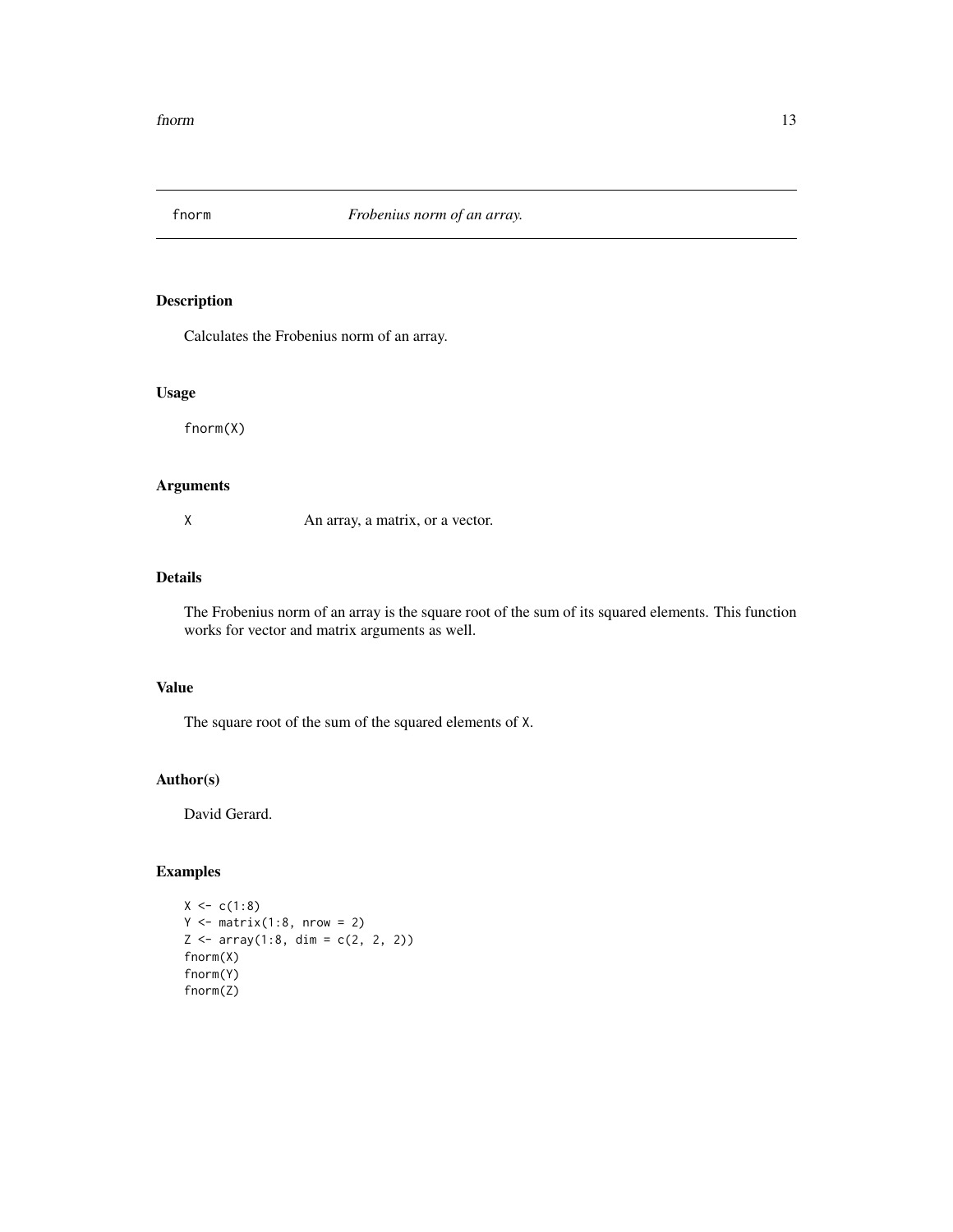<span id="page-13-1"></span><span id="page-13-0"></span>

Given the output of equi\_mcmc, this function will calculate the Bayes rule under multiway Stein's loss.

#### Usage

get\_equi\_bayes(psi\_inv, sigma, burnin = NULL)

# Arguments

| $psi\_inv$ | A list of arrays where $psi[[i]][[, , , j]]$ is the <i>j</i> th update of the ith<br>component. These components are the inverses of the lower-triangular Cholesky<br>square roots of the component covariance matrices. You can just use the Phi_inv<br>output from equi_mcmc. |
|------------|---------------------------------------------------------------------------------------------------------------------------------------------------------------------------------------------------------------------------------------------------------------------------------|
| sigma      | A vector of posteior draws of the total variation parameter. This is just sigma<br>from the output of equi_mcmc.                                                                                                                                                                |
| burnin     | A numeric between 0 and 1. What proportion of the posterior samples do you<br>want to discard as burnin? The default is 0.25.                                                                                                                                                   |

#### Details

Multiway Stein's loss is a generalization of Stein's loss to more than two dimensions. The Bayes rule under this loss is simply represented in terms of the posterior moments of the component precision matrices. These moments can be approximated by using the output of equi\_mcmc. When using the invariant prior that is used in equi\_mcmc, the resulting Bayes rule is the uniformly minimum risk equivariant estimator.

More details on multiway Stein's loss and the Bayes rules under it can be found in [Gerard and Hoff](https://doi.org/10.1016/j.jmva.2015.01.020) [\(2015\).](https://doi.org/10.1016/j.jmva.2015.01.020)

#### Value

Sig\_hat A list of the Bayes rules of the component covariance matrices under multiway Stein's loss.

B A list of the lower-triangular Cholesky square roots of the Bayes rules of the component covariance matrices under multiway Stein's loss. We have that Sig\_hat[[i]] is equal to B[[i]] %\*% t(B[[i]]).

b A numeric. This is the bayes rule of the total variation parameter. This is the 'standard deviation' version. That is, the b ^ 2 would be used to calculate the overall covariance matrix.

# Author(s)

David Gerard.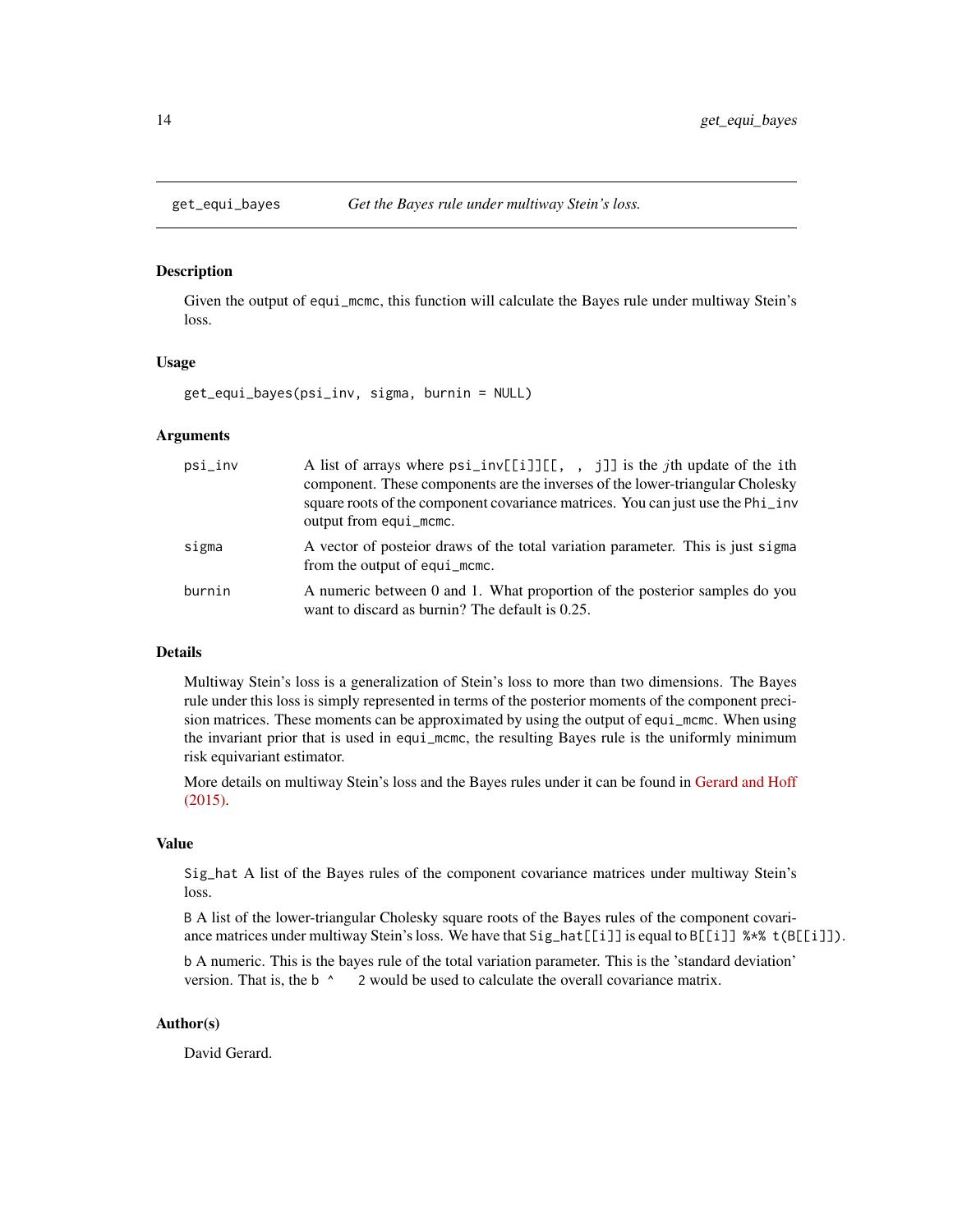#### <span id="page-14-0"></span>get\_isvd 15

#### References

Gerard, D., & Hoff, P. (2015). Equivariant minimax dominators of the MLE in the array normal model. *Journal of Multivariate Analysis*, 137, 32-49. [https://doi.org/10.1016/j.jmva.2015.](https://doi.org/10.1016/j.jmva.2015.01.020) [01.020](https://doi.org/10.1016/j.jmva.2015.01.020) <http://arxiv.org/pdf/1408.0424.pdf>

#### See Also

[equi\\_mcmc](#page-10-1).

#### Examples

```
#Generate data whose true covariance is just the identity.
p \leftarrow c(4,4,4)X \leftarrow array(stats::rnorm(prod(p)),dim = p)#Then run the Gibbs sampler.
mcmc_out <- equi_mcmc(X)
bayes_rules <- get_equi_bayes(mcmc_out$Phi_inv, mcmc_out$sigma)
bayes_rules$Sig_hat[[1]]
```
<span id="page-14-1"></span>get\_isvd *Calculate the incredible SVD (ISVD).*

#### Description

The ISVD is a generalization of the SVD to tensors. It is derived from the incredible HOLQ.

#### Usage

get\_isvd(x\_holq)

#### Arguments

x\_holq The output from [holq](#page-15-1).

#### Details

Let sig  $*$  atrans(Z, L) be the HOLQ of X. Then the ISVD calculates the SVD of each L[[i]], call it  $U[[i]]$  %\*%  $D[[i]]$  %\*% t(W[[i]]). It then returns  $l = sig, U, D,$  and  $V = \text{atrans}(Z, W)$ . These values have the property that X is equal to  $1 \times \text{atrans}(\text{atrans}(V, D), U)$ , up to numerical precision. V is also scaled all-orthonormal.

For more details on the ISVD, see [Gerard and Hoff \(2016\).](https://doi.org/10.1016/j.laa.2016.04.033)

# Value

l A numeric.

U A list of orthogonal matrices.

D A list of diagonal matrices with positive diagonal entries and unit determinant. The diagonal entries are in descending order.

V A scaled all-orthonormal array.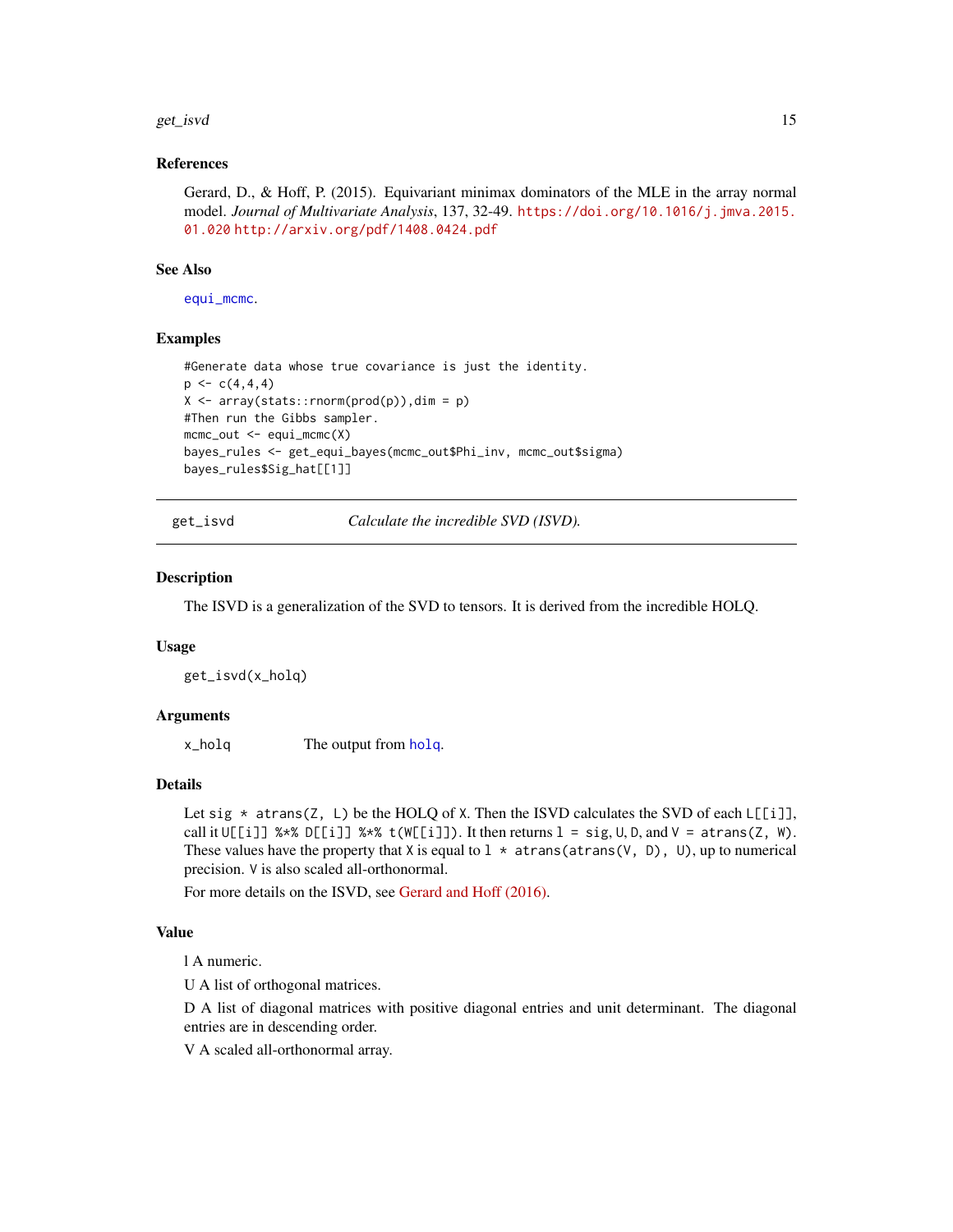#### Author(s)

David Gerard.

# References

Gerard, D., & Hoff, P. (2016). A higher-order LQ decomposition for separable covariance models. *Linear Algebra and its Applications*, 505, 57-84. [https://doi.org/10.1016/j.laa.2016.04.](https://doi.org/10.1016/j.laa.2016.04.033) [033](https://doi.org/10.1016/j.laa.2016.04.033) <http://arxiv.org/pdf/1410.1094v1.pdf>

#### Examples

```
#Generate random data.
p \leftarrow c(4, 4, 4)X \leq -\arctan(\text{stats}:rnorm(\text{prod}(p)), dim = p)
#Calculate HOLQ, then ISVD
holq_x \leftarrow holq(X)isvd_x <- get_isvd(holq_x)
1 \leftarrow \text{isvd\_x$1}U <- isvd_x$U
D <- isvd_x$D
V <- isvd_x$V
#Recover X
trim(X - 1 * \text{atrans}(\text{atrans}(V, D), U))
#V is scaled all-orthonormal
trim(max(V, 1) %*% t(max(V, 1)), epsilon = 10^{\circ}-5)
trim(max(V, 2) %*% t(max(V, 2)), epsilon = 10^{\wedge}-5)trim(mat(V, 3) % * t(mat(V, 3)), epsilon = 10^-5)
```
<span id="page-15-1"></span>holq *Calculate the incredible higher-order LQ decomposition (HOLQ).*

#### Description

This function calculates a generalization of the LQ decomposition to tensors. This decomposition has a close connection to likelihood inference in Kronecker structured covariande models.

#### Usage

```
holq(X, tol = 10^{\circ}-9, itermax = 1000, mode_{rep} = NULL, mode\_diag = NULL,mode_ldu = NULL, print_diff = TRUE, start_vals = "identity",
  use\_sig = TRUE)
```
<span id="page-15-0"></span>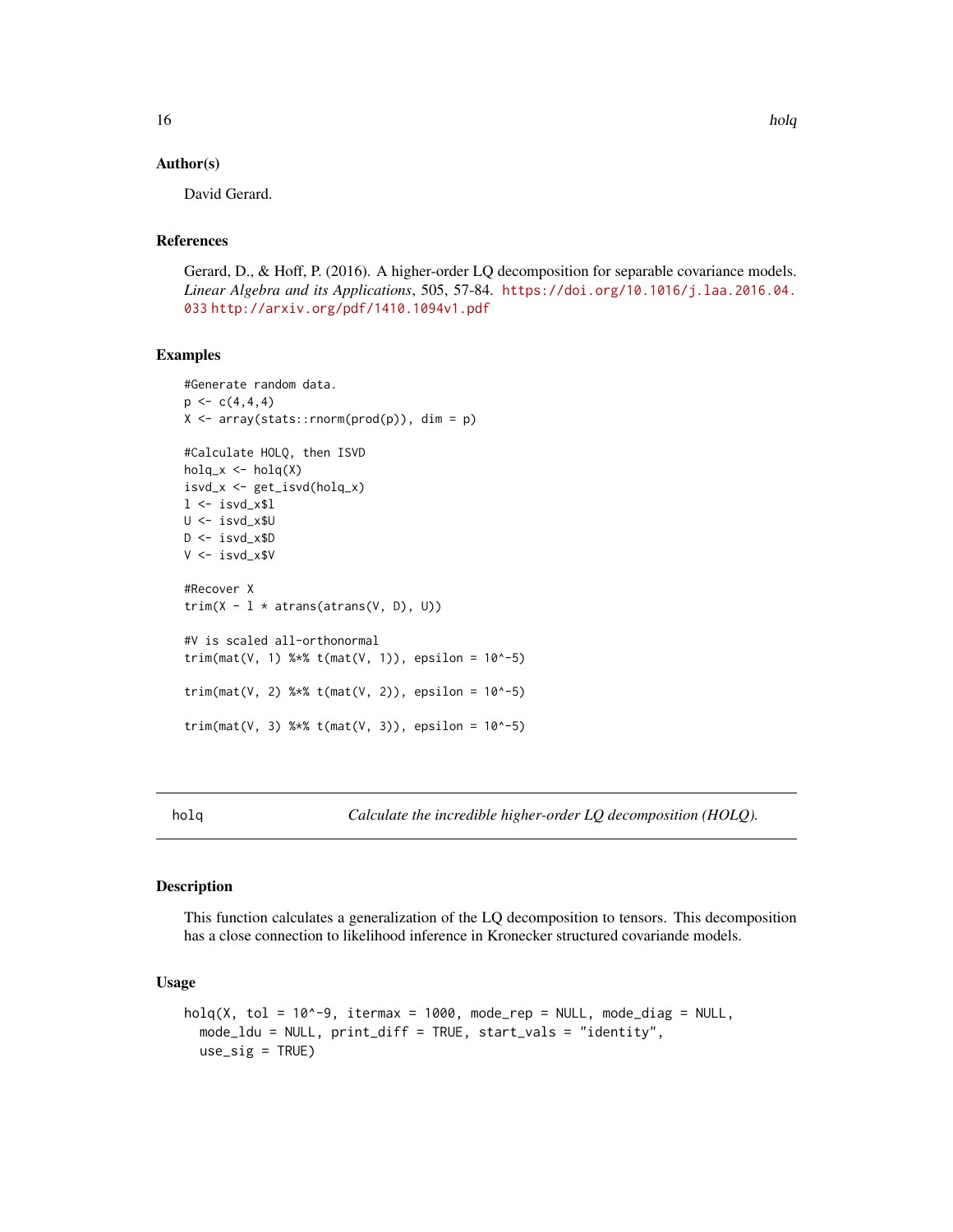#### <span id="page-16-0"></span>holq the contract of the contract of the contract of the contract of the contract of the contract of the contract of the contract of the contract of the contract of the contract of the contract of the contract of the contr

# Arguments

| X          | An array of numerics.                                                                                                                                                                                                                                                                 |
|------------|---------------------------------------------------------------------------------------------------------------------------------------------------------------------------------------------------------------------------------------------------------------------------------------|
| tol        | A numeric. The maximum difference in frobenius norm between two successive<br>core arrays before stopping. Or maximum difference of the ratio of sigs from 1<br>before stopping (which depends on the value of use_sig).                                                              |
| itermax    | An integer. The maximum number of iterations of the LQ decomposition to do<br>before stopping.                                                                                                                                                                                        |
| mode_rep   | A vector of integers. The optional $mode(s)$ to be considered identity matrices.                                                                                                                                                                                                      |
| mode_diag  | A vector of integers. The optional mode(s) to be considered as independent but<br>heteroscedastic.                                                                                                                                                                                    |
| mode_ldu   | A vector of integers. The optional modes(s) to be considered as having unit<br>diagonal.                                                                                                                                                                                              |
| print_diff | A logical. Should the updates be printed to the screen each iteration?                                                                                                                                                                                                                |
| start_vals | Determines how to start the optimization algorithm. Either 'identity' (default),<br>or 'residuals', which results in using the cholesky square roots of the sample<br>covariance matrices along each mode scaled to have unit determinant. You can<br>also use your own start values. |
| use_sig    | A logical. What stopping criterion should we use? Frobenius norm of difference<br>of cores (FALSE) or absolute value of difference of ratio of sig from 1 (TRUE).                                                                                                                     |

#### Details

Given an array X, the default version of this function will calculate  $(1)$  L a list of lower triangular matricies with positive diagonal elements and unit determinant, Z an array of the same dimensions as X that has special orthogonal properties, and (3) sig a numeric such that X is the same as sig  $*$  atrans(Z, L) up to numeric precision.

This output  $(1)$  can be considered a generalization of the LQ decomposition to tensors,  $(2)$  solves an optimization problem which the matrix LQ decomposition solves, and (3) has a special connection to likelihood inference in the array normal model.

There are options to constrain the matrices in  $\mathsf{L}$  to either be diagonal, lower triangular with unit diagonal, or the identity matrix. Each of these correspond to submodels in Kronecker structured covariance models. The core array corresponding to each of these options has different properities (see [Gerard and Hoff \(2016\)\)](https://doi.org/10.1016/j.laa.2016.04.033). These more constrained tensor decompositions are called HOLQ juniors.

The MLE of the ith component covariance matrix under *any* elliptically contoured Kronecker structured covariance model is given by  $L[[i]]$  %\* t( $L[[i]]$ ). The MLE for the total variation pamarameter will be different depending on the distribution of the array, but for the array normal it is sig  $\land$  2 / prod(p) (the "variance" form for the total variation parameter).

The likelihood ratio test statistic depends only on sig and can be implemented in [lrt\\_stat](#page-27-1).

The algorithm used to fit the HOLQ iteratively repeats the LQ decomposition along each mode.

For more details on the incredible HOLQ, see [Gerard and Hoff \(2016\).](https://doi.org/10.1016/j.laa.2016.04.033)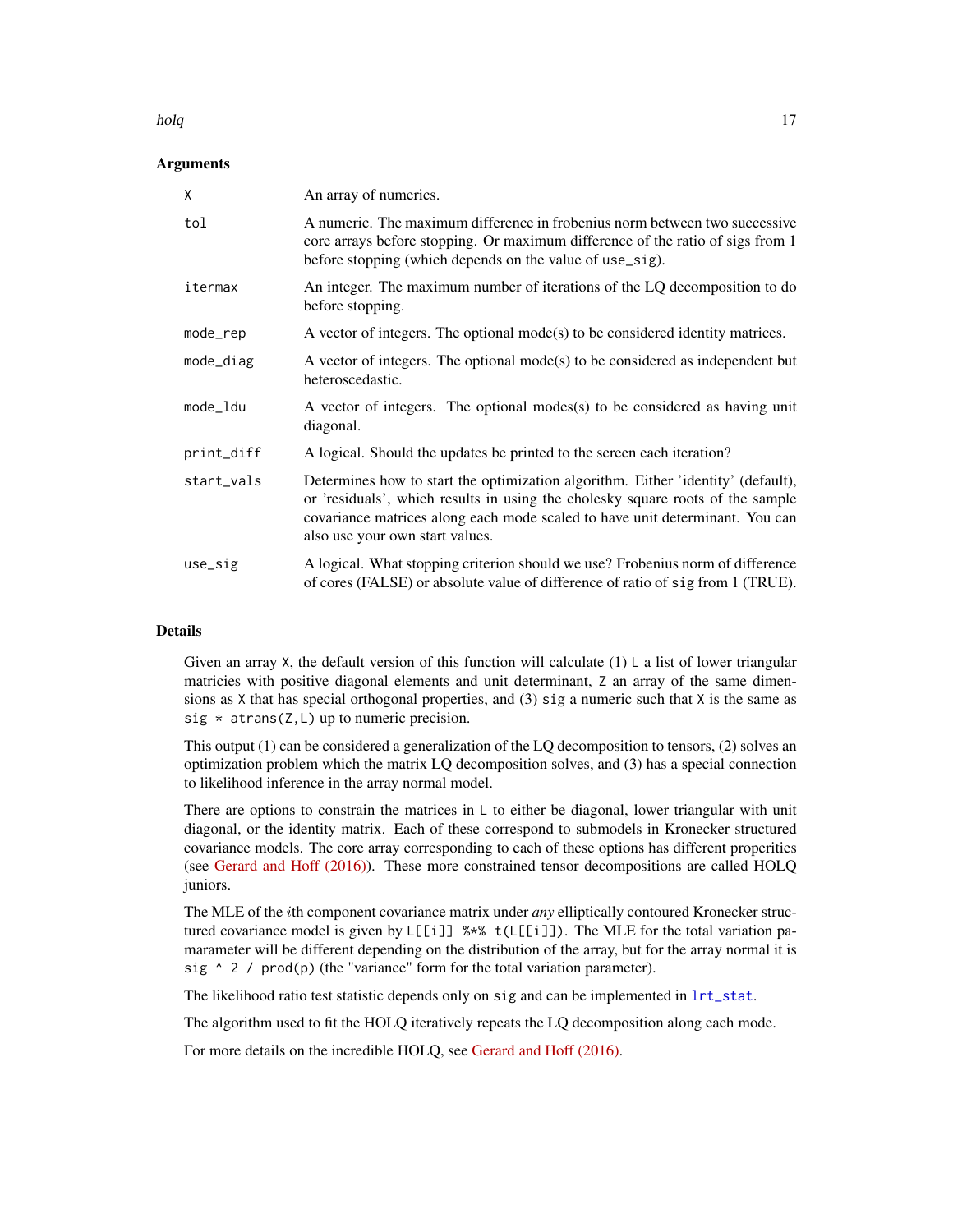# <span id="page-17-0"></span>Value

Z The core array with scaled all-orthonormality property.

A A list of matrices.

sig A numeric. The total variation parameter. This is the "standard deviation" form.

### Author(s)

David Gerard.

# References

Gerard, D., & Hoff, P. (2016). A higher-order LQ decomposition for separable covariance models. *Linear Algebra and its Applications*, 505, 57-84. [https://doi.org/10.1016/j.laa.2016.04.](https://doi.org/10.1016/j.laa.2016.04.033) [033](https://doi.org/10.1016/j.laa.2016.04.033) <http://arxiv.org/pdf/1410.1094v1.pdf>

# See Also

[array\\_bic\\_aic](#page-4-1) for using the output of holq to calculate AIC and BIC,

[get\\_isvd](#page-14-1) for using the output of holq to calculate a tensor generalization of the singular value decomposition.

[lq](#page-24-1) for the matrix LQ decomposition.

[lrt\\_stat](#page-27-1) for using the output of holq to calculate likelihood ratio test statistics.

[mle\\_from\\_holq](#page-30-1) for using the output of holq to calculate the maximum likelihood estimates of the component covariance matrices under the array normal model.

# Examples

```
#Genrate random data.
p \leftarrow c(2, 3, 4)X \leftarrow array(stats::rnorm(pred(p)), dim = p)
#Calculate HOLQ with unit diagonal on 2nd mode,
# and diagonal along 3rd mode.
holq_x \leftarrow holq(X, mode_ldu = 2, mode_ldiag = 3)Z <- holq_x$Z
A \leq -holq_x$A
sig <- holq_x$sig
#Reconstruct X
trim(X - sig * atrans(Z, A), 10^{\circ}-5)
#Properties of core
#First mode has orthonormal rows.
trim(mat(Z, 1) % * t(mat(Z, 1)), 10^-5)
#Second mode has orthogonal rows.
trim(mat(Z, 2) %*% t(mat(Z, 2)), 10^-5)
#Third mode has unit diagonal (up to scale).
```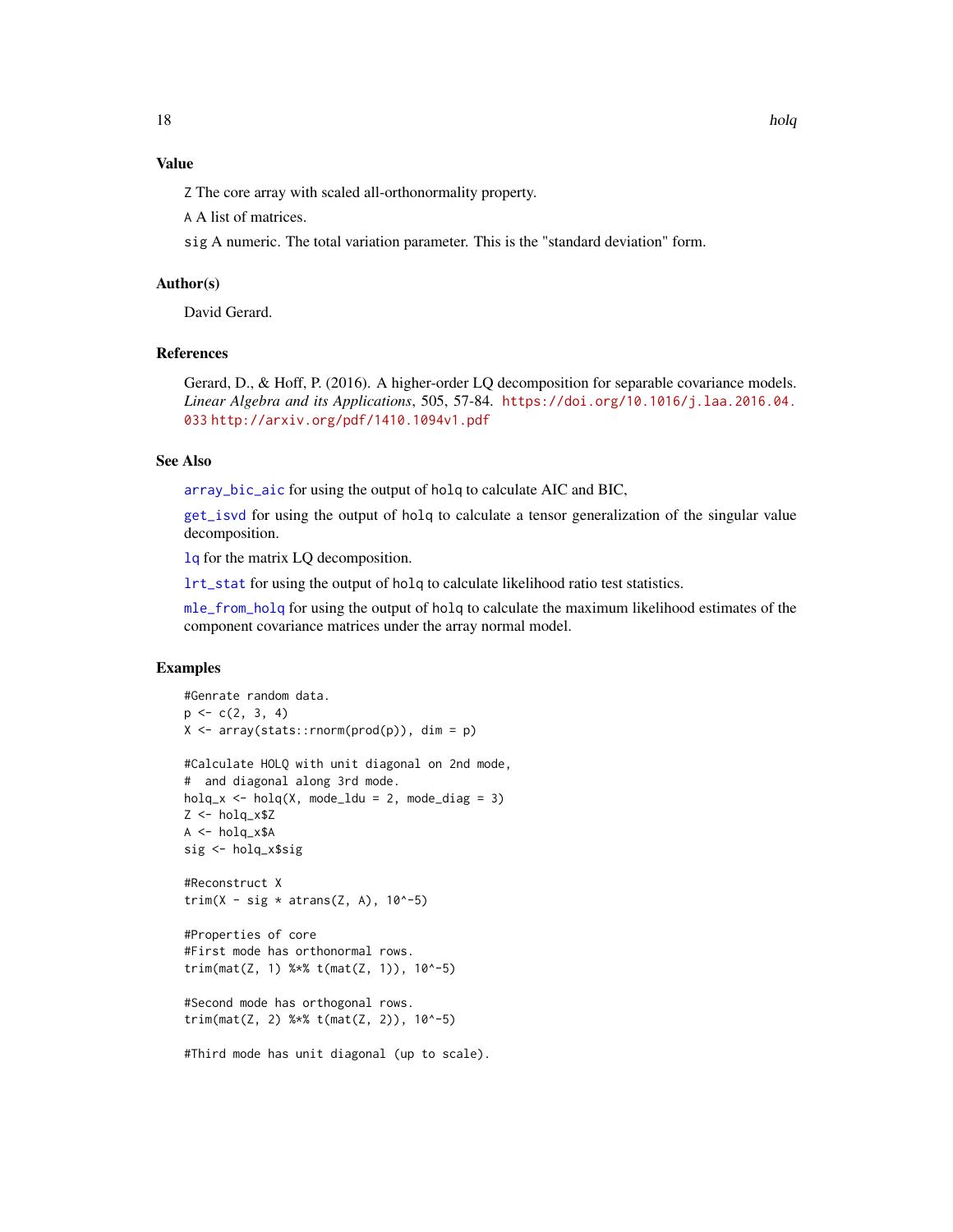```
diag(mat(Z, 3) % * t(mat(Z, 3)))
```
<span id="page-18-1"></span>hooi *Calculate the higher-order orthogonal iteration (HOOI).*

# Description

This function will calculate the best rank  $r$  (where  $r$  is a vector) approximation (in terms of sum of squared differences) to a given data array.

#### Usage

```
hooi(X, r, tol = 10^{\circ}-6, print_fnorm = FALSE, itermax = 500)
```
# Arguments

| X.          | An array of numerics.                                                                                                       |
|-------------|-----------------------------------------------------------------------------------------------------------------------------|
| r           | A vector of integers. This is the given low multilinear rank of the approximation.                                          |
| tol         | A numeric. Stopping criterion.                                                                                              |
| print_fnorm | Should updates of the optimization procedure be printed? This number should<br>get larger during the optimizaton procedure. |
| itermax     | The maximum number of iterations to run the optimization procedure.                                                         |

# Details

Given an array X, this code will find a core array G and a list of matrices with orthonormal columns U that minimizes fnorm( $X$  -atrans( $G, U$ )). If r is equal to the dimension of X, then it returns the HOSVD (see [hosvd](#page-19-1)).

For details on the HOOI see [Lathauwer et al \(2000\).](https://doi.org/10.1137/S0895479898346995)

#### Value

G An all-orthogonal core array.

U A vector of matrices with orthonormal columns.

#### Author(s)

David Gerard.

# References

De Lathauwer, L., De Moor, B., & Vandewalle, J. (2000). On the best rank-1 and rank- $(r_1, r_2, ..., r_n)$ [approximation of higher-order tensors.](http://doi.org/10.1137/S0895479898346995) *SIAM Journal on Matrix Analysis and Applications*, 21(4), 1324-1342.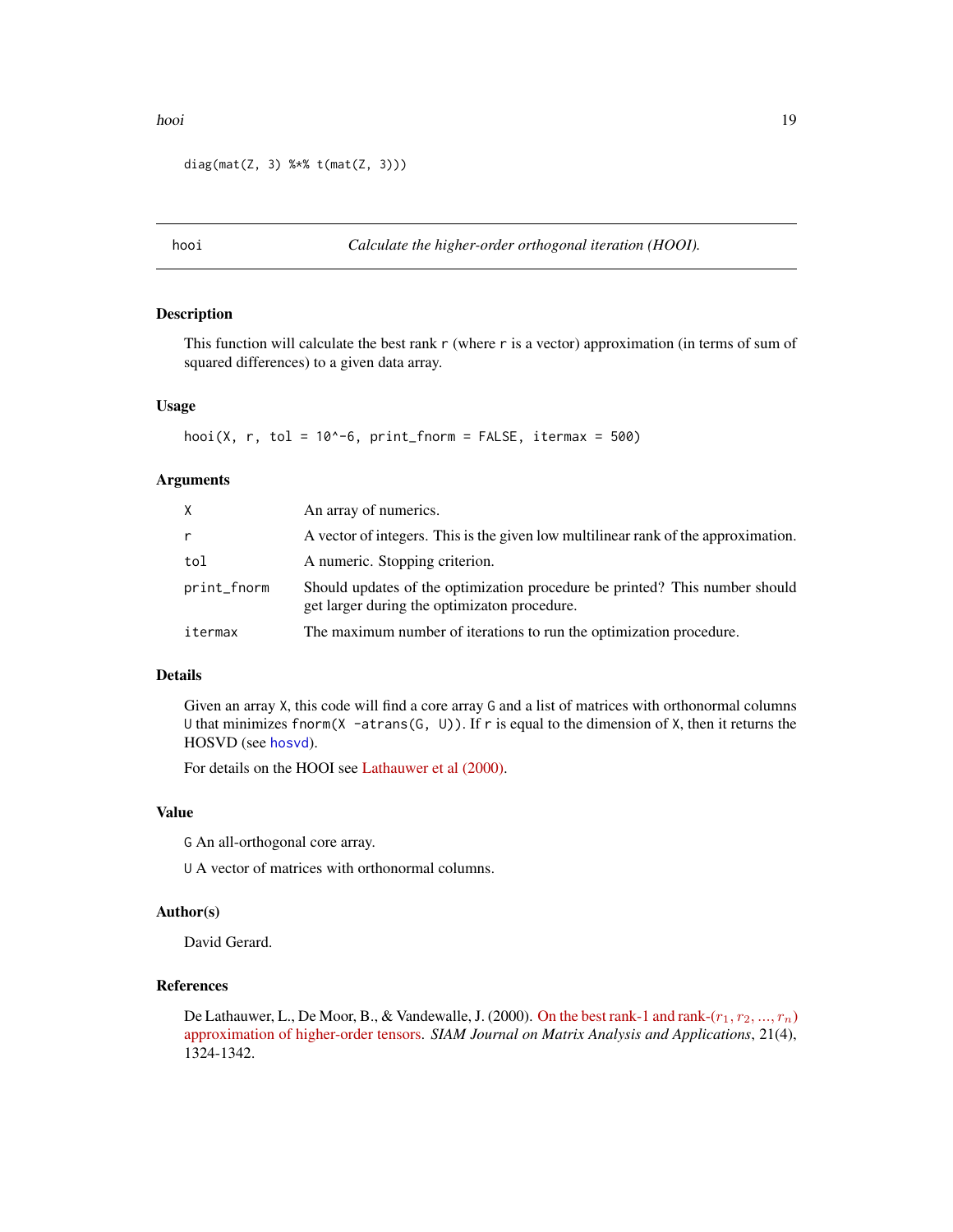# Examples

```
## Generate random data.
p \leftarrow c(2, 3, 4)X \leq -\arctan(\text{stats}:rnorm(prod(p)), \text{dim} = p)## Calculate HOOI
r < -c(2, 2, 2)hooi_x \le hooi(X, r = r)
G <- hooi_x$G
U <- hooi_x$U
## Reconstruct the hooi approximation.
X_approx <- atrans(G, U)
fnorm(X - X_approx)
```
<span id="page-19-1"></span>hosvd *Calculate the (truncated) higher-order SVD (HOSVD).*

# Description

Calculates the left singular vectors of each matrix unfolding of an array, then calculates the core array. The resulting output is a Tucker decomposition.

#### Usage

 $host(Y, r = NULL)$ 

# Arguments

| An array of numerics.                                  |
|--------------------------------------------------------|
| A vector of integers. The rank of the truncated HOSVD. |

# Details

If r is equal to the rank of Y, then Y is equal to atrans(S, U), up to numerical accuracy.

More details on the HOSVD can be found in [De Lathauwer et. al. \(2000\).](https://doi.org/10.1137/S0895479896305696)

# Value

U A list of matrices with orthonormal columns. Each matrix contains the mode-specific singular vectors of its mode.

S An all-orthogonal array. This is the core array from the HOSVD.

# Author(s)

Peter Hoff.

<span id="page-19-0"></span>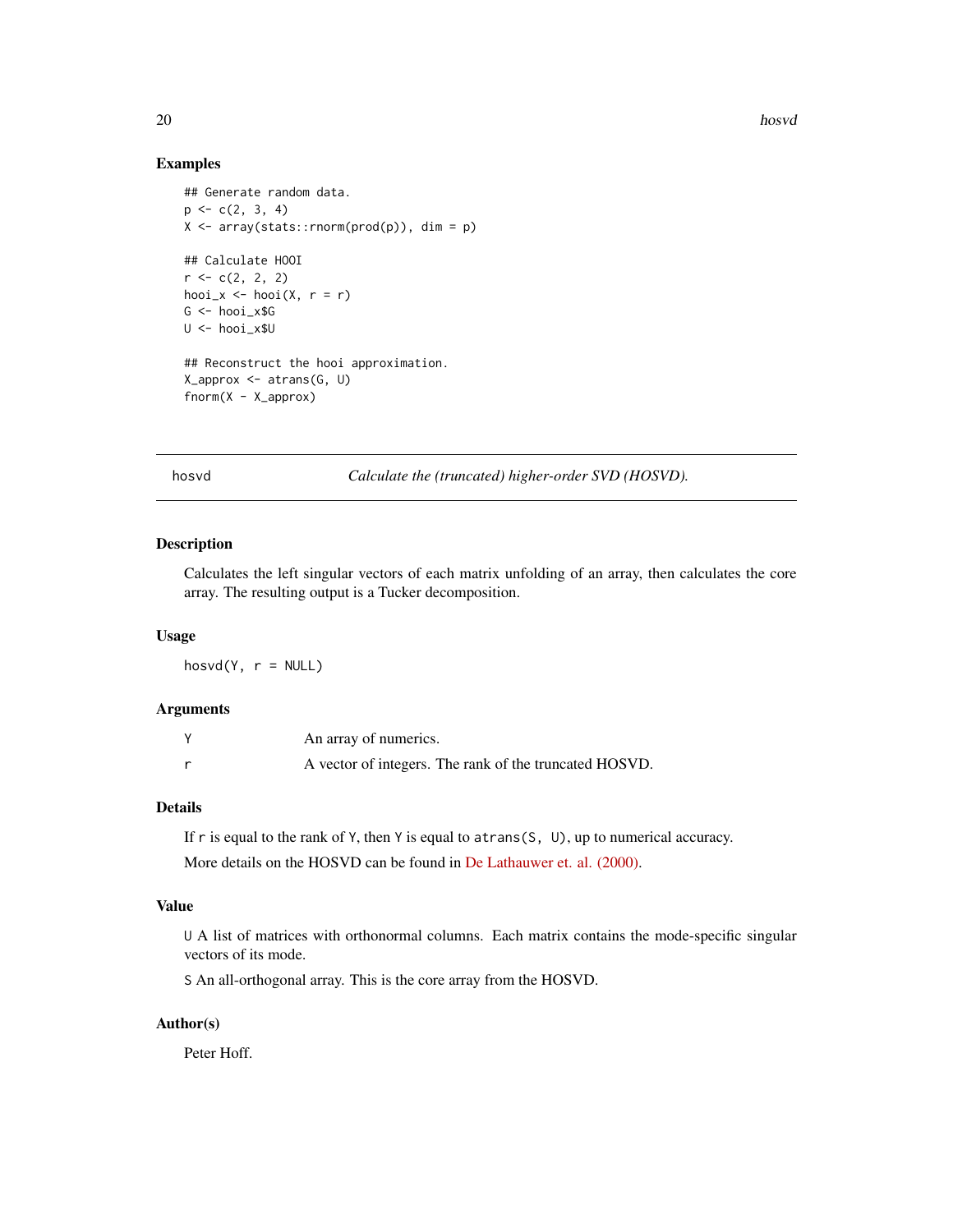<span id="page-20-0"></span>ihop 21

# References

De Lathauwer, L., De Moor, B., & Vandewalle, J. (2000). [A multilinear singular value decomposi](http://doi.org/10.1137/S0895479896305696)[tion.](http://doi.org/10.1137/S0895479896305696) *SIAM journal on Matrix Analysis and Applications*, 21(4), 1253-1278.

#### Examples

```
#Generate random data.
p \leftarrow c(2, 3, 4)X \leftarrow array(stats::rnorm(prod(p)), dim = p)#Calculate HOSVD.
hosvd_x \le - hosvd(X)S < - hosvd_x$S
U <- hosvd_x$U
#Recover X.
trim(X - atrans(S, U))#S is all-orthogonal.
trim(mat(S, 1) %*% t(mat(S, 1)))
trim(mat(S, 2) %*% t(mat(S, 2)))
trim(mat(S, 3) %*% t(mat(S, 3)))
```
<span id="page-20-1"></span>ihop *The incredible higher-order polar decomposition (IHOP).*

# Description

Mmm, pancakes.

# Usage

```
ihop(X, itermax = 100, tol = 10^{\circ}-9, print_diff = TRUE, mode_rep = NULL,use\_sig = TRUE)
```
#### Arguments

| X          | An array of numerics.                                                                                                                                                                                                                                                                               |
|------------|-----------------------------------------------------------------------------------------------------------------------------------------------------------------------------------------------------------------------------------------------------------------------------------------------------|
| itermax    | An integer. The maximum number of iterations to perform during the optimiza-<br>tion procedure.                                                                                                                                                                                                     |
| tol        | A numeric. The algorithm will stop when the Frobenius norm of the difference<br>of core arrays between subsequent iterations is below tol (for use_sig = FALSE)<br>or when the absolute difference between the ratio of subsequent values of sig<br>and 1 is less than tol (for use_sig = $TRUE$ ). |
| print_diff | A logical. Should we print the updates of the algorithm?                                                                                                                                                                                                                                            |
| mode_rep   | A vector. Which component matrices should be set to be the identity?                                                                                                                                                                                                                                |
| use_sig    | A logical. See tol.                                                                                                                                                                                                                                                                                 |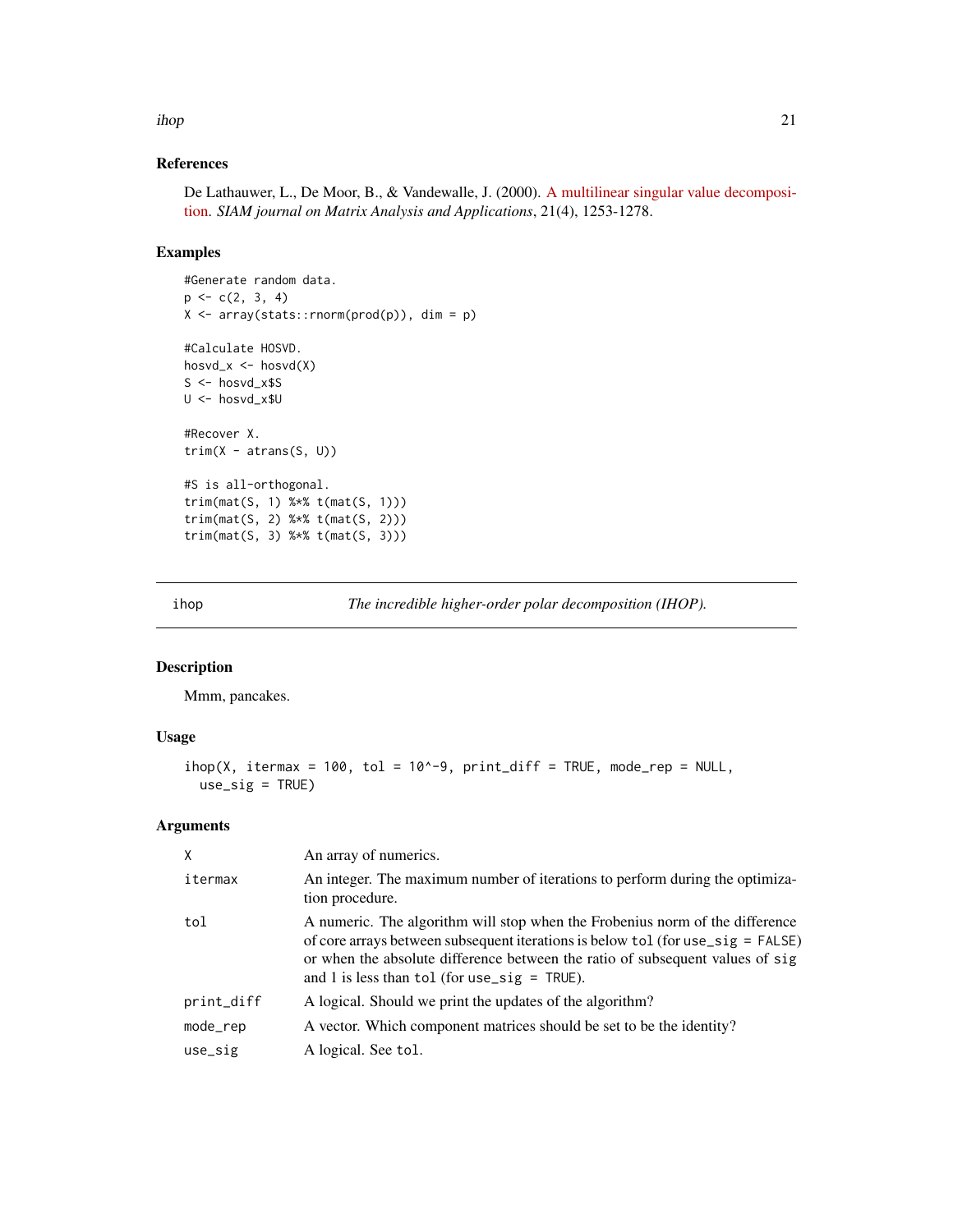# Details

This function will calculate the higher-order polar decomposition, a generalization of the polar decomposition to tensors. It generalizes a minimization formulation of the polar decomposition.

Given an array  $X$ , ihop will output L a list of lower triangular matrices with positive diagonal elements and unit Frobenius norm, R a core array with certain orthogonality properties, and sig a total variation parameter. We have that X is equal to sig  $*$  atrans(R, L) up to numerical precision.

t(solve(L[[i]])) %\*% mat(R, i) will have orthonormal rows for all i.

For more details on the IHOP, see [Gerard and Hoff \(2016\).](https://doi.org/10.1016/j.laa.2016.04.033)

# Value

R A core array which, in combination with L, has certain orthogonality properties.

L A list of lower triangular matrices with unit Frobenius norm.

sig A numeric.

#### Author(s)

David Gerard.

# References

Gerard, D., & Hoff, P. (2016). A higher-order LQ decomposition for separable covariance models. *Linear Algebra and its Applications*, 505, 57-84. [https://doi.org/10.1016/j.laa.2016.04.](https://doi.org/10.1016/j.laa.2016.04.033) [033](https://doi.org/10.1016/j.laa.2016.04.033) <http://arxiv.org/pdf/1410.1094v1.pdf>

#### Examples

```
#Generate random data.
p \leftarrow c(2, 3, 4)X \leq -\arctan(\text{stack}:rnorm(prod(p)), \text{dim} = p)#Calculate IHOP.
ihop_x \leftarrow ihop(X)R < -i hop_x$R
L <- ihop_x$L
sig <- ihop_x$sig
#Reconstruct X
trim(X - sig * atrans(R, L))#Orthogonality properties
ortho_1 <- t(solve(L[[1]])) %*% mat(R, 1)
trim(ortho_1 %*% t(ortho_1))
ortho_2 <- t(solve(L[[2]])) %*% mat(R, 2)
trim(ortho_2 %*% t(ortho_2))
ortho_3 <- t(solve(L[[3]])) %*% mat(R, 3)
```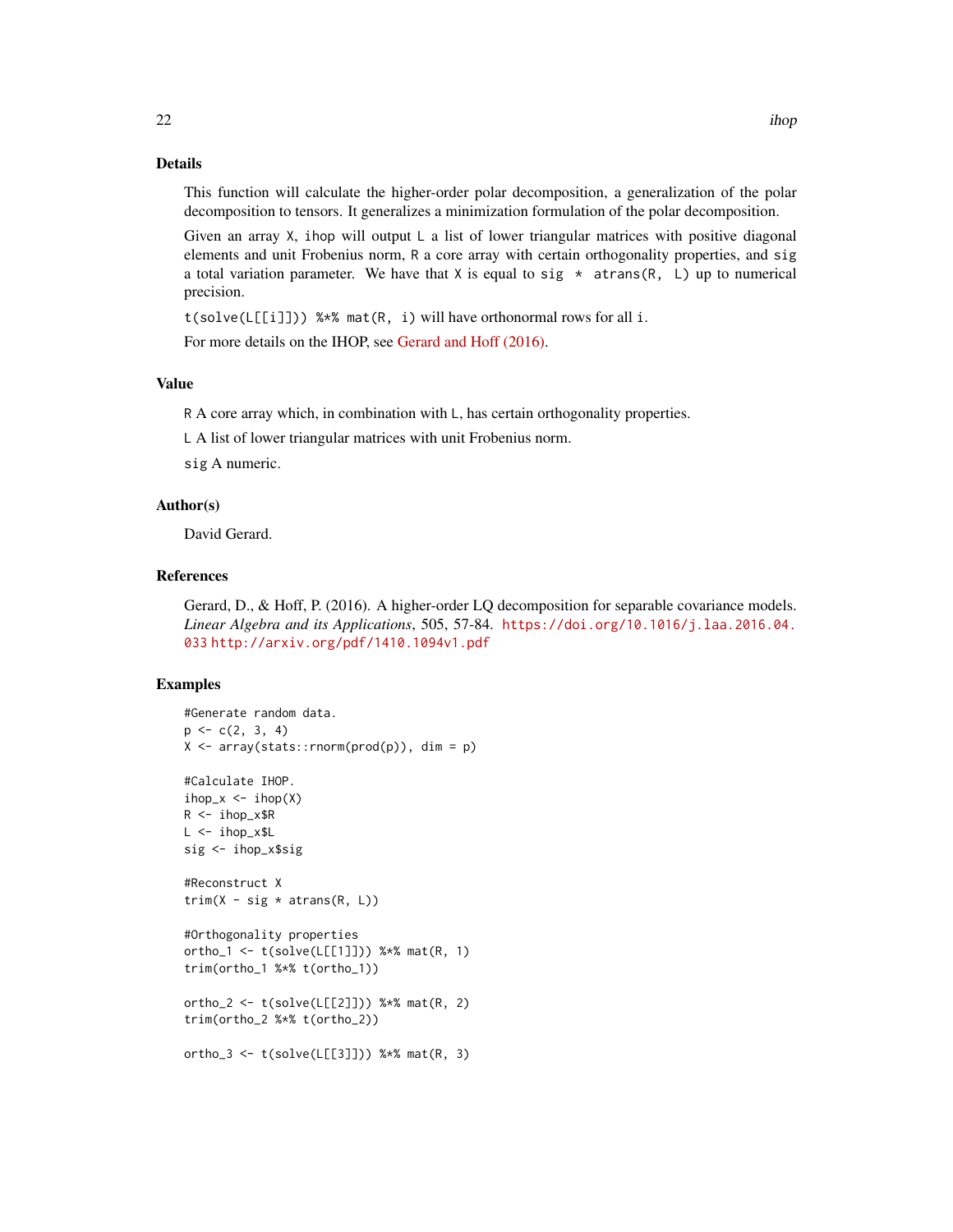#### <span id="page-22-0"></span>kendalltau 23

```
trim(ortho_3 %*% t(ortho_3))
```
kendalltau *Kendall's tau measure of association.*

# Description

This function provides a Monte Carlo approximation to Kendall's tau measure of association.

# Usage

kendalltau(x, y, nmc = 1e+05)

# Arguments

| x   | a vector.                                     |
|-----|-----------------------------------------------|
| V   | a vector.                                     |
| nmc | an integer number of Monte Carlo simulations. |

# Value

A Monte Carlo approximation to Kendall's tau measure of association.

# Author(s)

Peter Hoff.

# Examples

```
mu <- rexp(30)
tensr:::kendalltau(rpois(30, mu), rpois(30, mu))
```
<span id="page-22-1"></span>Kom *Commutation matrix.*

# Description

Construct the communtation matrix.

# Usage

Kom(m, n)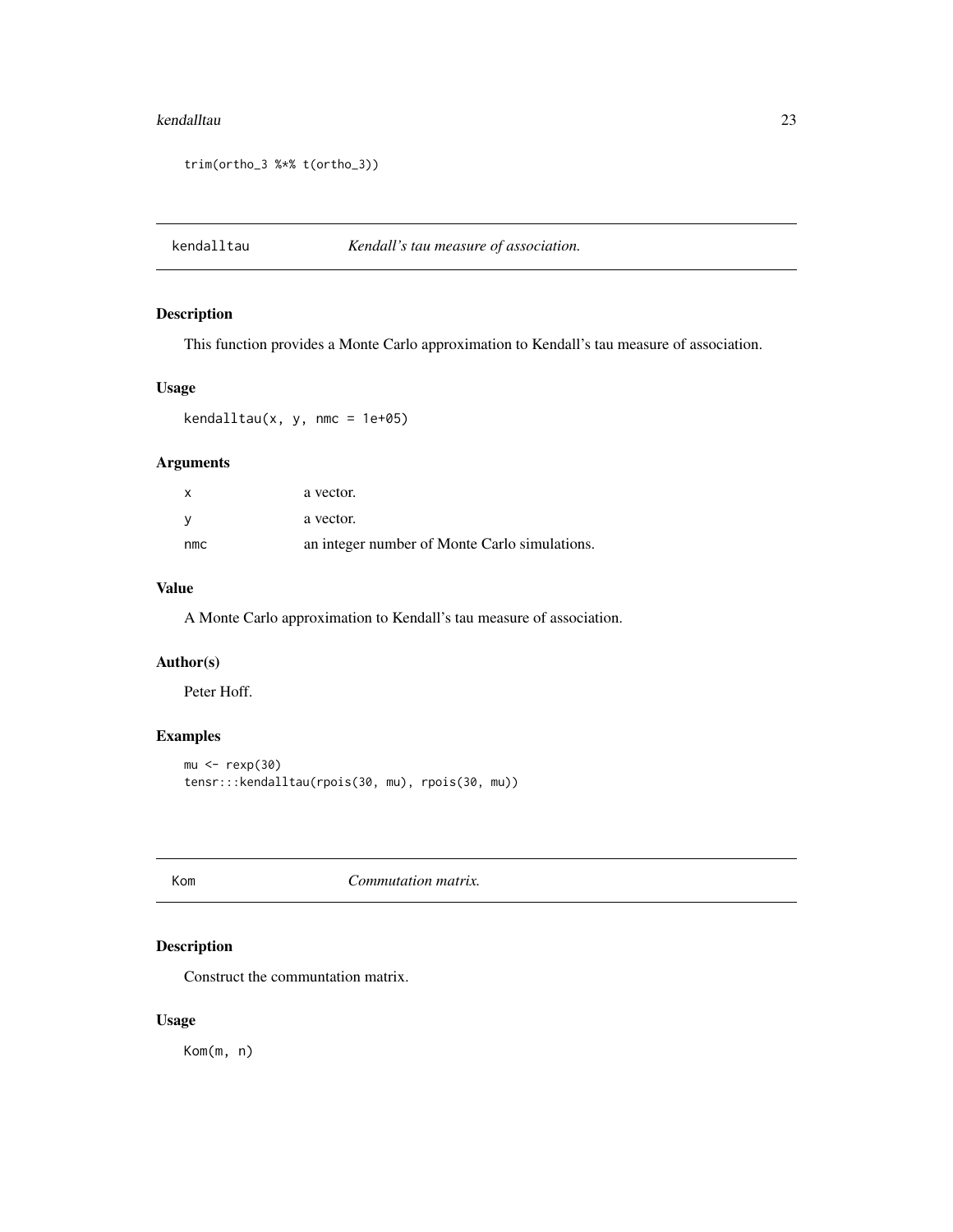#### <span id="page-23-0"></span>Arguments

| m   | a natural number.       |
|-----|-------------------------|
| - n | another natural number. |

# Details

This function constructs the commutation matrix K, which maps  $c(A)$  to  $c(t(A))$  for an m by n matrix A.

# Value

K The  $m \times n$  by  $m \times n$  commutation matrix.

#### Author(s)

Peter Hoff.

# References

Magnus, J. R., & Neudecker, H. (1979). [The commutation matrix: some properties and applica](http://doi.org/10.1214/aos/1176344621)[tions.](http://doi.org/10.1214/aos/1176344621) *The Annals of Statistics*, 381-394.

Tracy, D. S., & Dwyer, P. S. (1969). [Multivariate maxima and minima with matrix derivatives.](http://doi.org/10.1080/01621459.1969.10501078) *Journal of the American Statistical Association*, 64(328), 1576-1594.

#### Examples

 $m \le -5$ ;  $n \le -4$ A <- matrix(stats::rnorm(m \* n), m, n) Kom(5, 4)  $%x$  c(A) - c(t(A))

<span id="page-23-1"></span>ldan *Log-likelihood of array normal model.*

#### Description

ldan calculates the log-likelihood of the array normal model, minus a constant.

#### Usage

ldan(E, Sig)

# Arguments

|     | An array. This is the data.                                                     |
|-----|---------------------------------------------------------------------------------|
| Sig | A list of symmetric positive definite matrices. These are the component covari- |
|     | ance matrices.                                                                  |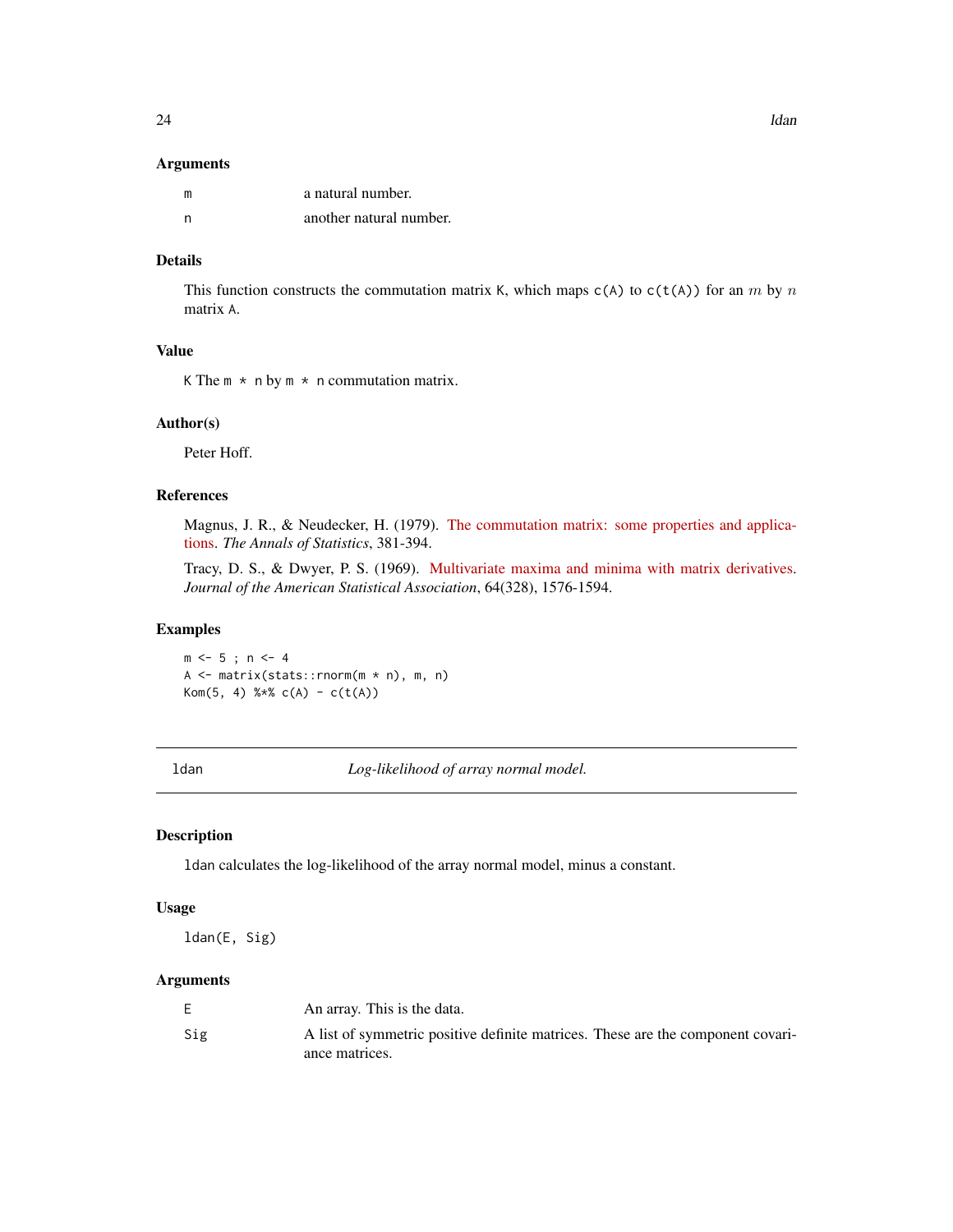#### <span id="page-24-0"></span>listprod 25

# Author(s)

David Gerard.

<span id="page-24-2"></span>listprod *Element-wise matrix products between two lists.*

# Description

Given two lists of matrices with conformable dimensions, listprod returns a list whose elements are the matrix products of the elements of these two lists.

# Usage

listprod(A, B)

# Arguments

| A | A list of matrices.        |
|---|----------------------------|
| B | A second list of matrices. |

# Value

A list C such that  $C[[i]] = A[[i]]$  %\*% B[[i]].

# Author(s)

David Gerard.

<span id="page-24-1"></span>

lq *LQ decomposition.*

# Description

Computes the LQ decomposition of a matrix.

# Usage

 $lq(X)$ 

# Arguments

X A *n* by *p* matrix of rank *n*.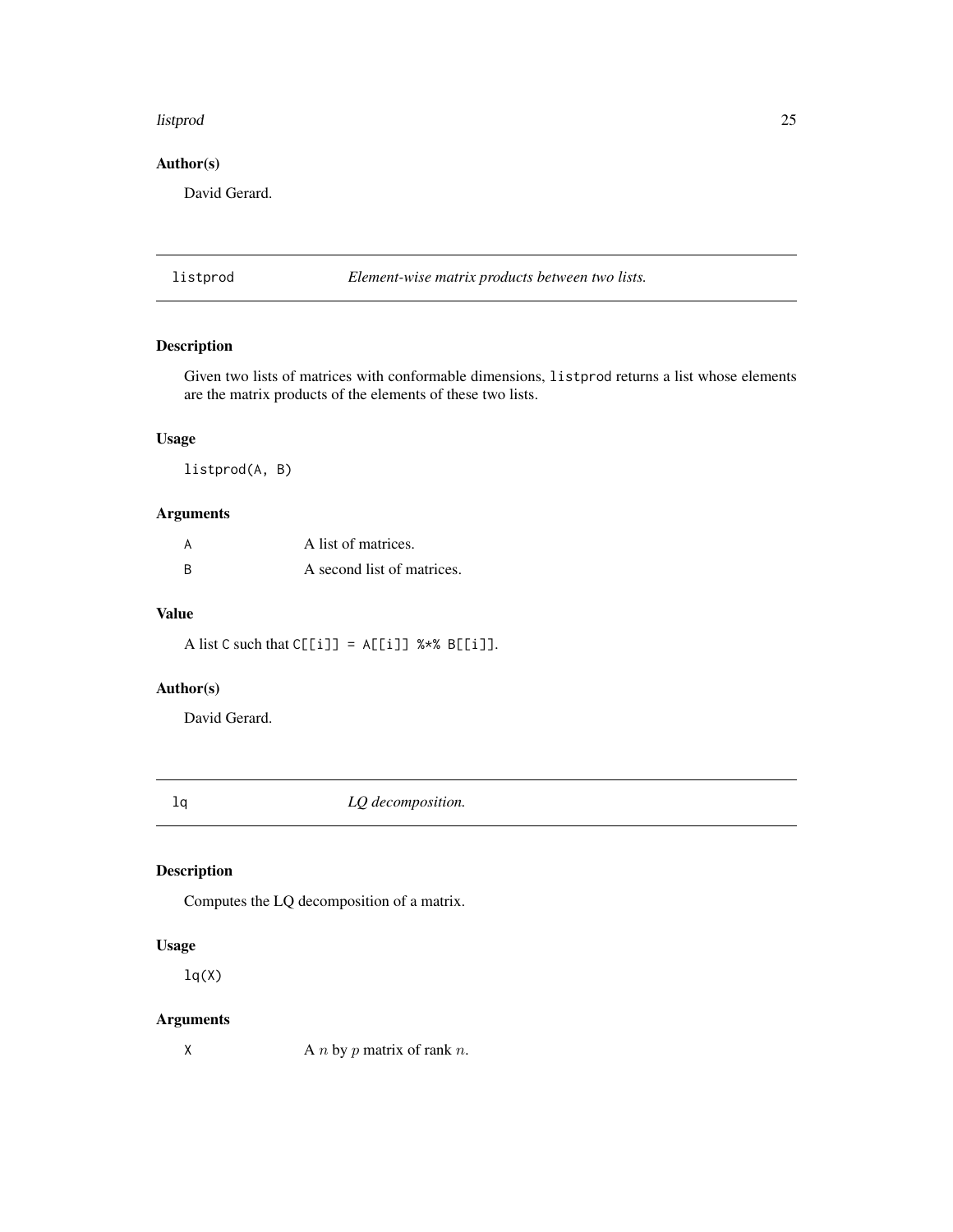#### Details

If X is an n by p matrix with  $n \leq p$ , then 1q computes the LQ decomposition of X. That is,  $X = LQ'$  where Q is p by n with orthonormal columns and L is n by n lower triangular with positive diaognal entries.

# Value

L An  $n$  by  $n$  lower triangular matrix with positive diagonal entries.

Q An  $n$  by  $p$  matrix with orthonormal columns.

The returned values satisfy  $X = L$  %\*%  $t(Q)$ , up to numerical precision.

#### Author(s)

David Gerard.

#### See Also

[qr2](#page-35-1) for the related QR decomposition.

#### Examples

```
X \leftarrow matrix(starts::rnorm(12), nrow = 3)lq_X < -lq(X)L < -1qX$LQ <- 1q X$Q\mathbf{L}Q
trim(t(Q) %*% Q)
trim(X - L% * * * (Q))
```
<span id="page-25-1"></span>lrt\_null\_dist\_dim\_same

*Draw from null distribution of likelihood ratio test statistic.*

# Description

When testing for the covariance structure of modes, this function may be used to draw a sample from the null distribution of the likelihood ratio test stistics, whose distribution doesn't depend on any unknown parameters under the null.

# Usage

```
lrt_null_dist_dim_same(p, null_ident = NULL, alt_ident = NULL,
  null_diag = NULL, alt_diag = NULL, reference_dist = "normal",
  t_df = NULL, itermax = 100, holq_itermax = 100, holq_tol = 10^-9)
```
<span id="page-25-0"></span>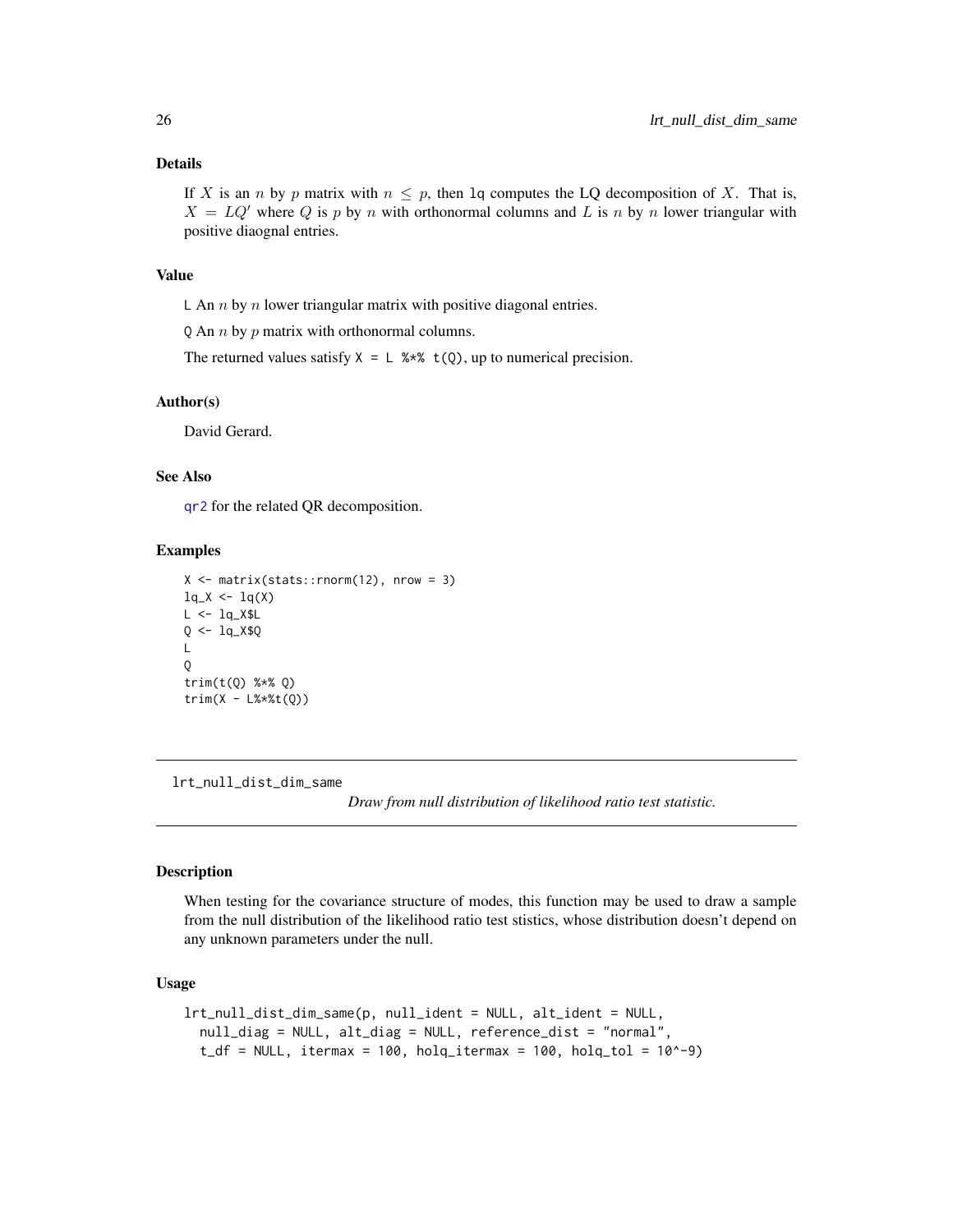#### Arguments

| p            | A vector of integers. The dimensions of the array.                                                                                     |
|--------------|----------------------------------------------------------------------------------------------------------------------------------------|
| null_ident   | A vector of integers. The modes that under the null have identity covariance.                                                          |
| alt_ident    | A vector of integers. The modes that under the alternative have the identity<br>covariance.                                            |
| null_diag    | A vector of integers. The modes that under the null have diagonal covariance.                                                          |
| alt_diag     | A vector of integers. The modes that under the alternative have diagonal covari-<br>ance.                                              |
|              | reference_dist Two options are supported, 'normal' and 't'. If 't' is specified, you have to<br>specify t_df.                          |
| t_df         | A numeric. If reference_dist is 't', then this is the degrees of freedom of the<br>t_distribution that the array is distributed under. |
| itermax      | An integer. The number of draws from the null distribution of the likelihood<br>ratio test statistic that is to be performed.          |
| holq_itermax | An integer. The maximum number of block coordinate ascent iterations to per-<br>form when calculating the MLE at each step.            |
| holq_tol     | A numeric. The stopping criterion when calculating the MLE.                                                                            |

# Details

Let  $vec(X)$  be  $N(0, \Sigma)$ . Given two nested hypotheses,

 $H_1 : \Sigma = \Psi_K \otimes \cdots \otimes \Psi_1$ 

versus

 $H_0: \Sigma = \Omega_K \otimes \cdots \otimes \Omega_1,$ 

this function will draw from the null distribution of the likelihood ratio test statistic. The possible options are that  $\Psi_i$  or  $\Omega_i$  are the identity matrix, a diagonal matrix, or any positive definite matrix. By default, it's assumed that these matrices are any positive definite matrix.

Unfortunately, this fuction does not support testing for the hypothesis of modeling the covariance between two modes with a single covariance matrix. I might code this up in later versions.

#### Value

A vector of draws from the null distribution of the likelihood ratio test statistic.

# Author(s)

David Gerard.

# References

Gerard, D., & Hoff, P. (2016). A higher-order LQ decomposition for separable covariance models. *Linear Algebra and its Applications*, 505, 57-84. [https://doi.org/10.1016/j.laa.2016.04.](https://doi.org/10.1016/j.laa.2016.04.033) [033](https://doi.org/10.1016/j.laa.2016.04.033) <http://arxiv.org/pdf/1410.1094v1.pdf>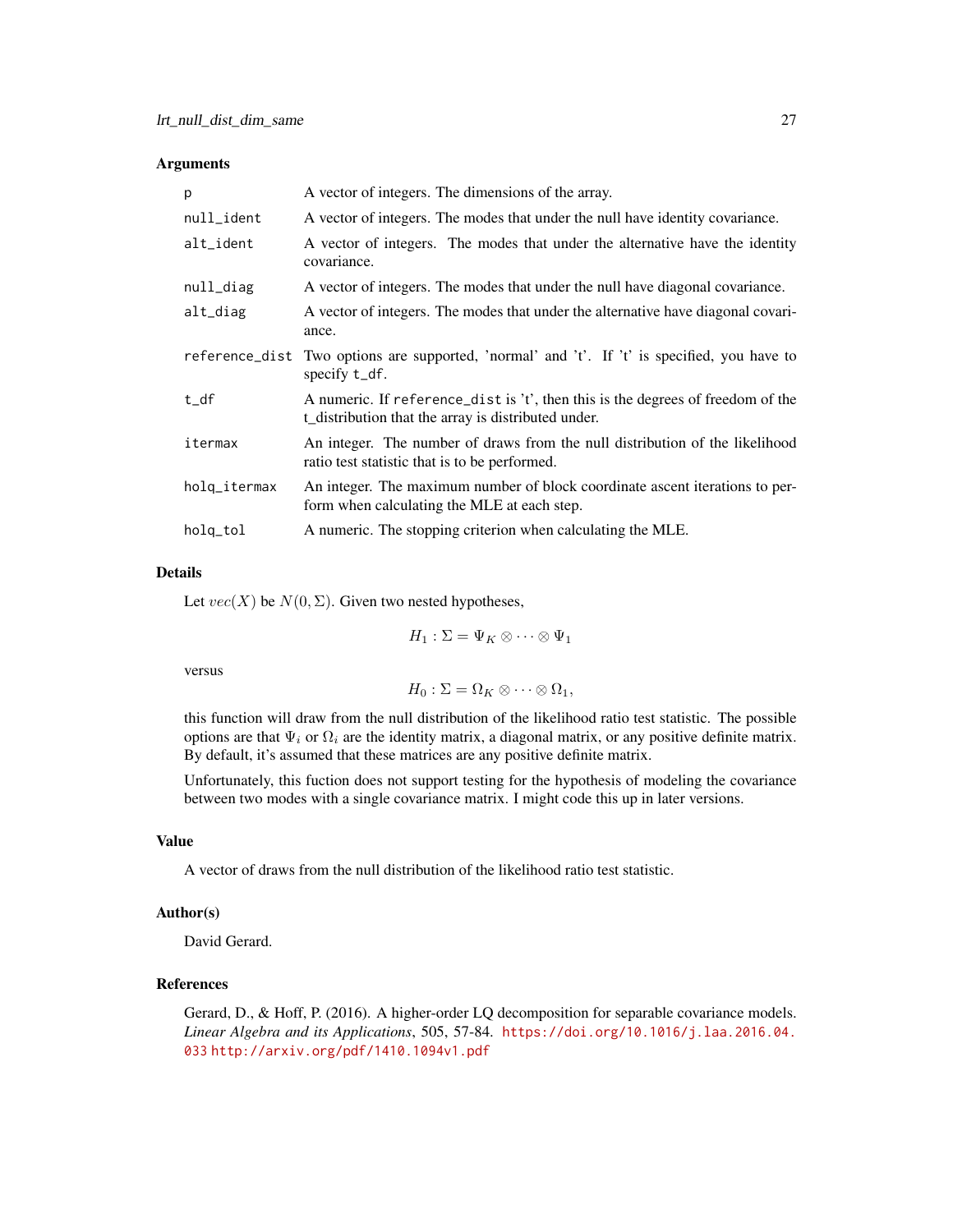<span id="page-27-0"></span>28 let us a set of the set of the set of the set of the set of the set of the set of the set of the set of the set of the set of the set of the set of the set of the set of the set of the set of the set of the set of the s

#### See Also

[lrt\\_stat](#page-27-1) for calculating the likelihood ratio test statistic.

#### Examples

```
#Test for all identity versus all unconstrained.
p = c(4, 4, 4)null1 <- lrt_null_dist_dim_same(p,null_ident = 1:3)
#Generate Null Data
X \leq -\arctan(\text{stats}:rnorm(\text{prod}(p)), dim = p)
sig\_null \leftarrow holq(X, mode\_rep = 1:3)$sig
sig_alt <- holq(X)$sig
lrt_x \leftarrow lrt_stat(signull, sig_alt, p = p)p_value <- mean(null1 > lrt_x)
hist(null1,main = 'Null Distribution of LRT', xlab = 'LRT Statistic')
abline(v = lrt_x, lty = 2, col = 2, lwd = 2)legend('topleft', 'Observed LRT Statistic', lty = 2, col = 2, lwd = 2)
mtext{text(side = 1, paste('P-value = ', round(p_value, digits = 2), sep = ''),line = 2)#-------------------------------------------------------------------------
#Test for all identity versus all mode 1 identity,
# mode 2 diagonal, mode 3 unconstrained.
p = c(4, 4, 4)null2 <- lrt_null_dist_dim_same(p,null_ident = 1:3,
                                  alt\_ident = 1, alt\_diag = 2)
#Generate Null Data
X \leq -\arctan(\text{stats}:rnorm(prod(p)), \text{dim} = p)sig\_null \leftarrow holq(X, mode\_rep = 1:3)$sig
sig\_alt \leq holq(X, mode\_rep = 1, mode\_diag = 2)$sig
lrt_x \leftarrow lrt\_stat(sig\_null, sig\_alt, p = p)p_value < - mean-null2 > lrt_x)hist(null2,main = 'Null Distribution of LRT', xlab = 'LRT Statistic')
abline(v = lrt_x, lty = 2, col = 2, lwd = 2)legend('topleft', 'Observed LRT Statistic', lty = 2, col = 2, lwd = 2)
mtext{text(side = 1, paste('P-value = ', round(p_value, digits = 2), sep = ''),line = 2)
```
<span id="page-27-1"></span>lrt\_stat *Calculate the likelihood ratio test statistic.*

#### Description

Calulate the likelihood ratio test statistic for Kronecker structured covariance models.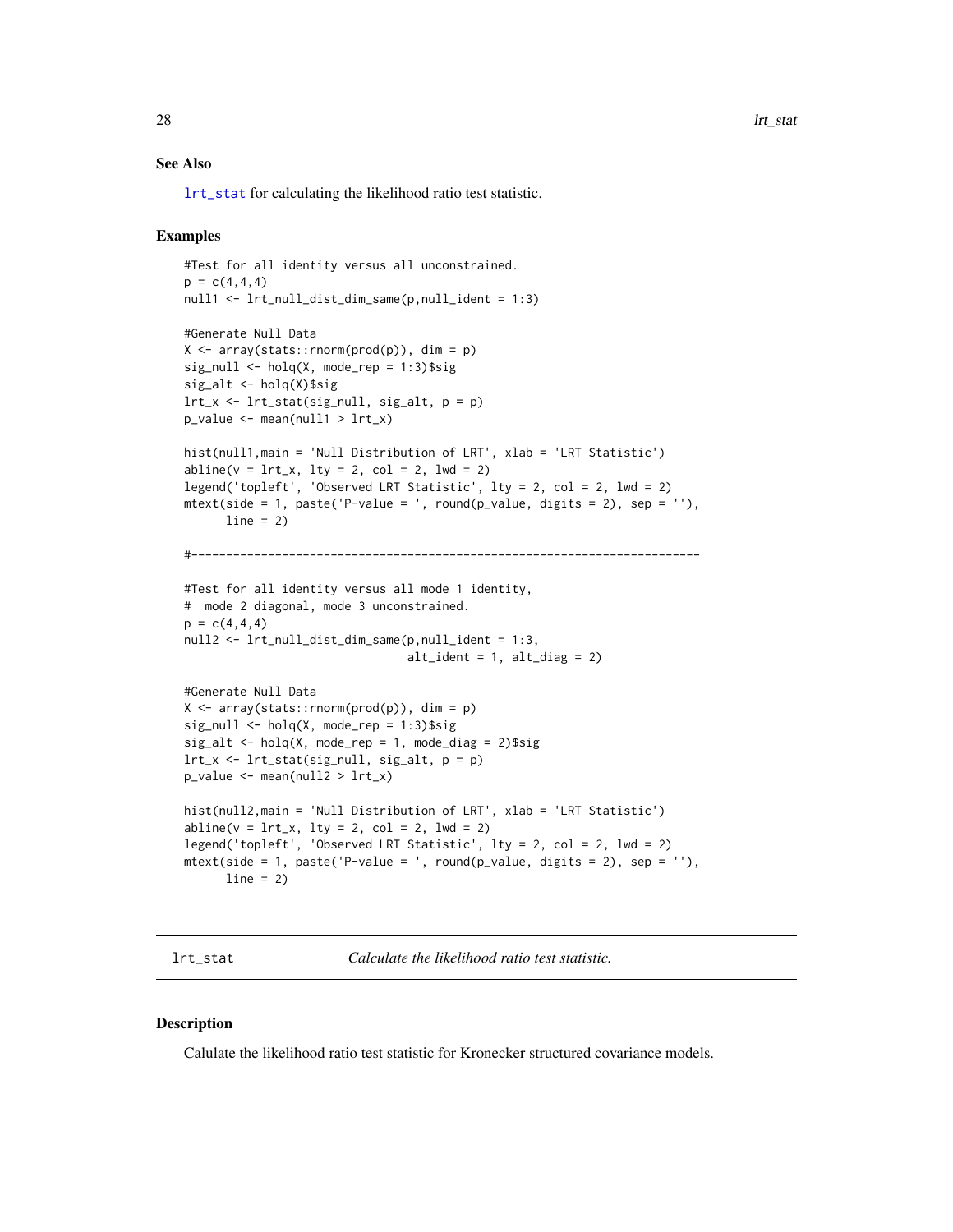<span id="page-28-0"></span> $\frac{m}{2}$  and  $\frac{29}{2}$ 

# Usage

lrt\_stat(sig\_null, sig\_alt, p)

# Arguments

| sig_null | A numeric. The MLE of the total variation parameter under the null (the stan-<br>dard deviation version).      |
|----------|----------------------------------------------------------------------------------------------------------------|
| sig_alt  | A numeric. The MLE of the total variation parameter under the alternative (the<br>standard deviation version). |
| D        | A vector of integers. The dimension of the array.                                                              |

# Details

The LRT statistic is the exact same for all elliptically distributed Kronecker structured covariance models (not just the normal). The distribution of the likelihood ratio test statistic does change.

#### Value

A numeric. The likelihood ratio test statistic.

#### Author(s)

David Gerard.

### References

Gerard, D., & Hoff, P. (2016). A higher-order LQ decomposition for separable covariance models. *Linear Algebra and its Applications*, 505, 57-84. [https://doi.org/10.1016/j.laa.2016.04.](https://doi.org/10.1016/j.laa.2016.04.033) [033](https://doi.org/10.1016/j.laa.2016.04.033) <http://arxiv.org/pdf/1410.1094v1.pdf>

# See Also

[holq](#page-15-1) for obtaining the MLE of the total variation parameter.

[lrt\\_null\\_dist\\_dim\\_same](#page-25-1) for getting the null distribution of the likelihood ratio test statistic.

<span id="page-28-1"></span>mat *Unfold a matrix.*

# Description

mat returns a matrix version of a provided tensor.

#### Usage

mat(A, k)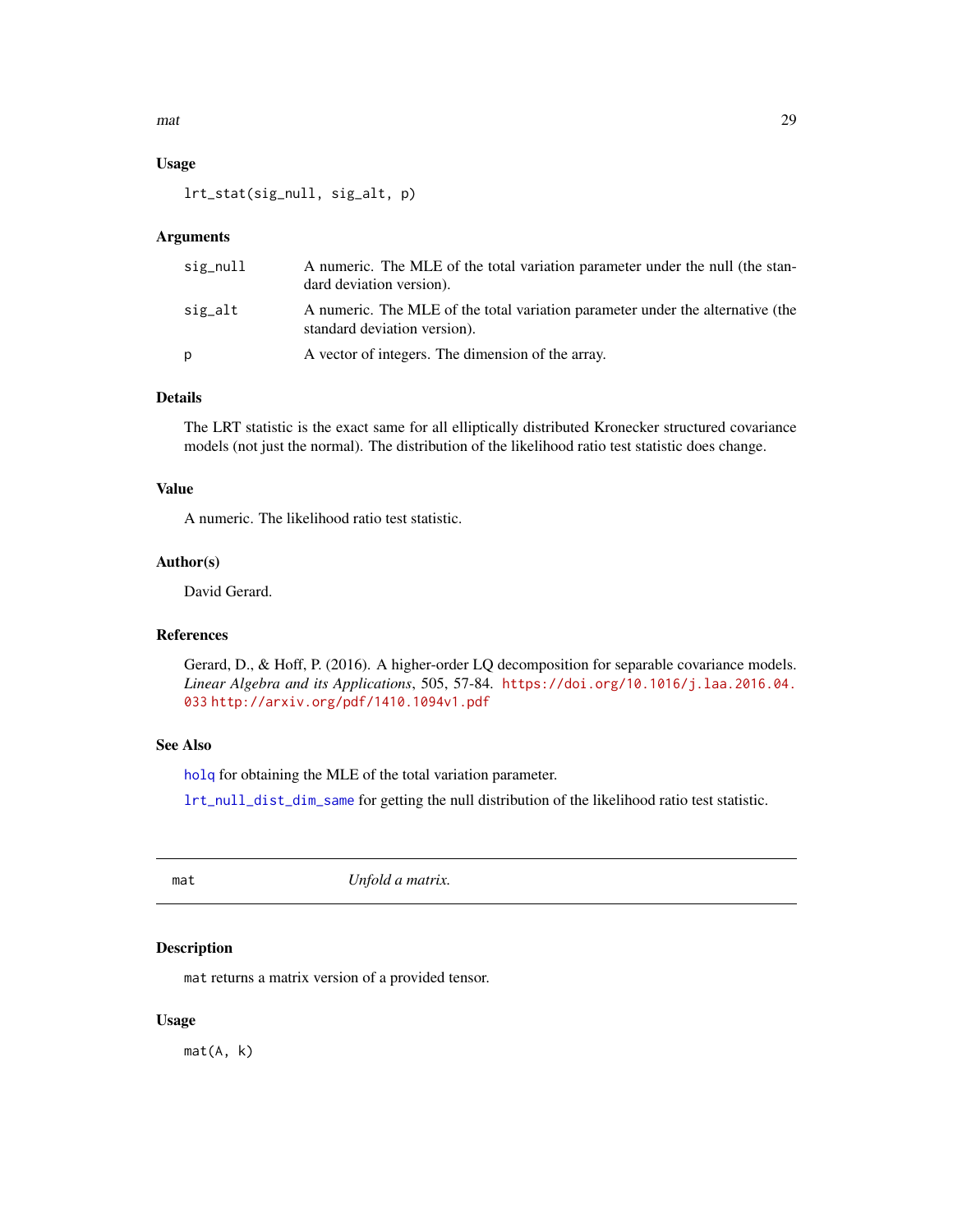<span id="page-29-0"></span>30 mhalf

#### Arguments

| A | An array to be unfolded.                                            |
|---|---------------------------------------------------------------------|
|   | The mode, or dimension, along which the unfolding is to be applied. |

#### Details

Applies the matrix unfolding operator (also called 'matricization' or 'matrix flattening' operator) on a provided tensor. There are multiple ways one could do this. This function performs the matrix unfolding described in [Kolda and Bader \(2009\).](https://doi.org/10.1137/07070111X)

# Value

A matrix whose rows index the kth mode and whose columns index every other mode. The ordering of the columns is in lexicographical order of the indices of the array A.

#### Author(s)

Peter Hoff.

# References

Kolda, T. G., & Bader, B. W. (2009). [Tensor decompositions and applications.](https://doi.org/10.1137/07070111X) *SIAM review*, 51(3), 455-500.

#### Examples

A  $\leq$  array(1:8, dim =  $c(2,2,2)$ ) mat(A, 1) mat(A, 2) mat(A, 3)

<span id="page-29-1"></span>

mhalf *The symmetric square root of a positive definite matrix.*

# Description

Returns the unique symmetric positive definite square root matrix of a provided symmetric positive definite matrix.

#### Usage

mhalf(M)

#### Arguments

M A symmetric positive definite matrix.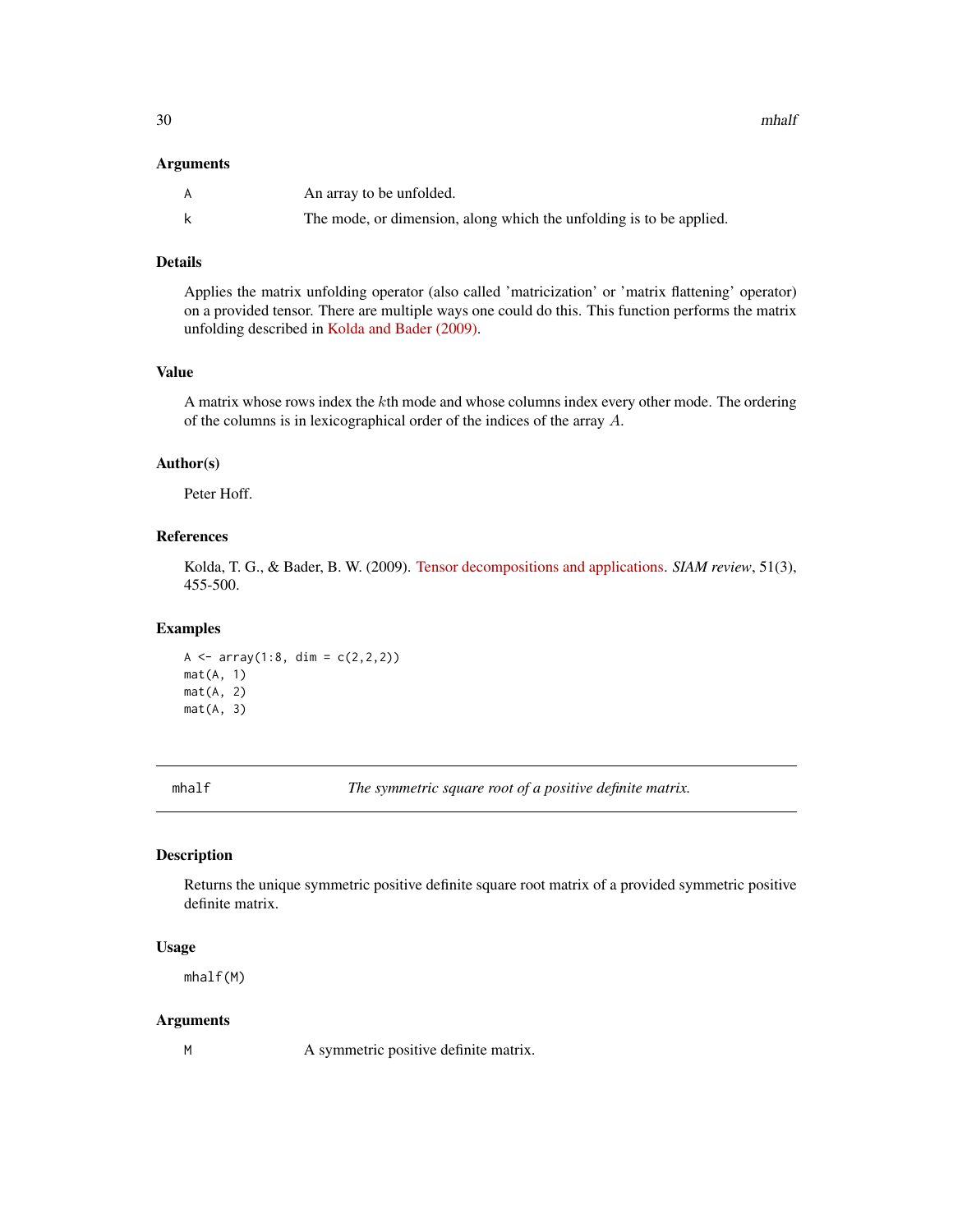<span id="page-30-0"></span>mle\_from\_holq 31

# Value

The unique symmetric positive definite matrix X such that  $XX = M$ .

#### Author(s)

Peter Hoff.

# Examples

```
Y \leq - matrix(stats:: rnorm(4), nrow = 2)
M <- Y %*% t(Y)
X \leftarrow mhalf(M)X
identical(M, X %*% X)
```
<span id="page-30-1"></span>mle\_from\_holq *Get MLE from output of* holq*.*

# Description

From the output of holq, this function will calculate the MLEs for the component covariance matrices and for the total variation parameter.

#### Usage

```
mle_from_holq(holq_obj)
```
# Arguments

holq\_obj The output returned from holq.

#### Details

The function simply takes the A[[i]] output of holq and returs A[[i]] %\*% t(A[[i]]). The estimate of the total variation parameter is sqrt(sig  $\land$  2 / prod{p}), whre p is the vector of dimensions of the data array and sig is the output from holq.

# Value

cov\_mle A list of positive definite matrices. These are the MLEs for the component covariance matrices.

sig\_mle A numeric. This is an estimate of the "standard deviation" form of the total variation parameter.

# Author(s)

David Gerard.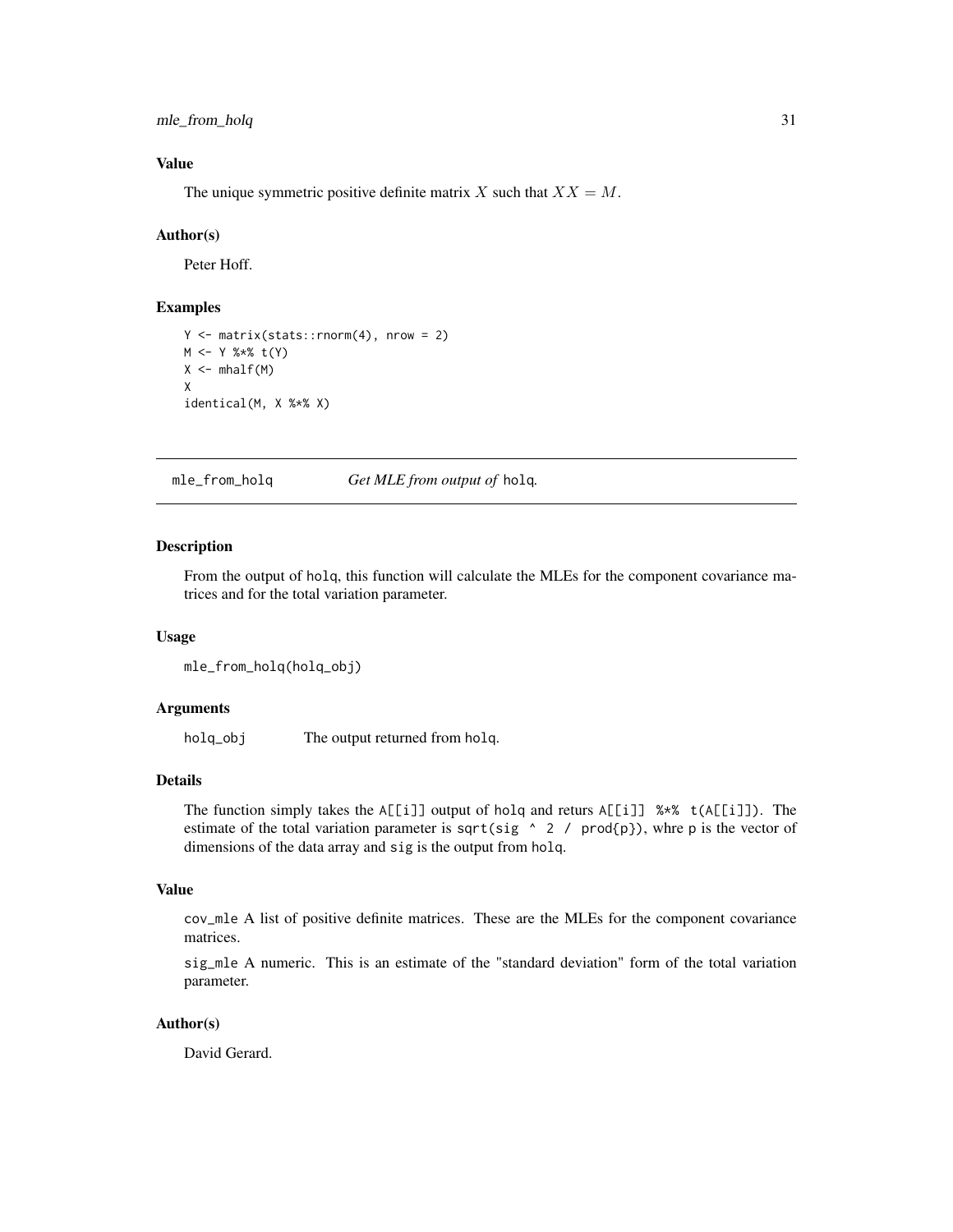#### <span id="page-31-0"></span>References

Gerard, D., & Hoff, P. (2016). A higher-order LQ decomposition for separable covariance models. *Linear Algebra and its Applications*, 505, 57-84. [https://doi.org/10.1016/j.laa.2016.04.](https://doi.org/10.1016/j.laa.2016.04.033) [033](https://doi.org/10.1016/j.laa.2016.04.033) <http://arxiv.org/pdf/1410.1094v1.pdf>

#### See Also

[holq](#page-15-1).

<span id="page-31-1"></span>multiway\_takemura *Calculate a truncated multiway Takemura estimator.*

#### **Description**

This function will 'average' Bayes rules given random rotations of the data array. This 'averaged' estimator has lower risk than the uniformly minimum risk equivariant estimator under a product group of lower triangular matrices. Truncated multiway Takemura's estimator is not equivariant with respect to this product group of lower triangular matrices, but it is an equivariant randomized estimator with respect to a product group of orthogonal matrices.

#### Usage

```
multiway_takemura(X, ortho_max = 2, mcmc_itermax = 1000,
  start_identity = FALSE, print_mcmc = FALSE, mode_rep = NULL)
```
### Arguments

| X              | An array. This is the data array.                                                                                        |
|----------------|--------------------------------------------------------------------------------------------------------------------------|
| ortho_max      | An integer. The number of 'averagings' to perform.                                                                       |
| mcmc_itermax   | An integer. The number of iterations each MCMC should perform using equi_mcmc.                                           |
| start_identity | Should each MCMC start their covariance matrices at the identity (TRUE) or at<br>the sample covariance matrices (FALSE)? |
| print_mcmc     | Should the output of the MCMC be printed to the screen (TRUE) or not (FALSE)?                                            |
| $mode_{rep}$   | A vector of integers. Which mode(s) are considered iid observations? Default is                                          |
|                | none.                                                                                                                    |

#### Details

This function will (1) randomly rotate X along every mode, then (2) it will calculate the uniformly minimum risk equivariant estimator using equi\_mcmc, then (3) it will 'average' these estimates.

# Value

B A list of the truncated multiway Takemura's estimators for each component covariance matrix. Not their Cholesky square roots.

b Truncated multiway Takemura's estimator for the total variation parameter. The 'variance' form, not the 'standard devation' form.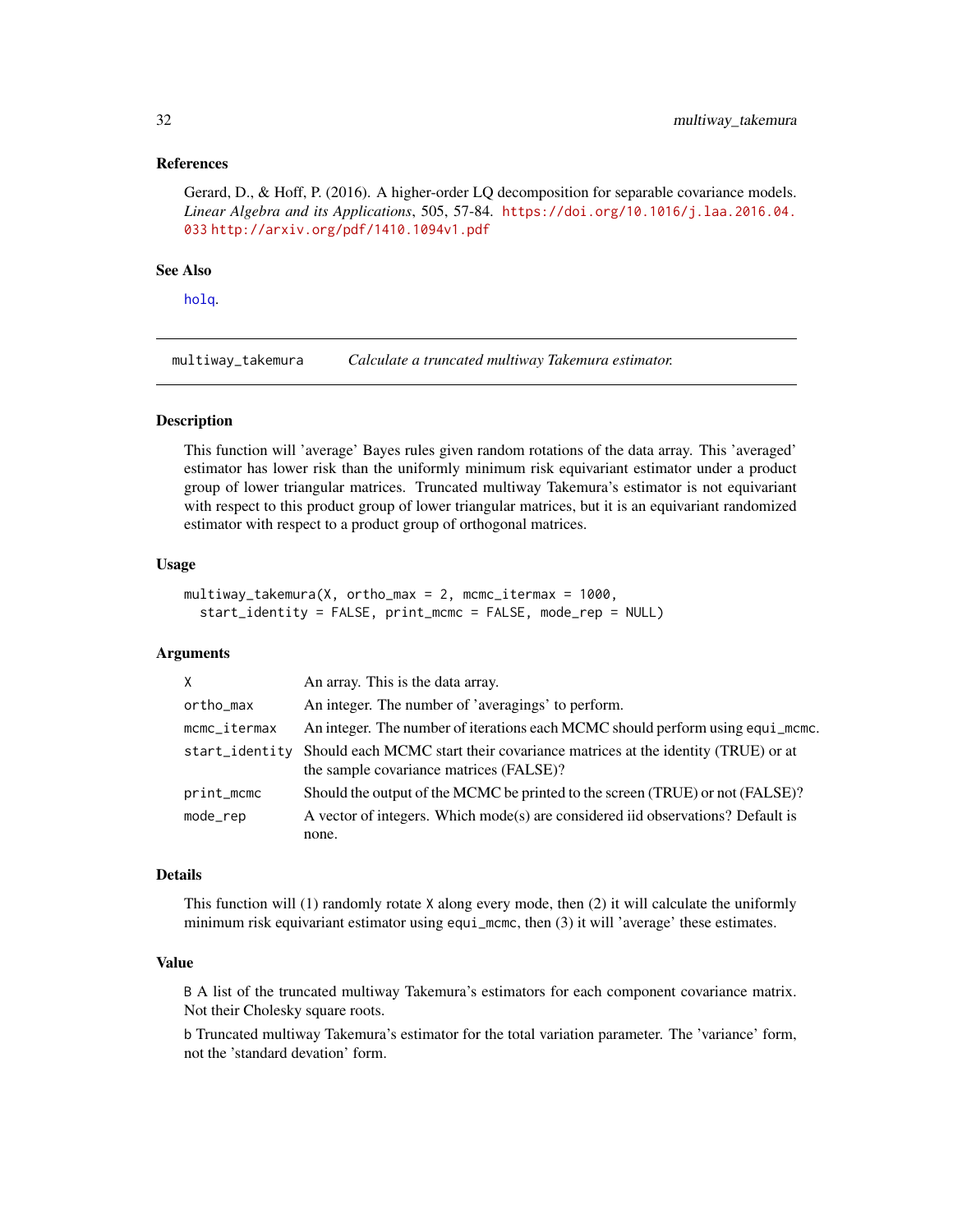<span id="page-32-0"></span>multi\_stein\_loss 33

#### Author(s)

David Gerard.

#### References

Gerard, D., & Hoff, P. (2015). Equivariant minimax dominators of the MLE in the array normal model. *Journal of Multivariate Analysis*, 137, 32-49. [https://doi.org/10.1016/j.jmva.2015.](https://doi.org/10.1016/j.jmva.2015.01.020) [01.020](https://doi.org/10.1016/j.jmva.2015.01.020) <http://arxiv.org/pdf/1408.0424.pdf>

#### See Also

[equi\\_mcmc](#page-10-1), [random\\_ortho](#page-36-1).

#### Examples

```
# Simulate data.
p \leftarrow c(5, 5, 5)X \leftarrow array(stats::rnorm(pred(p)), dim = p)
multi_out <- multiway_takemura(X, mode_rep = 3)
multi_out$b
trim(multi_out$B[[1]])
trim(multi_out$B[[2]])
trim(multi_out$B[[3]])
```
<span id="page-32-1"></span>multi\_stein\_loss *Calculate multiway Stein's loss from square root matrices.*

# Description

Given a list of estimates of the lower-triangular Cholesky square roots of component covariance matrices, a list of true lower-triangular Cholesky square roots of component covariance matrices, an estimate of the total variation, and the true total variation, multi\_stein\_loss will calculate multiway Stein's loss between the estimates and the truth.

#### Usage

```
multi_stein_loss(B, Psi, b, psi)
```
#### Arguments

| B   | A list of lower triangular matrices. These are the 'estimates' of the lower-<br>triangular Cholesky square roots of the component covariance matrices. |
|-----|--------------------------------------------------------------------------------------------------------------------------------------------------------|
| Psi | A list of lower triangular matrices. These are the 'true' lower-triangular Cholesky<br>square roots of the component covariance matrices.              |
| b   | A numeric. This is an 'estimate' of the total variation parameter, the 'standard<br>devation' version of it.                                           |
| psi | A numeric. This is the 'true' total variation parameter, the 'standard devation'<br>version of it.                                                     |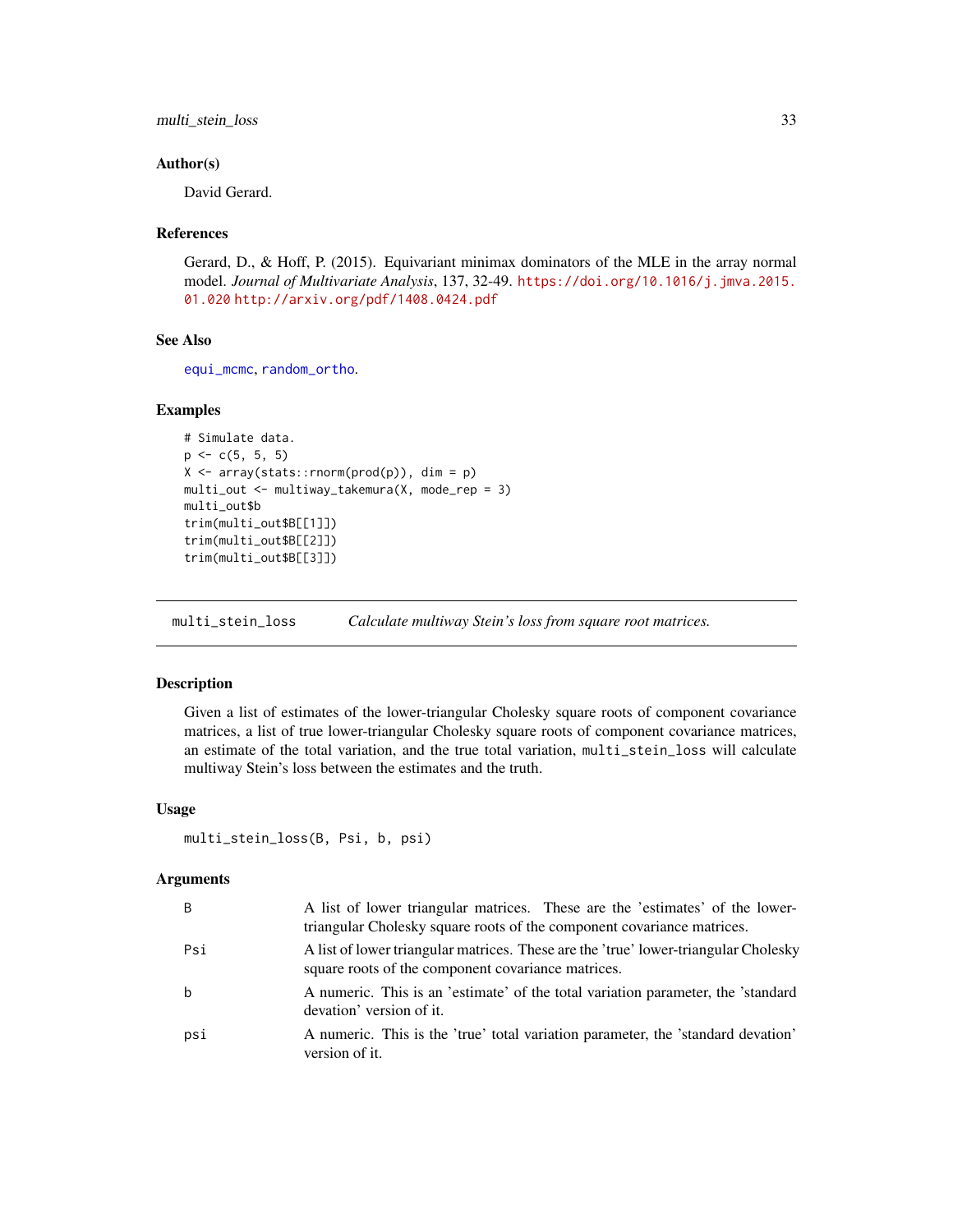# <span id="page-33-0"></span>Details

Multiway Stein's loss is a generalization of Stein's loss. More details on multiway Stein's loss and the Bayes rules under it can be found in [Gerard and Hoff \(2015\).](https://doi.org/10.1016/j.jmva.2015.01.020)

The function multi\_stien\_loss\_cov also calculates multiway Stein's loss, but uses the component covariance matrices (not the Cholesky roots) as input.

#### Value

A numeric, the multiway Stein's loss between the 'truth' and the 'estimates'.

#### Author(s)

David Gerard.

# References

Gerard, D., & Hoff, P. (2015). Equivariant minimax dominators of the MLE in the array normal model. *Journal of Multivariate Analysis*, 137, 32-49. [https://doi.org/10.1016/j.jmva.2015.](https://doi.org/10.1016/j.jmva.2015.01.020) [01.020](https://doi.org/10.1016/j.jmva.2015.01.020) <http://arxiv.org/pdf/1408.0424.pdf>

#### See Also

[multi\\_stein\\_loss\\_cov](#page-33-1), [get\\_equi\\_bayes](#page-13-1).

<span id="page-33-1"></span>multi\_stein\_loss\_cov *Calculate multiway Stein's loss from component covariance matrices.*

# Description

Given a list of estimated component covariance matrices, a list of true component covariance matrices, an estimate of the total variation, and the true total variation, multi\_stein\_loss\_cov will calculate multiway Stein's loss between the estimates and the truth.

#### Usage

```
multi_stein_loss_cov(B, Sigma, b, sigma)
```
#### Arguments

| B     | A list of positive definite matrices. These are the 'estimates' of the component<br>covariance matrices.     |
|-------|--------------------------------------------------------------------------------------------------------------|
| Sigma | A list of positive definite matrices. These are the 'true' component covariance<br>matrices.                 |
| b     | A numeric. This is an 'estimate' of the total variation parameter, the 'standard<br>devation' version of it. |
| sigma | A numeric. This is the 'true' total variation parameter, the 'standard devation'<br>version of it.           |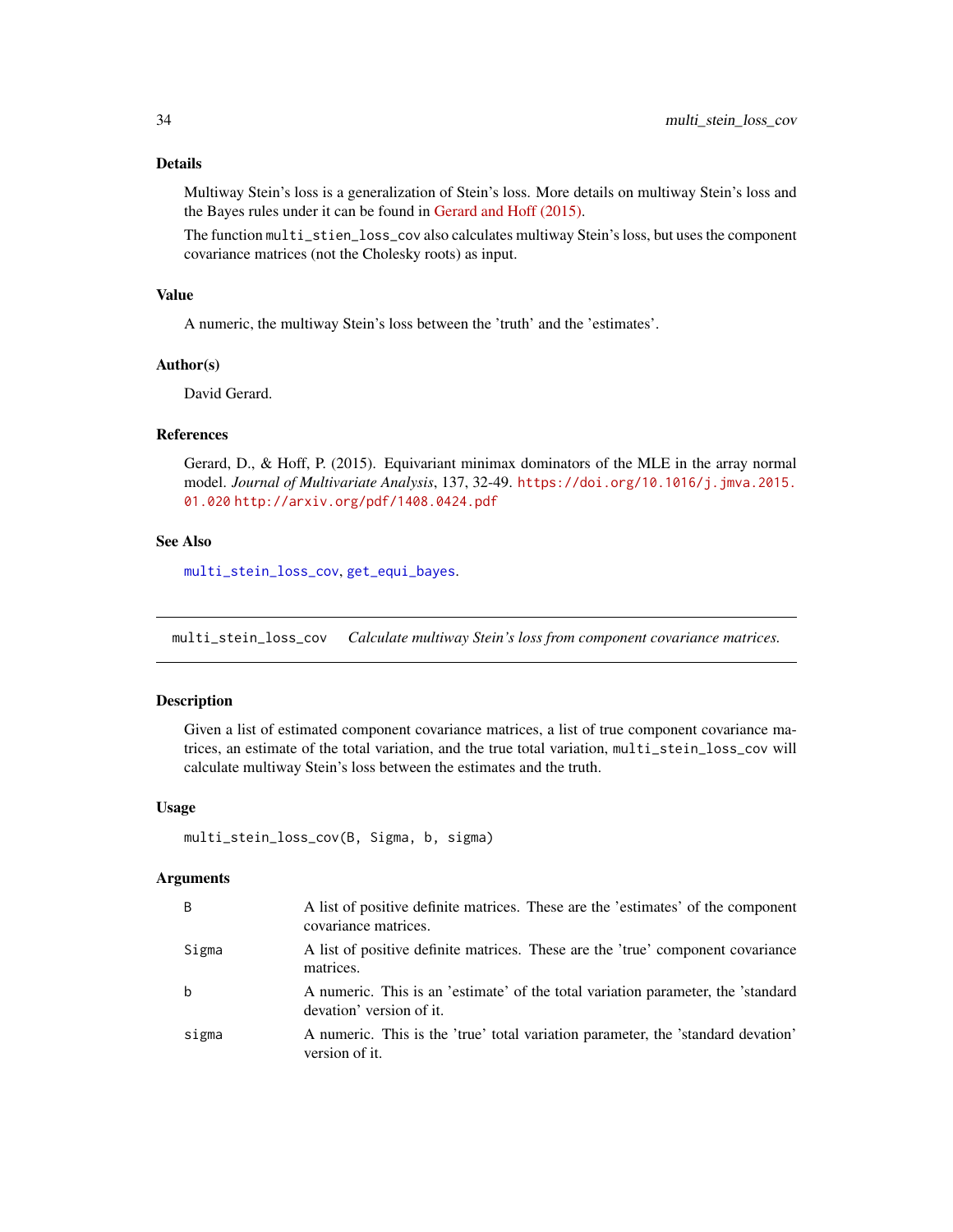#### <span id="page-34-0"></span>polar and 35

#### Details

Multiway Stein's loss is a generalization of Stein's loss. More details on multiway Stein's loss and the Bayes rules under it can be found in [Gerard and Hoff \(2015\).](https://doi.org/10.1016/j.jmva.2015.01.020)

The function multi\_stien\_loss also calculates multiway Stein's loss, but uses the lower-triangular Cholesky square roots of the component covariance matrices as input.

#### Value

A numeric, the multiway Stein's loss between the 'truth' and the 'estimates'.

# Author(s)

David Gerard.

#### References

Gerard, D., & Hoff, P. (2015). Equivariant minimax dominators of the MLE in the array normal model. *Journal of Multivariate Analysis*, 137, 32-49. [https://doi.org/10.1016/j.jmva.2015.](https://doi.org/10.1016/j.jmva.2015.01.020) [01.020](https://doi.org/10.1016/j.jmva.2015.01.020) <http://arxiv.org/pdf/1408.0424.pdf>

# See Also

[multi\\_stein\\_loss](#page-32-1), [get\\_equi\\_bayes](#page-13-1).

<span id="page-34-1"></span>

polar *The left polar decomposition.*

#### Description

polar calculates the left polar decomposition of a matrix.

#### Usage

polar(X)

#### Arguments

X A matrix.

#### Details

polar Takes a matrix X, of dimensions n by p, and returns two matrices P and Z such that  $X =$ PZ. P is a symmetric positive definite matrix of dimension n by n and Z is an n by p matrix with orthonormal rows.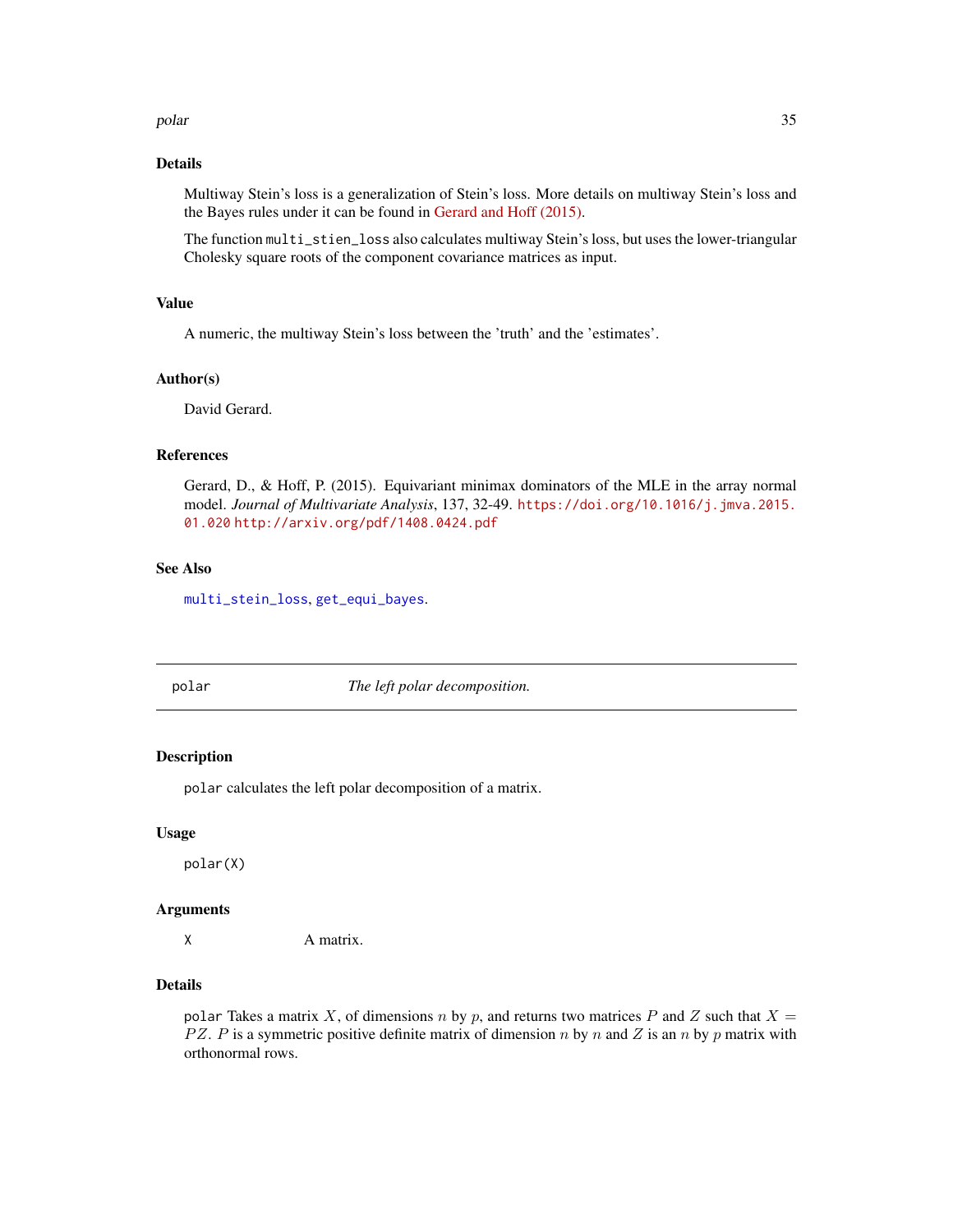# <span id="page-35-0"></span>Value

P A  $n$  by  $n$  symmetric positive definite matrix.

Z A  $n$  by  $p$  matrix with orthonormal rows.

Note that  $X = P$  %\*% Z, up to numerical precision.

# Author(s)

David Gerard.

# Examples

```
X \leftarrow matrix(1:6, nrow = 2)polar_x <- polar(X)
P <- polar_x$P
Z <- polar_x$Z
P
Z
trim(Z %*% t(Z))
trim(X - P % * X Z)
```
<span id="page-35-1"></span>qr2 *QR Decomposition.*

#### Description

QR decomposition, constraining the R matrix to have non-negative diagonal entries.

#### Usage

 $qr2(X)$ 

# Arguments

X A matrix of dimension *n* by *p* where  $n \geq p$ 

# Details

This function is almost a wrapper for  $qr()$ ,  $qr(R)$ , and  $qr(Q)$ , except it constrains the diagonal elements of R to be non-negative. If X is full rank with fewer columns than rows, then this is sufficient to gaurantee uniqueness of the QR decomposition (Proposition 5.2 of [Eaton \(1983\)\)](https://books.google.com/books?id=WyvvAAAAMAAJ).

# Value

Q An  $n$  by  $p$  matrix with orthonormal columns.

R A  $p$  by  $p$  upper-triangular matrix with non-negative diagonal elements.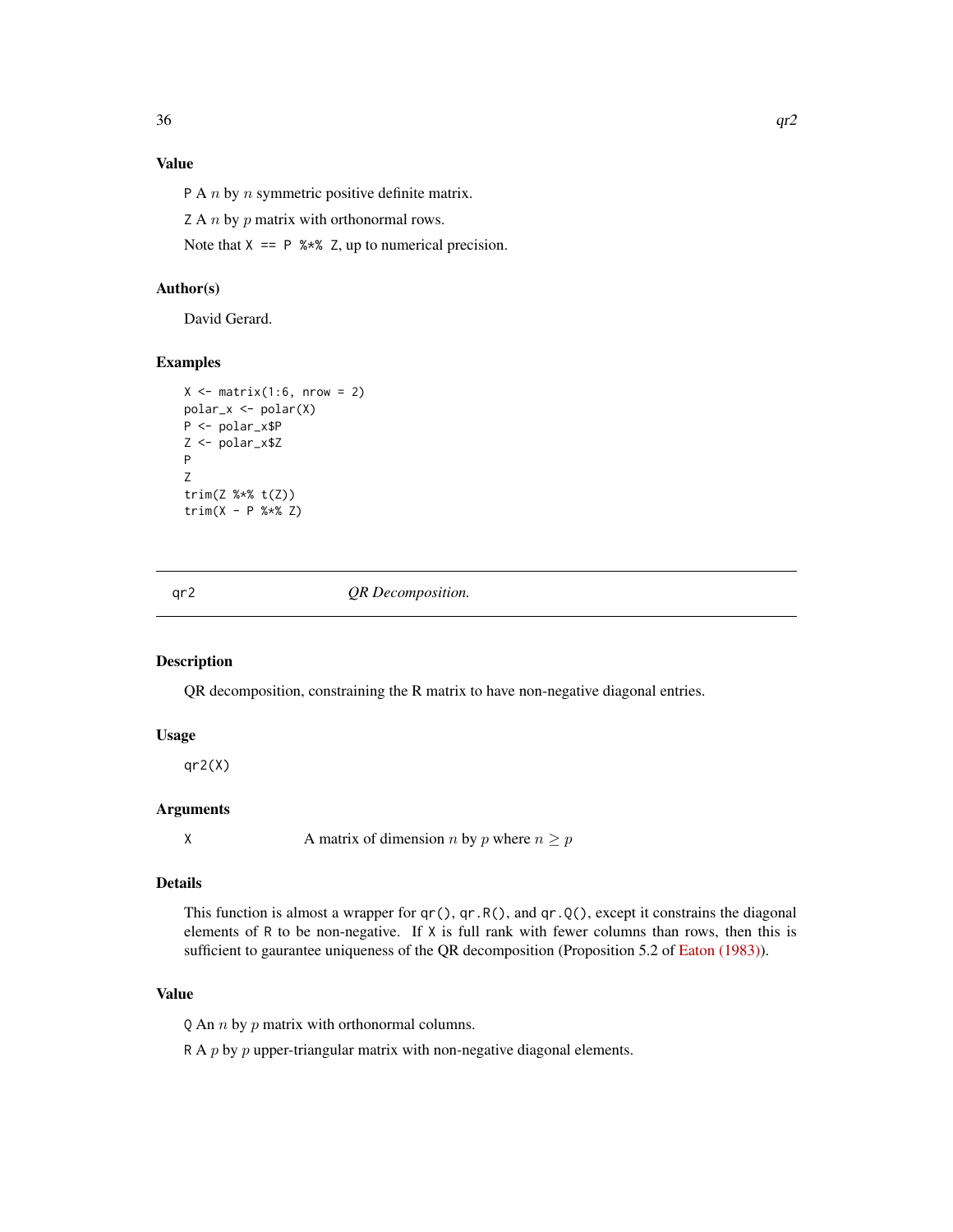# <span id="page-36-0"></span>random\_ortho 37

#### Author(s)

David Gerard.

# See Also

[qr](#page-0-0), [qr.Q](#page-0-0), and [qr.R](#page-0-0) for the base methods on the obtaining the QR decomposition. [lq](#page-24-1) for the related LQ decomposition.

<span id="page-36-1"></span>random\_ortho *Generate a list of orthogonal matrices drawn from Haar distribution.*

# Description

Given a vector p, random\_ortho will generate a list ortho\_list such that ortho\_list[[i]] is a matrix with row and column dimensions p[[i]] and is drawn from the uniform (Haar) distribution over the space of orthogonal matrices.

# Usage

random\_ortho(p)

#### Arguments

p A vector of dimensions for the matrices.

# Details

This function is primarily used by [multiway\\_takemura](#page-31-1) in its averaging over uniformly minimum risk equivariant estimators under rotations of the data array.

#### Value

ortho\_list A list of orthogonal matrices whose dimensions are given in p.

#### Author(s)

David Gerard.

# See Also

[multiway\\_takemura](#page-31-1).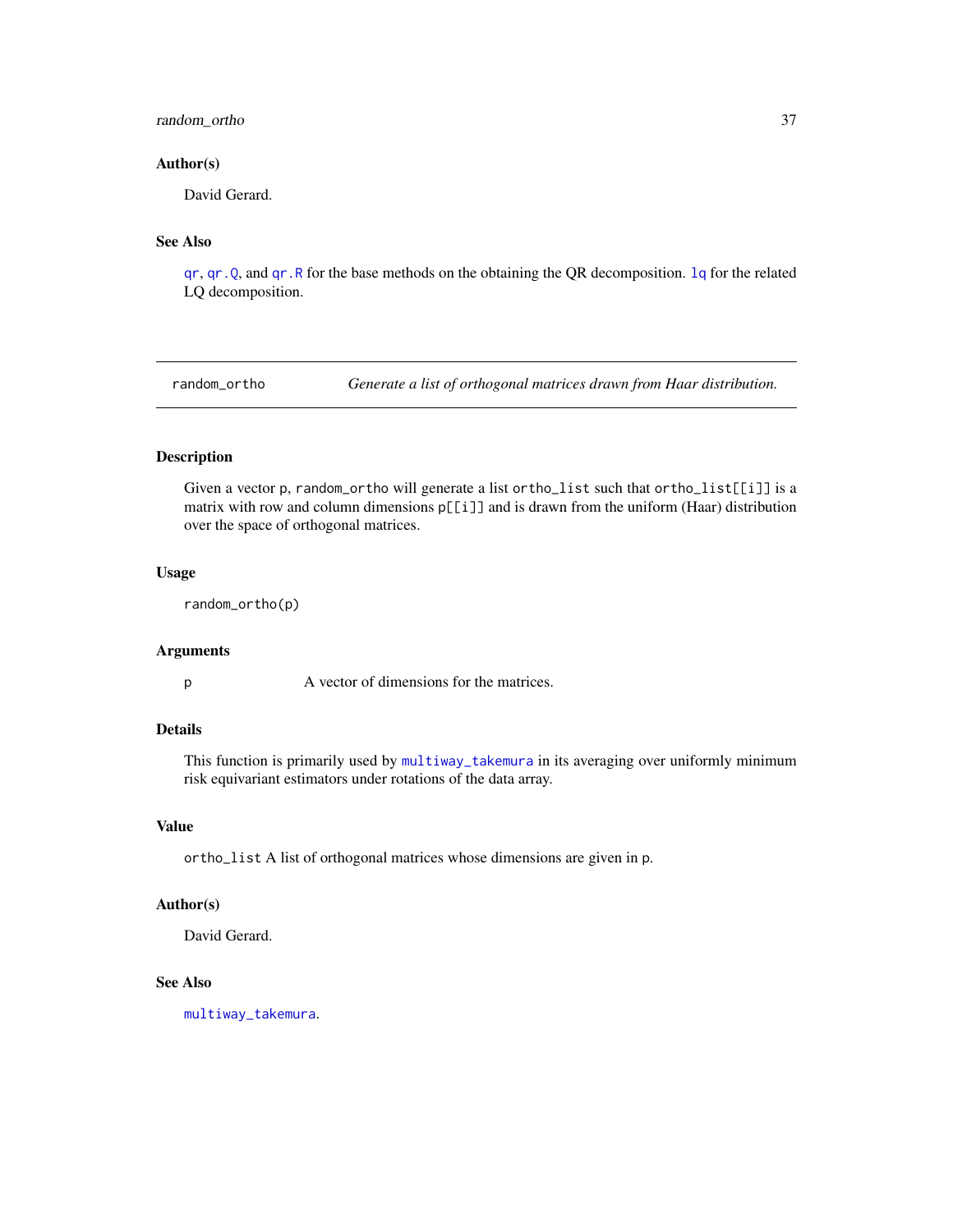<span id="page-37-1"></span><span id="page-37-0"></span>

Given scale matrix Phi and degrees of freedom nu, rmirror\_wishart will sample from the mirror-Wishart distribution.

#### Usage

rmirror\_wishart(nu, Phi)

# Arguments

| nu  | An integer. The degrees of freedom in the mirror-Wishart. |
|-----|-----------------------------------------------------------|
| Phi | A matrix. The scale matrix of the mirror-Wishart.         |

#### Details

S is mirror-Wishart $(\nu, \Phi)$  if

$$
S = UV'VU',
$$

where  $VV'$  is the lower triangular Cholesky decomposition of a Wishart( $\nu$ , I)-distributed random matrix and  $UU'$  is the upper triangular Cholesky decomposition of  $\Phi$ . That is, V is lower triangular and  $U$  is upper triangular. For details on its applications, see [Gerard and Hoff \(2015\).](https://doi.org/10.1016/j.jmva.2015.01.020)

# Value

A matrix drawn from the mirror-Wishart distribution with nu degrees of freedom and scale matrix Phi.

#### Author(s)

David Gerard.

# References

Gerard, D., & Hoff, P. (2015). Equivariant minimax dominators of the MLE in the array normal model. *Journal of Multivariate Analysis*, 137, 32-49. [https://doi.org/10.1016/j.jmva.2015.](https://doi.org/10.1016/j.jmva.2015.01.020) [01.020](https://doi.org/10.1016/j.jmva.2015.01.020) <http://arxiv.org/pdf/1408.0424.pdf>

#### See Also

[sample\\_right\\_wishart](#page-40-1)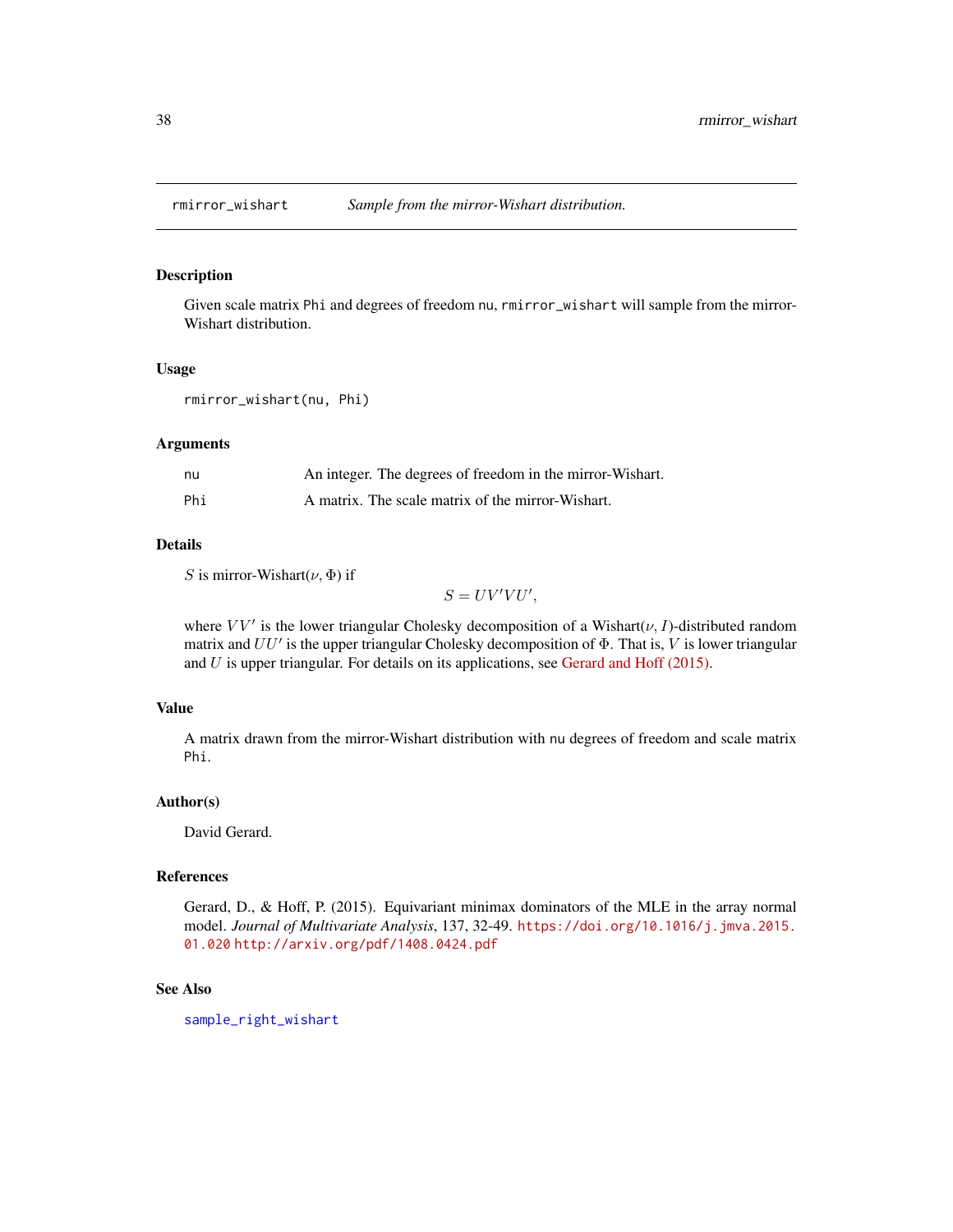<span id="page-38-0"></span>

Simulate a multivariate normal random matrix.

# Usage

rmvnorm(n, mu, Sigma, Sigma.chol = chol(Sigma))

# Arguments

| n          | number of mynormal vectors to simulate. |
|------------|-----------------------------------------|
| mu         | mean vector.                            |
| Sigma      | covariance matrix.                      |
| Sigma.chol | Cholesky decomposition of Sigma.        |

# Details

This function simulates multivariate normal random vectors.

# Author(s)

Peter Hoff.

# Examples

```
# Simulate several matrices and compute the mean.
Y <- tensr:::rmvnorm(100, c(1, 2, 3), matrix(c(3, 0, 1, 0, 1, -1, 1, -1, 2), 3, 3))
colMeans(Y)
cov(Y)
```
**randard** *Standard normal array.* 

# Description

Generate an array of iid standard normal variables.

# Usage

rsan(dim)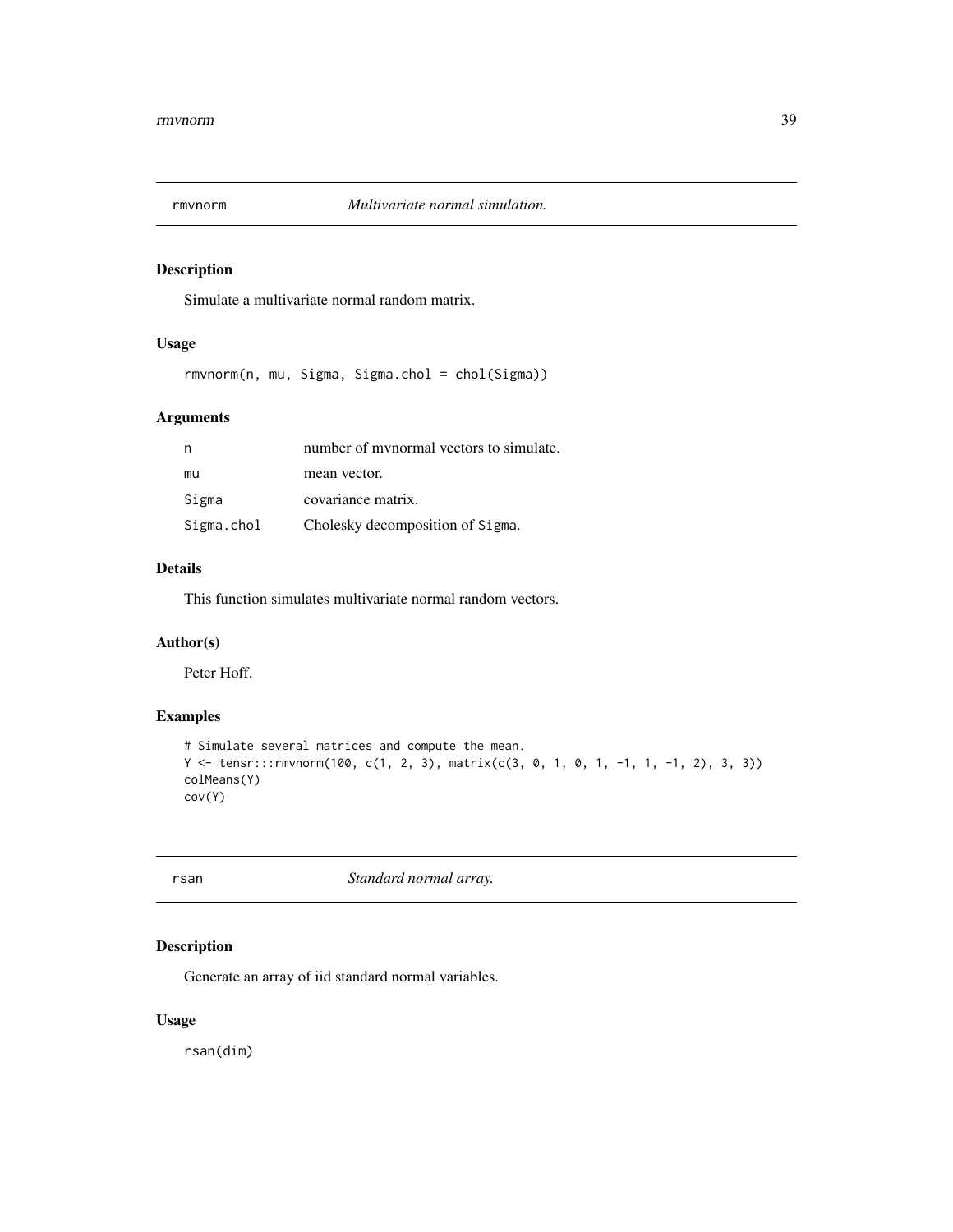<span id="page-39-0"></span>dim a vector of positive integers.

# Details

This functions generates an array of dimension dim filled with iid standard normal variables.

# Author(s)

Peter Hoff.

# Examples

```
tensr:::rsan(c(5,4,3))
```
rwish *Wishart simulation.*

# Description

Simulate a Wishart-distributed random matrix.

# Usage

rwish(S0, nu = dim(as.matrix(S0))[1] + 1)

#### Arguments

| S0 | a positive definite matrix. |
|----|-----------------------------|
| nu | a positive scalar.          |

# Details

This function simulates a Wishart random matrix using Bartletts decomposition, as described in Everson and Morris (2000).

# Author(s)

Peter Hoff.

# Examples

```
# simulate several matrices and compute the mean.
SS \leq matrix(0, 5, 5)
for(s in 1:1000) { SS <- SS + tensr:::rwish(diag(5), 3) }
SS / s
```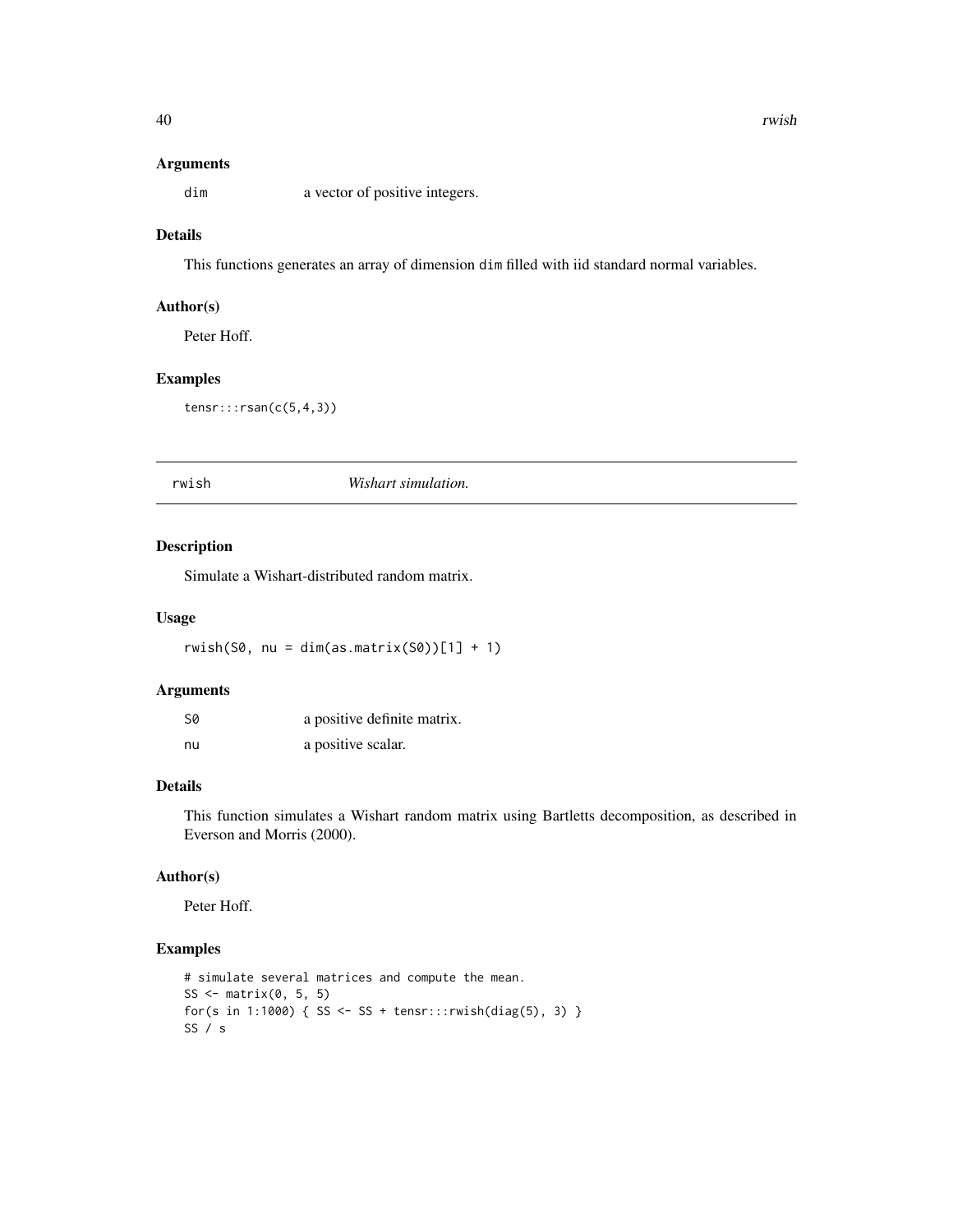<span id="page-40-1"></span><span id="page-40-0"></span>sample\_right\_wishart *Gibbs update of* Phi\_inv*.*

# Description

Samples an upper triangular Cholesky square root of a mirror-Wishart distributed random variable.

#### Usage

```
sample_right_wishart(nu, V)
```
#### Arguments

| nu | A numeric. The degrees of freedom in the mirror-Wishart.         |
|----|------------------------------------------------------------------|
|    | A matrix. The inverse of the scale matrix in the mirror-Wishart. |

# Details

Let X be mirror-Wishart( $\nu$ ,  $V^-$ 1). Then This code returns an upper triangular C where  $X = CC'$ . This function is used primarily during the Gibbs updates of the inverse of the lower triangular Cholesky square root of the component covariance matrices in equi\_mcmc.

# Value

C An upper triangular matrix such that C %\*% t(C) is a sample from the mirror-Wishart(nu,  $V \sim -1$ ) distribution.

#### Author(s)

David Gerard.

#### References

Gerard, D., & Hoff, P. (2015). Equivariant minimax dominators of the MLE in the array normal model. *Journal of Multivariate Analysis*, 137, 32-49. [https://doi.org/10.1016/j.jmva.2015.](https://doi.org/10.1016/j.jmva.2015.01.020) [01.020](https://doi.org/10.1016/j.jmva.2015.01.020) <http://arxiv.org/pdf/1408.0424.pdf>

#### See Also

[equi\\_mcmc](#page-10-1), [rmirror\\_wishart](#page-37-1).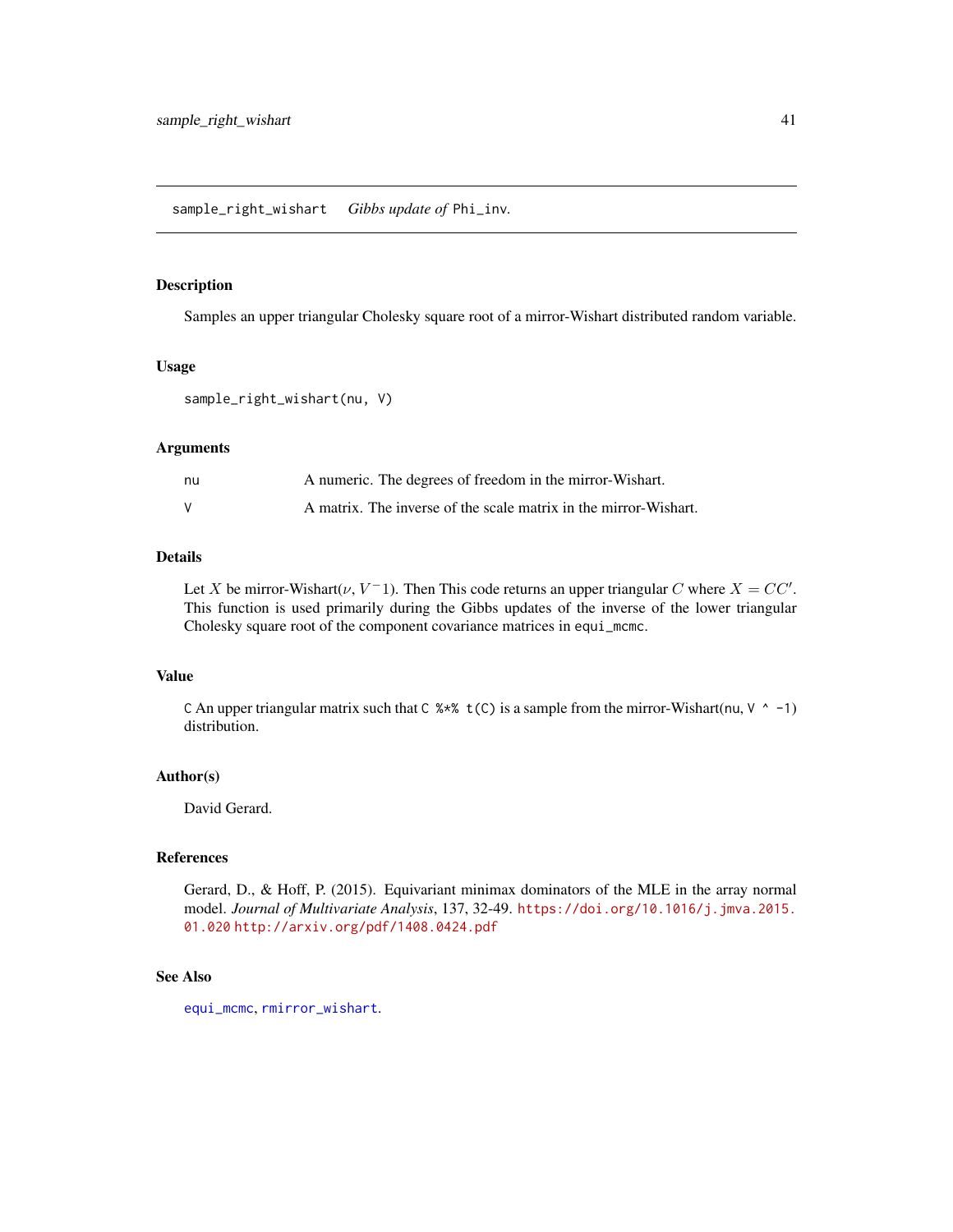<span id="page-41-1"></span><span id="page-41-0"></span>

Samples from the square root of an inverse-gamma.

#### Usage

sample\_sig(X, phi\_inv)

#### Arguments

| X       | An array. The tensor data.                                                                                                                                                                                                                                                 |
|---------|----------------------------------------------------------------------------------------------------------------------------------------------------------------------------------------------------------------------------------------------------------------------------|
| phi_inv | A list of the current values of inverse of the lower-triangular Cholesky square<br>root of the the component covariance matrices. This is equivalent to the trans-<br>pose of the upper-triangular Cholesky square root of the inverse component co-<br>variance matrices. |
|         | $phi_inv[[i]]$ is a lower triangluar matrix where solve( $phi_inv[[i]]$ ) %*% t(solve( $phi_inv[[i]]$ )<br>is the current estimate of the <i>i</i> th component covariance matrix.                                                                                         |

#### Details

This function provides a Gibbs update for the total variation parameter from the MCMC implemented in equi\_mcmc. This corresponds to the square root of an inverse-gamma distributed random variable whose parameters depend on the data and the component covariance matrices. Roughly, this is the update for the standard deviation, not the variance.

#### Value

A numeric. The update for the total variation parameter in the MCMC implemented in equi\_bayes.

#### Author(s)

David Gerard.

#### References

Gerard, D., & Hoff, P. (2015). Equivariant minimax dominators of the MLE in the array normal model. *Journal of Multivariate Analysis*, 137, 32-49. [https://doi.org/10.1016/j.jmva.2015.](https://doi.org/10.1016/j.jmva.2015.01.020) [01.020](https://doi.org/10.1016/j.jmva.2015.01.020) <http://arxiv.org/pdf/1408.0424.pdf>

#### See Also

[equi\\_mcmc](#page-10-1) for a Gibbs sampler where this function is used.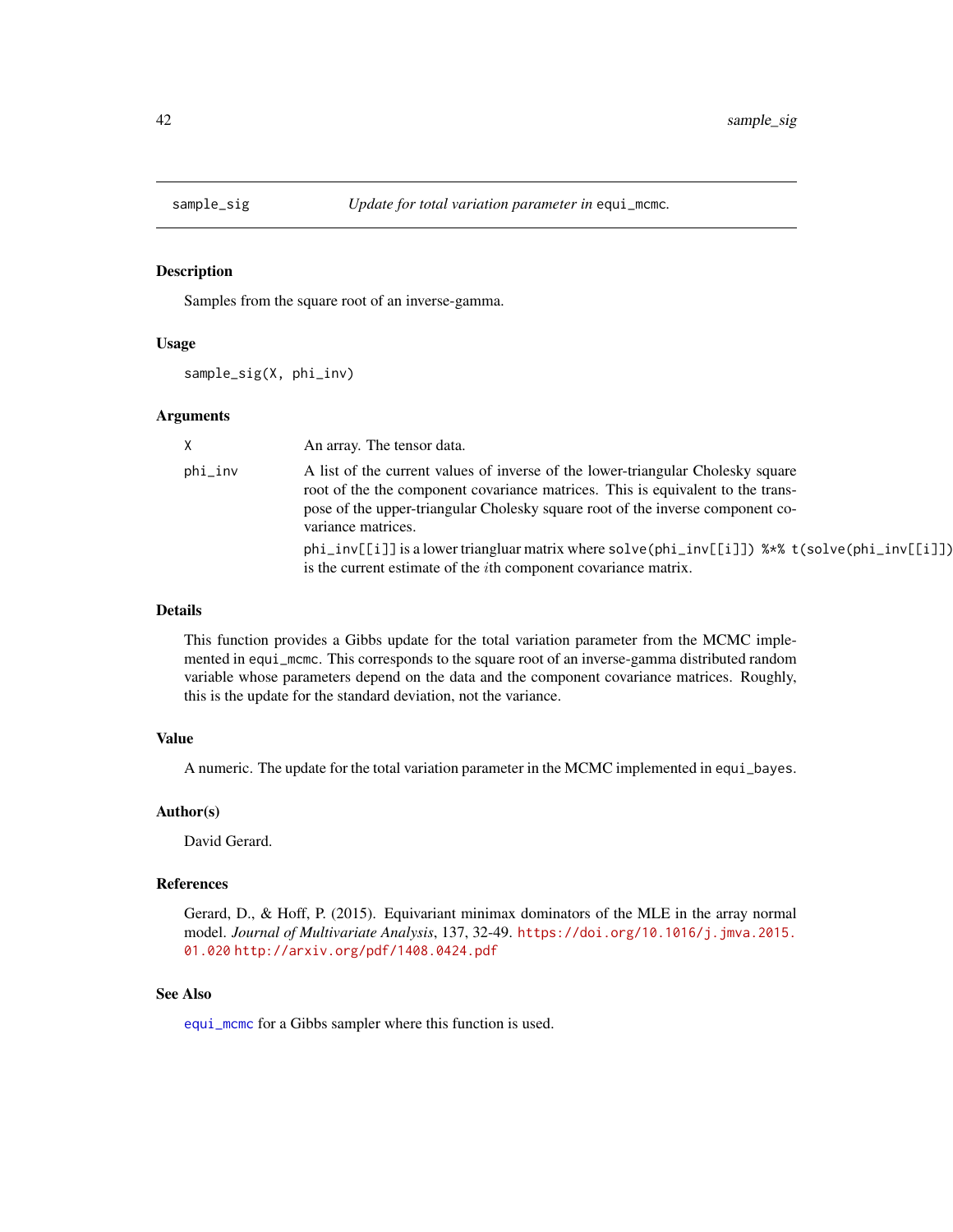<span id="page-42-1"></span><span id="page-42-0"></span>

Will provide a list of identity matrices for the specified modes.

### Usage

```
start_ident(p, modes = NULL)
```
# Arguments

| p     | A vector of integers. This is the dimension of the array and the length of the list<br>to be created. |
|-------|-------------------------------------------------------------------------------------------------------|
| modes | A vector of integers. These are the indices in the list to be given an identity<br>matrix.            |

# Details

Given a vector of dimensions p and a vector indicating which modes will get an identity matrix modes, this function will return a list start\_vals where start\_vals[[i]] is the identity matrix of dimensions p[i] if i is in modes and will be NULL otherwise.

This is primarily used when getting starting values in equi\_mcmc.

#### Value

start\_vals A list of identity matrices and NULL values.

# Author(s)

David Gerard.

# See Also

[equi\\_mcmc](#page-10-1).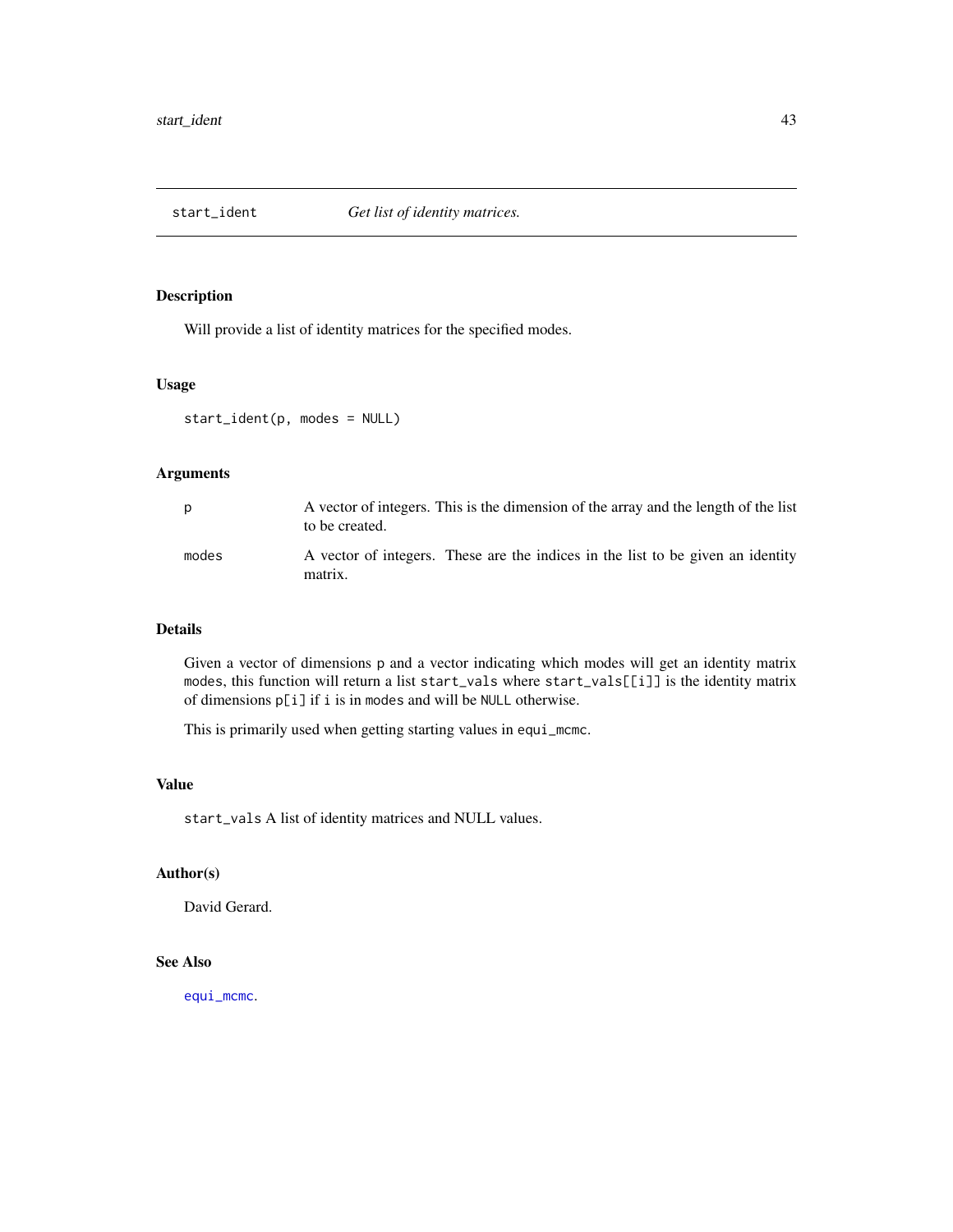<span id="page-43-1"></span><span id="page-43-0"></span>

Scaled Cholesky square roots of the sample covariance matrix and its inverse.

#### Usage

start\_resids(Y, mode\_rep = NULL)

#### Arguments

|          | An array of numeric data.                                                                                                   |
|----------|-----------------------------------------------------------------------------------------------------------------------------|
| mode_rep | A vector of integers. The modes specified by mode_rep will be given an identity<br>matrix instead of a sample-based matrix. |
|          |                                                                                                                             |

#### Details

This function will take the sample covariance matrix of the  $i$ th matricization of an input array Y and will return (1) its lower-triangular Cholesky square root scaled down to have determinant 1 and (2) the inverse of its lower-triangular Cholesky square root scaled down to have determinant 1. This function is primarily used to obtain starting values for the Gibbs sampler implemented in equi\_mcmc.

#### Value

Sig A list where Sig[[i]] is the lower-triangular Cholesky square root of the sample covariance matrix of the ith mode, scaled down to have determinant 1.

Sig\_inv A list where Sig\_inv[[i]] is the inverse of the lower-triangular Cholesky square root of the sample covariance matrix of the ith mode, scaled down to have determinant 1.

If mode\_rep is not NULL, then the list elements in Sig and Sig\_inv specified in mode\_rep will be the identity matrix instead of sample-based matrices.

#### Author(s)

David Gerard.

#### See Also

[equi\\_mcmc](#page-10-1).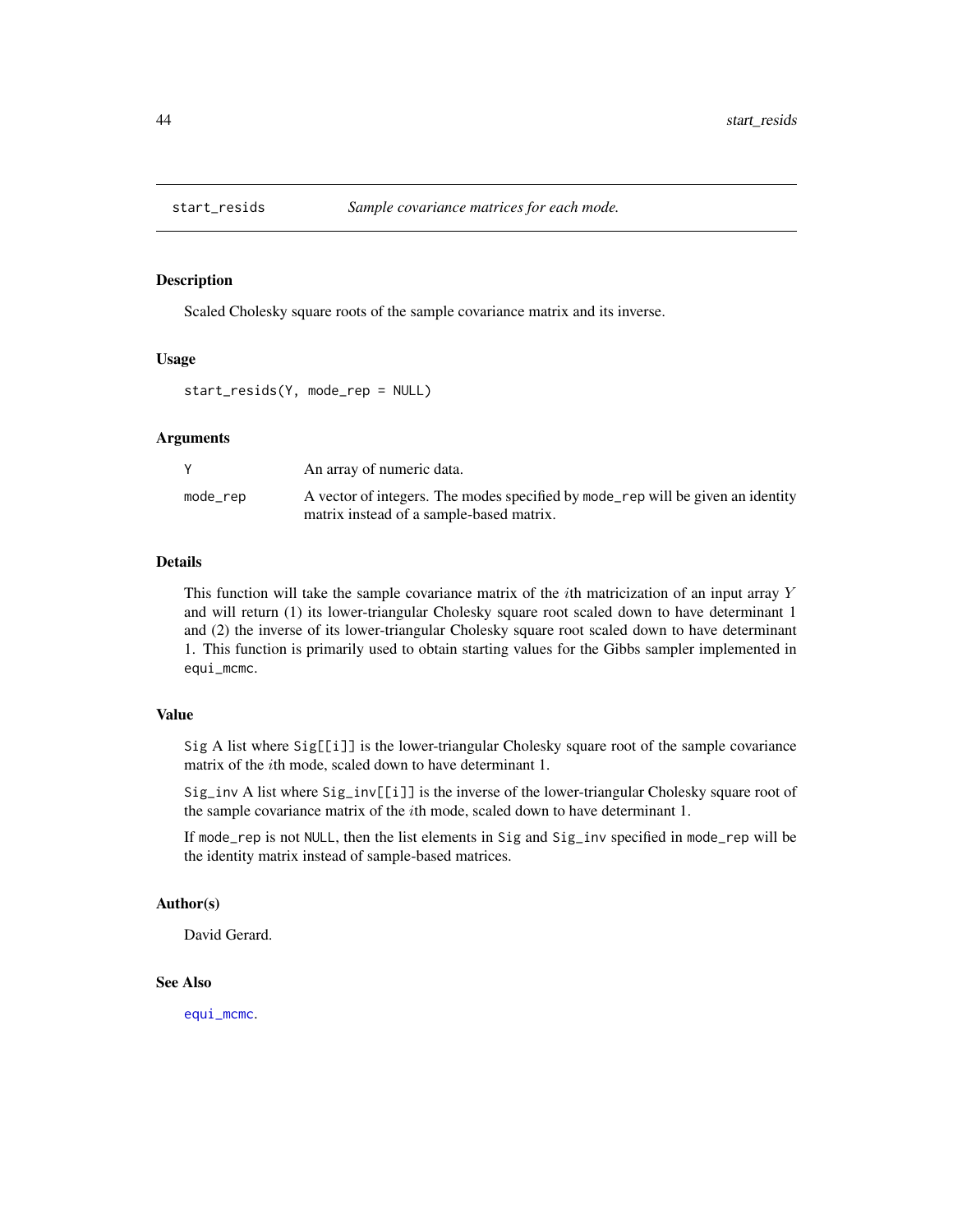<span id="page-44-0"></span>

This package provides a collection of functions for likelihood and equivariant inference for covariance matrices under the array normal model. Also included are functions for calculating tensor decompositions that are related to likelihood inference in the array normal model.

# Introduction

Let  $X$  be a multidimensional array (also called a tensor) of  $K$  dimensions. This package provides a series of functions to perform statistical inference when

 $vec(X) \sim N(0, \Sigma),$ 

where  $\Sigma$  is assumed to be Kronecker structured. That is,  $\Sigma$  is the Kronecker product of K covariance matrices, each of which has the interpretation of being the covariance of  $X$  along its  $k$ th mode, or dimension.

Pay particular attention to the zero mean assumption. That is, you need to de-mean your data prior to applying these functions. If you have more than one sample,  $X_i$  for  $i = 1, \ldots, n$ , then you can concatenate these tensors along a  $(K + 1)$ th mode to form a new tensor Y and apply the demean\_tensor() function to Y which will return a tensor that satisfies the mean-zero assumption.

The details of the methods in this package can be found in [Gerard and Hoff \(2015\)](https://doi.org/10.1016/j.jmva.2015.01.020) and [Gerard and](https://doi.org/10.1016/j.laa.2016.04.033) [Hoff \(2016\).](https://doi.org/10.1016/j.laa.2016.04.033)

#### Tensr functions

[amprod](#page-2-1) k-mode product.

[anorm\\_cd](#page-3-1) Array normal conditional distributions.

[array\\_bic\\_aic](#page-4-1) Calculate the AIC and BIC.

[arrIndices](#page-5-1) Array indices.

[atrans](#page-6-1) Tucker product.

[collapse\\_mode](#page-7-1) Collapse multiple modes into one mode.

[convert\\_cov](#page-8-1) Convert the output from equi\_mcmc to component covariance matrices.

[demean\\_tensor](#page-9-1) Demeans array data.

[equi\\_mcmc](#page-10-1) Gibbs sampler using an invariant prior.

[fnorm](#page-12-1) Frobenius norm of an array.

[get\\_equi\\_bayes](#page-13-1) Get the Bayes rule under multiway Stein's loss.

[get\\_isvd](#page-14-1) Calculate the incredible SVD (ISVD).

[holq](#page-15-1) Calculate the incredible higher-order LQ decomposition (HOLQ).

[hooi](#page-18-1) Calculate the higher-order orthogonal iteration (HOOI).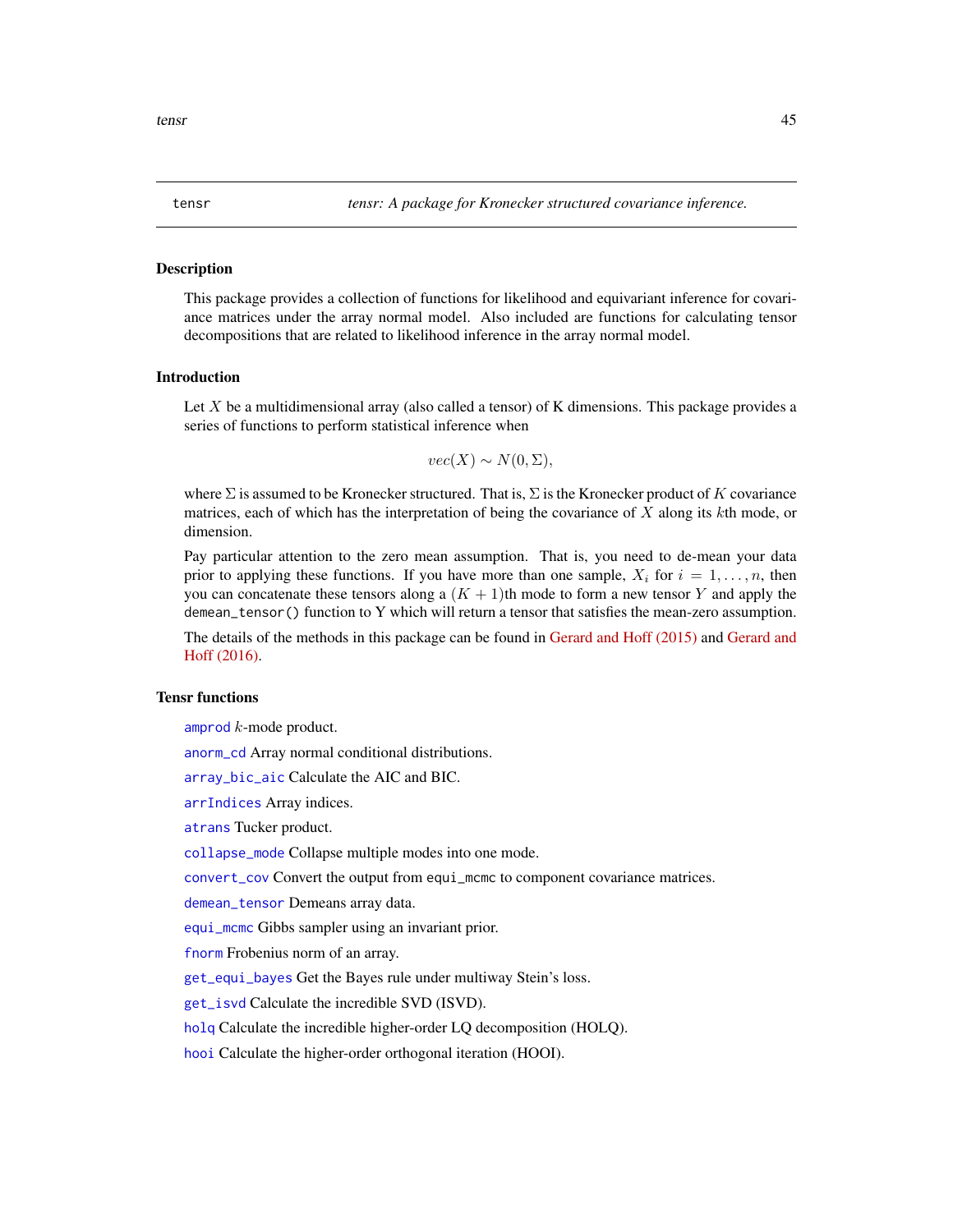<span id="page-45-0"></span>[hosvd](#page-19-1) Calculate the (truncated) higher-order SVD (HOSVD).

[Kom](#page-22-1) Commutation matrix.

[ihop](#page-20-1) The incredible higher-order polar decomposition (IHOP).

[ldan](#page-23-1) Log-likelihood of array normal model.

[listprod](#page-24-2) Element-wise matrix products between two lists.

[lq](#page-24-1) LQ decomposition.

[lrt\\_null\\_dist\\_dim\\_same](#page-25-1) Draw from null distribution of likelihood ratio test statistic.

[lrt\\_stat](#page-27-1) Calculate the likelihood ratio test statistic.

[mat](#page-28-1) Unfold a matrix.

[mhalf](#page-29-1) The symmetric square root of a positive definite matrix.

[mle\\_from\\_holq](#page-30-1) Get MLE from output of holq.

[multi\\_stein\\_loss](#page-32-1) Calculate multiway Stein's loss from square root matrices.

[multi\\_stein\\_loss\\_cov](#page-33-1) Calculate multiway Stein's loss from component covariance matrices.

[multiway\\_takemura](#page-31-1) Calculate a truncated multiway Takemura estimator.

[polar](#page-34-1) The left polar decomposition.

[qr2](#page-35-1) QR Decomposition.

[random\\_ortho](#page-36-1) Generate a list of orthogonal matrices drawn from Haar distribution.

[rmirror\\_wishart](#page-37-1) Sample from the mirror-Wishart distribution.

[sample\\_sig](#page-41-1) Update for total variation parameter in equi\_mcmc.

[sample\\_right\\_wishart](#page-40-1) Gibbs update of Phi\_inv.

[start\\_ident](#page-42-1) Get list of identity matrices.

[start\\_resids](#page-43-1) Sample covariance matrices for each mode.

[tsum](#page-48-1) Tucker sum.

[tr](#page-46-1) Trace of a matrix.

[trim](#page-47-1) Truncates small numbers to 0.

#### References

Gerard, D., & Hoff, P. (2016). A higher-order LQ decomposition for separable covariance models. *Linear Algebra and its Applications*, 505, 57-84. [https://doi.org/10.1016/j.laa.2016.04.](https://doi.org/10.1016/j.laa.2016.04.033) [033](https://doi.org/10.1016/j.laa.2016.04.033) <http://arxiv.org/pdf/1410.1094v1.pdf>

Gerard, D., & Hoff, P. (2015). Equivariant minimax dominators of the MLE in the array normal model. *Journal of Multivariate Analysis*, 137, 32-49. [https://doi.org/10.1016/j.jmva.2015.](https://doi.org/10.1016/j.jmva.2015.01.020) [01.020](https://doi.org/10.1016/j.jmva.2015.01.020) <http://arxiv.org/pdf/1408.0424.pdf>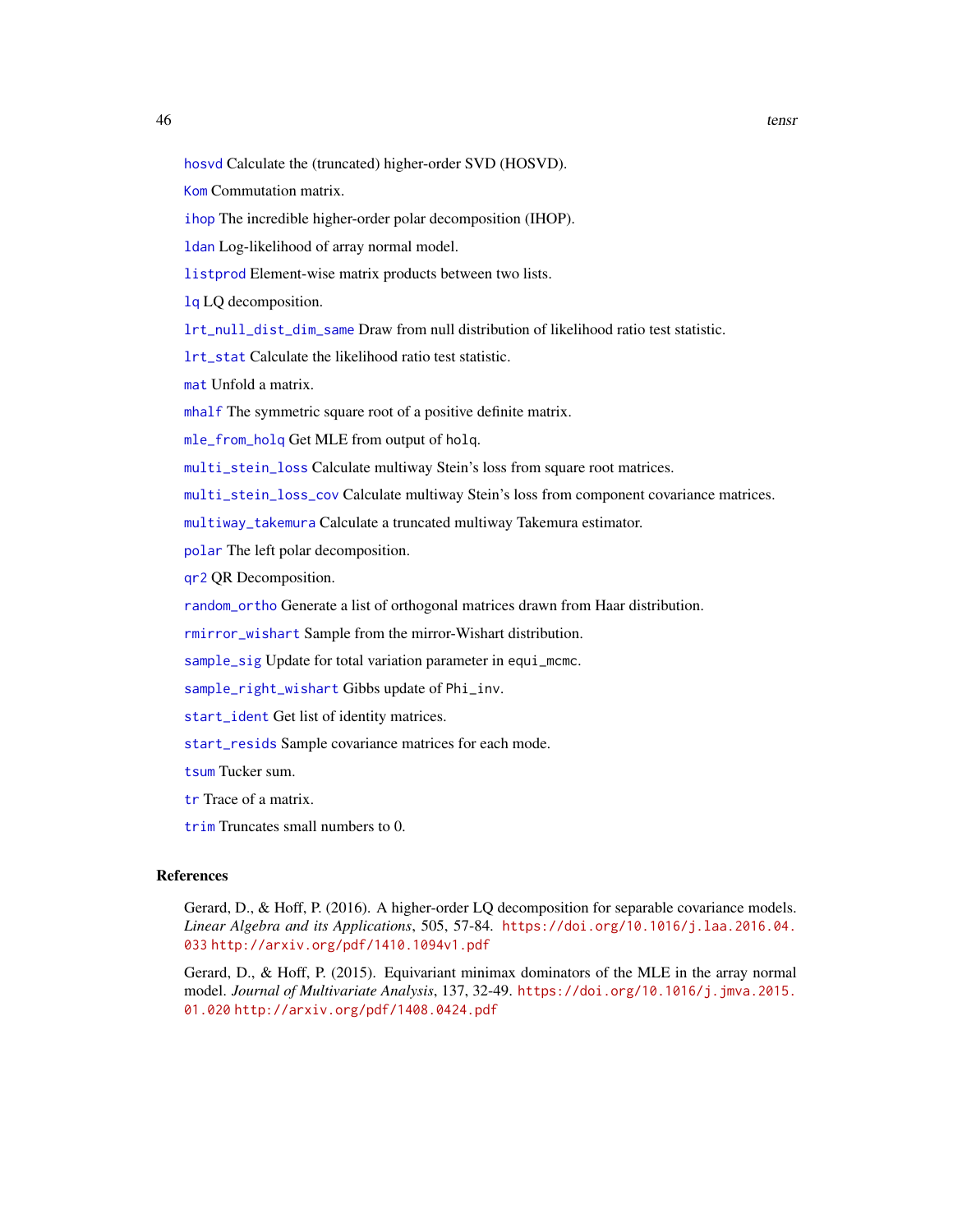<span id="page-46-0"></span>

Identify top K elements of a vector.

# Usage

 $topK(x, K = 1, ignoreties = TRUE)$ 

# Arguments

| X          | The vector.                                                                                                                                                                                                       |
|------------|-------------------------------------------------------------------------------------------------------------------------------------------------------------------------------------------------------------------|
| K          | The number of indices to return.                                                                                                                                                                                  |
| ignoreties | If FALSE, will return a vector of the indices whose elements are greater than or<br>equal to the K <sup>th</sup> largest element, resulting in a vector possibly of length greater<br>than K in the case of ties. |

# Details

This function returns the indices corresponding to the top elements of a vector.

# Author(s)

Peter Hoff.

# Examples

```
x \leq -c(3, 6, 2, 4, 1)tensr:::topK(x, 3)
```
<span id="page-46-1"></span>

tr *Trace of a matrix.*

# Description

Returns the sum of the diagonal elements of a matrix.

# Usage

tr(X)

# Arguments

X A matrix whose diagonal elements will be added together.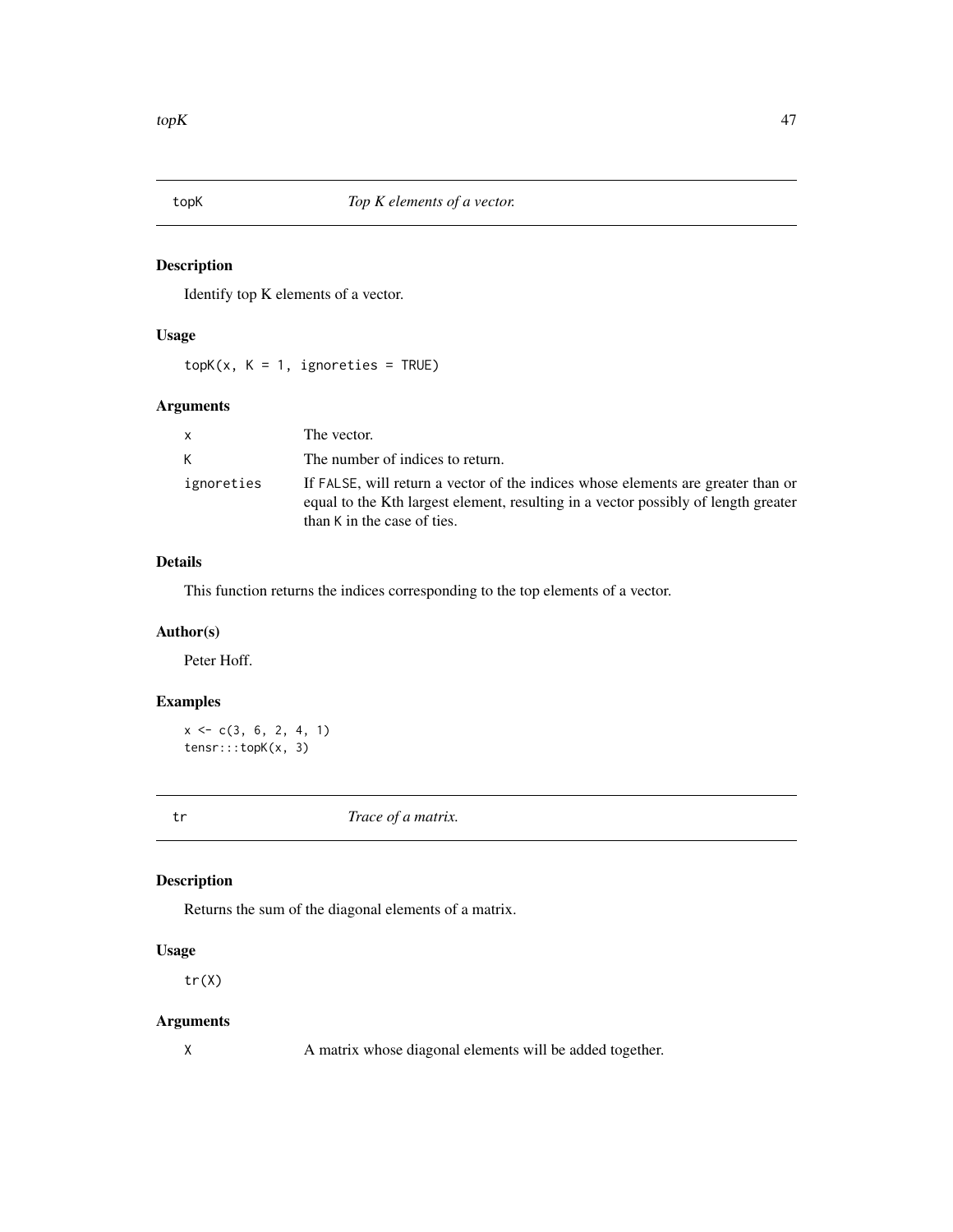# <span id="page-47-0"></span>Details

This returns the trace of a matrix, which is just the sum of its diagonal elements.

# Value

The sum of the diagonal elements of X.

# Author(s)

Peter Hoff.

# Examples

```
X \le - matrix(1:4, nrow = 2, ncol = 2)
X
tr(X)
```
trim *Truncates small numbers to 0.*

# Description

Given an array, matrix, or vector, trim will truncate all elements smaller than epsilon (in absolute value) to zero.

# Usage

trim(X, epsilon =  $10^{\circ}$ -6)

#### Arguments

|         | An array, a matrix, or a vector. |
|---------|----------------------------------|
| epsilon | A numeric.                       |

# Details

All elements in X that are smaller than epsilon (in absolute value) will be set to zero then returned.

# Author(s)

David Gerard.

# Examples

 $X \leq -c(0, 1, 10^{\wedge}-7, -1, -10^{\wedge}-7)$ X trim(X)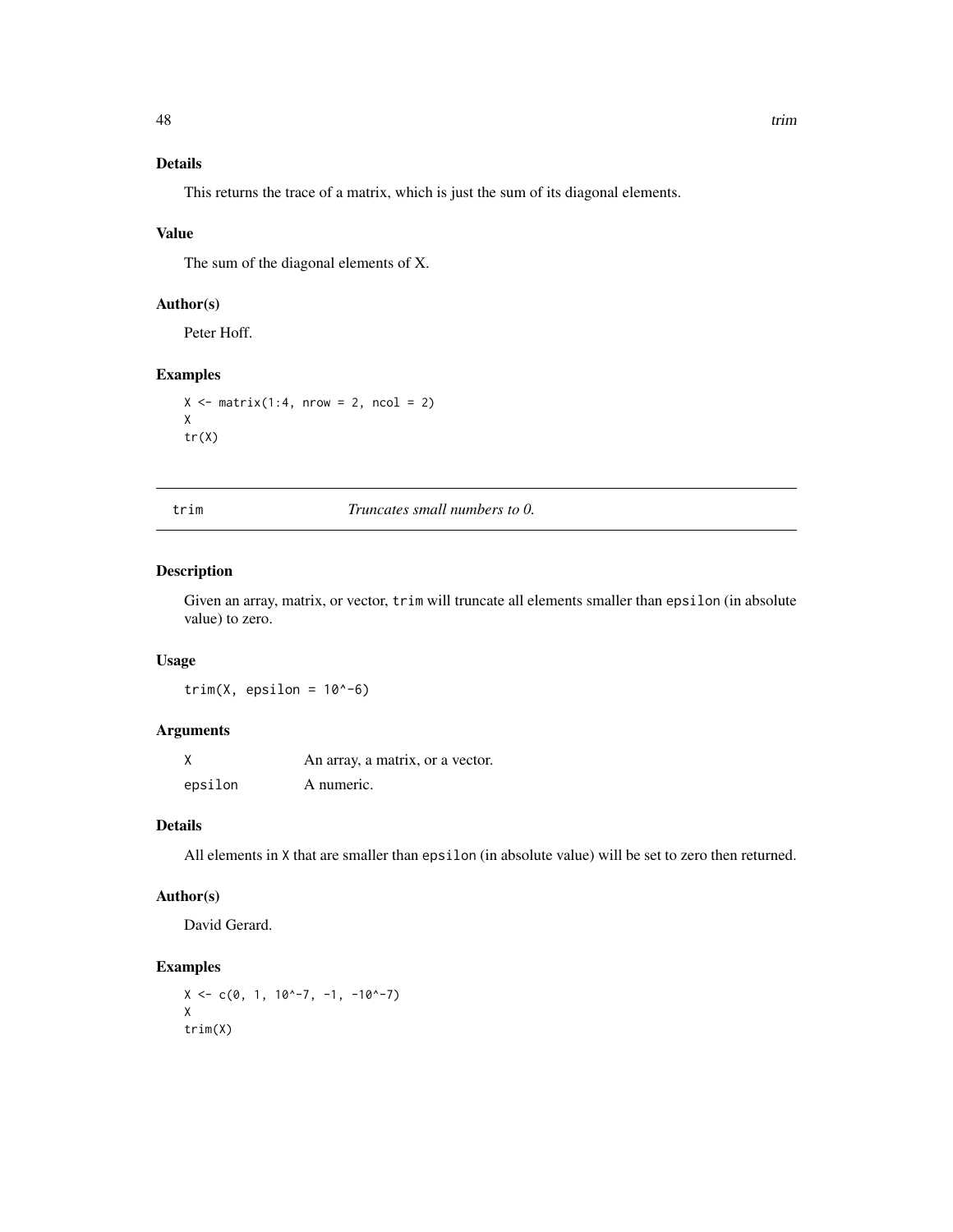<span id="page-48-1"></span><span id="page-48-0"></span>

Computes the Tucker sum of an array and a list of matrices.

#### Usage

tsum(X, A)

# Arguments

| A real array.            |
|--------------------------|
| A list of real matrices. |

| zscores | Normal scores. |
|---------|----------------|
|         |                |

# Description

This function applies a quantile-quantile transformation to the data, resulting in a distribution that is approximately normal but has the same ranks as the original data.

# Usage

zscores(y, ties.method = "average")

# Arguments

|             | A vector.                                     |
|-------------|-----------------------------------------------|
| ties.method | The option ties. method in the rank function. |

# Value

A vector of the same length as y.

# Author(s)

Peter Hoff.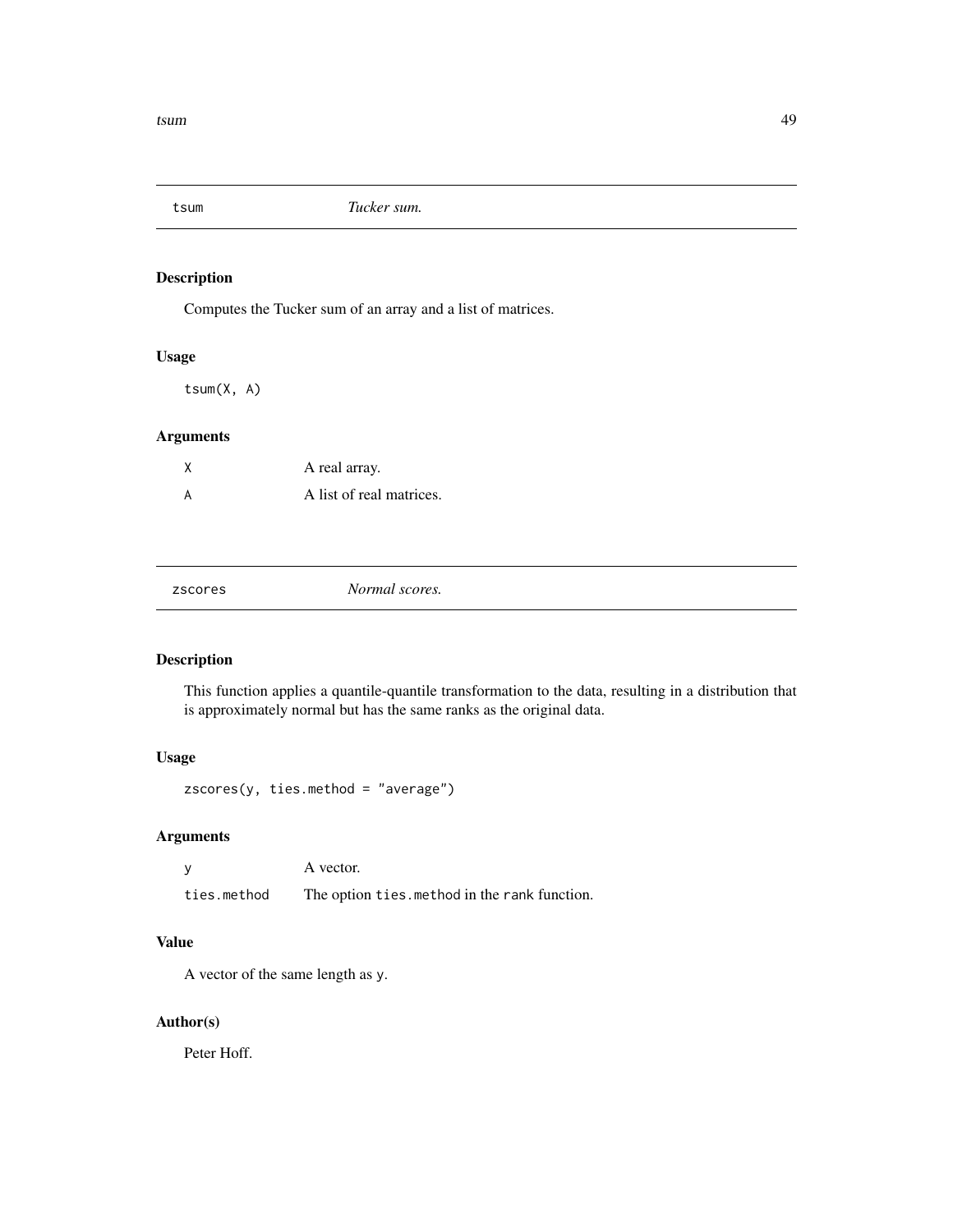50 zscores

# Examples

```
y <- rexp(100)
z <- tensr:::zscores(y)
par(mfrow = c(1, 3))hist(y)
hist(z)
plot(y,z)
```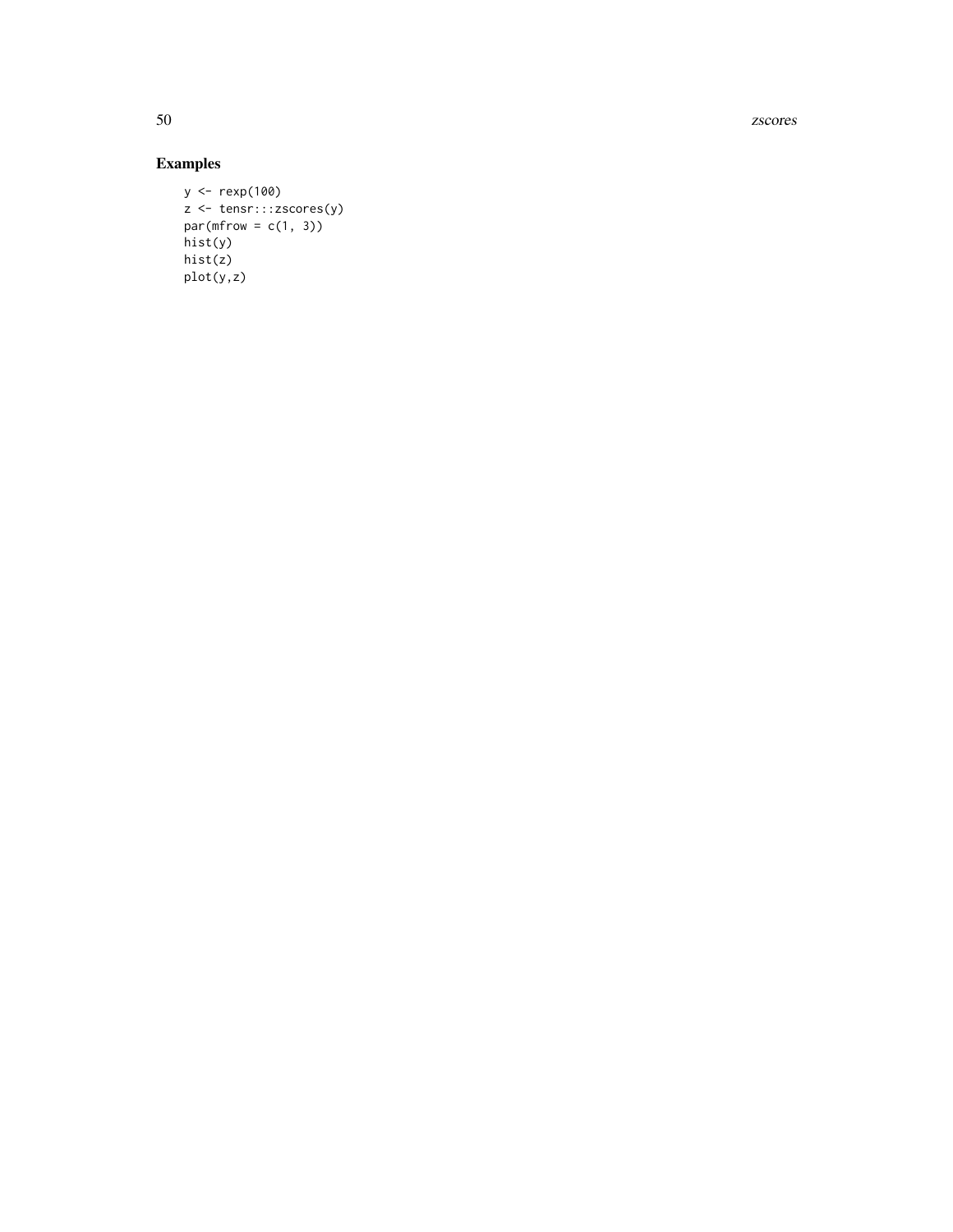# <span id="page-50-0"></span>Index

∗Topic decompositions get\_isvd, [15](#page-14-0) holq, [16](#page-15-0) hooi, [19](#page-18-0) hosvd, [20](#page-19-0) ihop, [21](#page-20-0) ∗Topic equivariance convert\_cov, [9](#page-8-0) equi\_mcmc, [11](#page-10-0) get\_equi\_bayes, [14](#page-13-0) multi\_stein\_loss, [33](#page-32-0) multi\_stein\_loss\_cov, [34](#page-33-0) multiway\_takemura, [32](#page-31-0) random\_ortho, [37](#page-36-0) rmirror\_wishart, [38](#page-37-0) sample\_right\_wishart, [41](#page-40-0) sample\_sig, [42](#page-41-0) ∗Topic likelihood array\_bic\_aic, [5](#page-4-0) holq, [16](#page-15-0) lrt\_null\_dist\_dim\_same, [26](#page-25-0) lrt\_stat, [28](#page-27-0) mle\_from\_holq, [31](#page-30-0) ∗Topic loss multi\_stein\_loss, [33](#page-32-0) multi\_stein\_loss\_cov, [34](#page-33-0) ∗Topic multivariate anorm\_cd, [4](#page-3-0) rmvnorm, [39](#page-38-0) rsan, [39](#page-38-0) rwish, [40](#page-39-0) ∗Topic posterior convert\_cov, [9](#page-8-0) get\_equi\_bayes, [14](#page-13-0) ∗Topic simulation random\_ortho, [37](#page-36-0) rmirror\_wishart, [38](#page-37-0) rmvnorm, [39](#page-38-0) rsan, [39](#page-38-0)

rwish, [40](#page-39-0) sample\_right\_wishart, [41](#page-40-0) amprod, [3,](#page-2-0) *[7](#page-6-0)*, *[45](#page-44-0)* anorm\_cd, [4,](#page-3-0) *[45](#page-44-0)* array\_bic\_aic, [5,](#page-4-0) *[18](#page-17-0)*, *[45](#page-44-0)* arrIndices, [6,](#page-5-0) *[45](#page-44-0)* atrans, *[3](#page-2-0)*, [7,](#page-6-0) *[45](#page-44-0)* collapse\_mode, [8,](#page-7-0) *[45](#page-44-0)* convert\_cov, [9,](#page-8-0) *[12](#page-11-0)*, *[45](#page-44-0)* demean\_tensor, [10,](#page-9-0) *[45](#page-44-0)* equi\_mcmc, *[10](#page-9-0)*, [11,](#page-10-0) *[15](#page-14-0)*, *[33](#page-32-0)*, *[41](#page-40-0)[–45](#page-44-0)* fnorm, [13,](#page-12-0) *[45](#page-44-0)* get\_equi\_bayes, *[9](#page-8-0)*, *[12](#page-11-0)*, [14,](#page-13-0) *[34,](#page-33-0) [35](#page-34-0)*, *[45](#page-44-0)* get\_isvd, [15,](#page-14-0) *[18](#page-17-0)*, *[45](#page-44-0)* holq, *[5](#page-4-0)*, *[15](#page-14-0)*, [16,](#page-15-0) *[29](#page-28-0)*, *[32](#page-31-0)*, *[45](#page-44-0)* hooi, [19,](#page-18-0) *[45](#page-44-0)* hosvd, *[19](#page-18-0)*, [20,](#page-19-0) *[46](#page-45-0)* ihop, [21,](#page-20-0) *[46](#page-45-0)* kendalltau, [23](#page-22-0) Kom, [23,](#page-22-0) *[46](#page-45-0)* ldan, [24,](#page-23-0) *[46](#page-45-0)* listprod, [25,](#page-24-0) *[46](#page-45-0)* lq, *[18](#page-17-0)*, [25,](#page-24-0) *[37](#page-36-0)*, *[46](#page-45-0)* lrt\_null\_dist\_dim\_same, [26,](#page-25-0) *[29](#page-28-0)*, *[46](#page-45-0)* lrt\_stat, *[17,](#page-16-0) [18](#page-17-0)*, *[28](#page-27-0)*, [28,](#page-27-0) *[46](#page-45-0)* mat, [29,](#page-28-0) *[46](#page-45-0)* mhalf, [30,](#page-29-0) *[46](#page-45-0)* mle\_from\_holq, *[18](#page-17-0)*, [31,](#page-30-0) *[46](#page-45-0)* multi\_stein\_loss, [33,](#page-32-0) *[35](#page-34-0)*, *[46](#page-45-0)* multi\_stein\_loss\_cov, *[34](#page-33-0)*, [34,](#page-33-0) *[46](#page-45-0)* multiway\_takemura, *[12](#page-11-0)*, [32,](#page-31-0) *[37](#page-36-0)*, *[46](#page-45-0)*